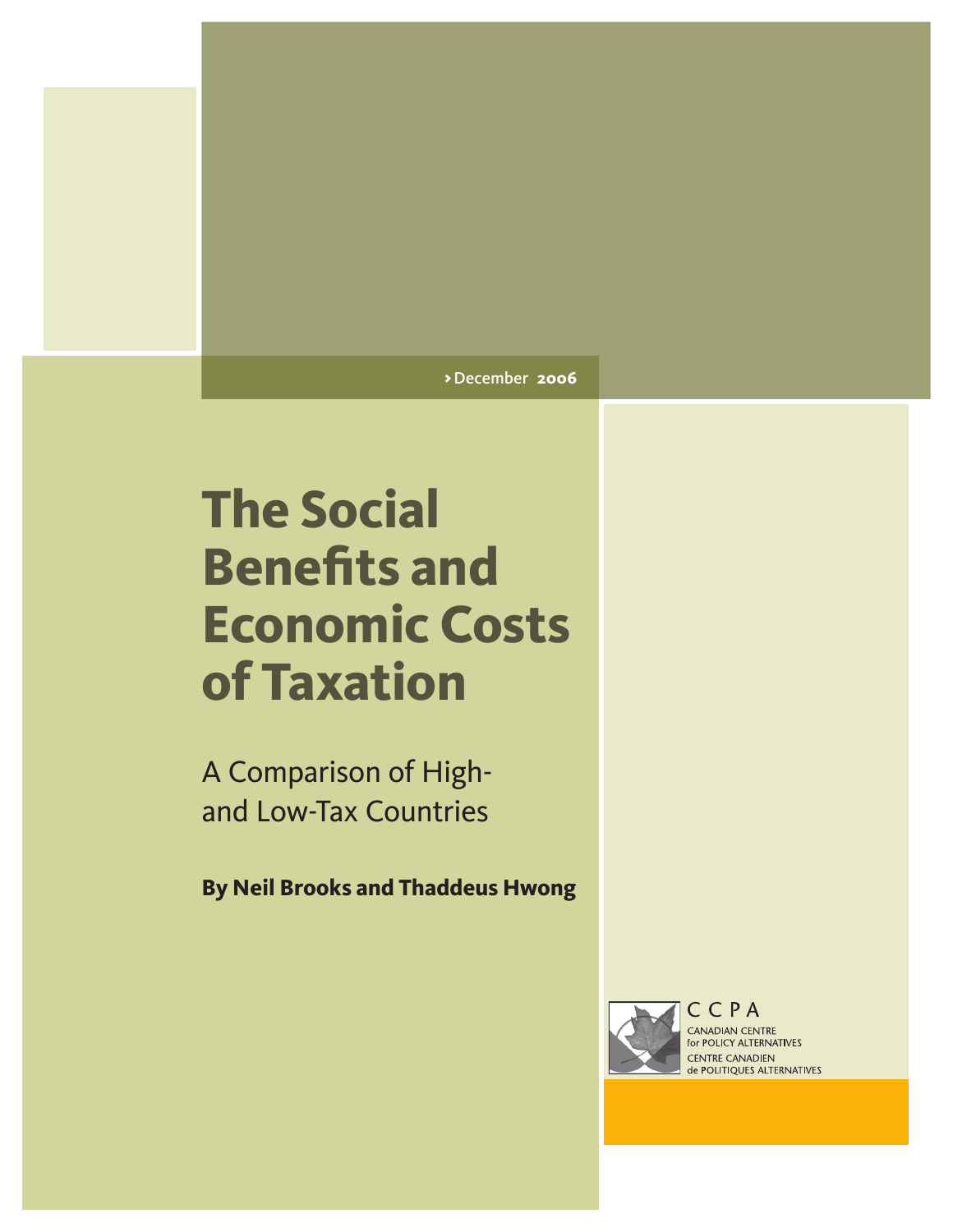

#### **About the Authors**

**Neil Brooks** teaches tax law and policy at Osgoode Hall Law School. **Thaddeus Hwong** teaches tax law and policy at Atkinson Faculty of Liberal and Professional Studies, York University.

**isbn 0-88627-514-8**

This report is available free of charge from the CCPA website at **<www.policyalternatives.ca>**. Printed copies may be ordered through the National Office for a \$10 fee.

**410-75 Albert Street Ottawa, on k1p 5e7**

tel **613-563-1341**  fa x **613-233-1458** email **ccpa@policyalternatives.ca <www.policyalternatives.ca>**

 $CAW$  567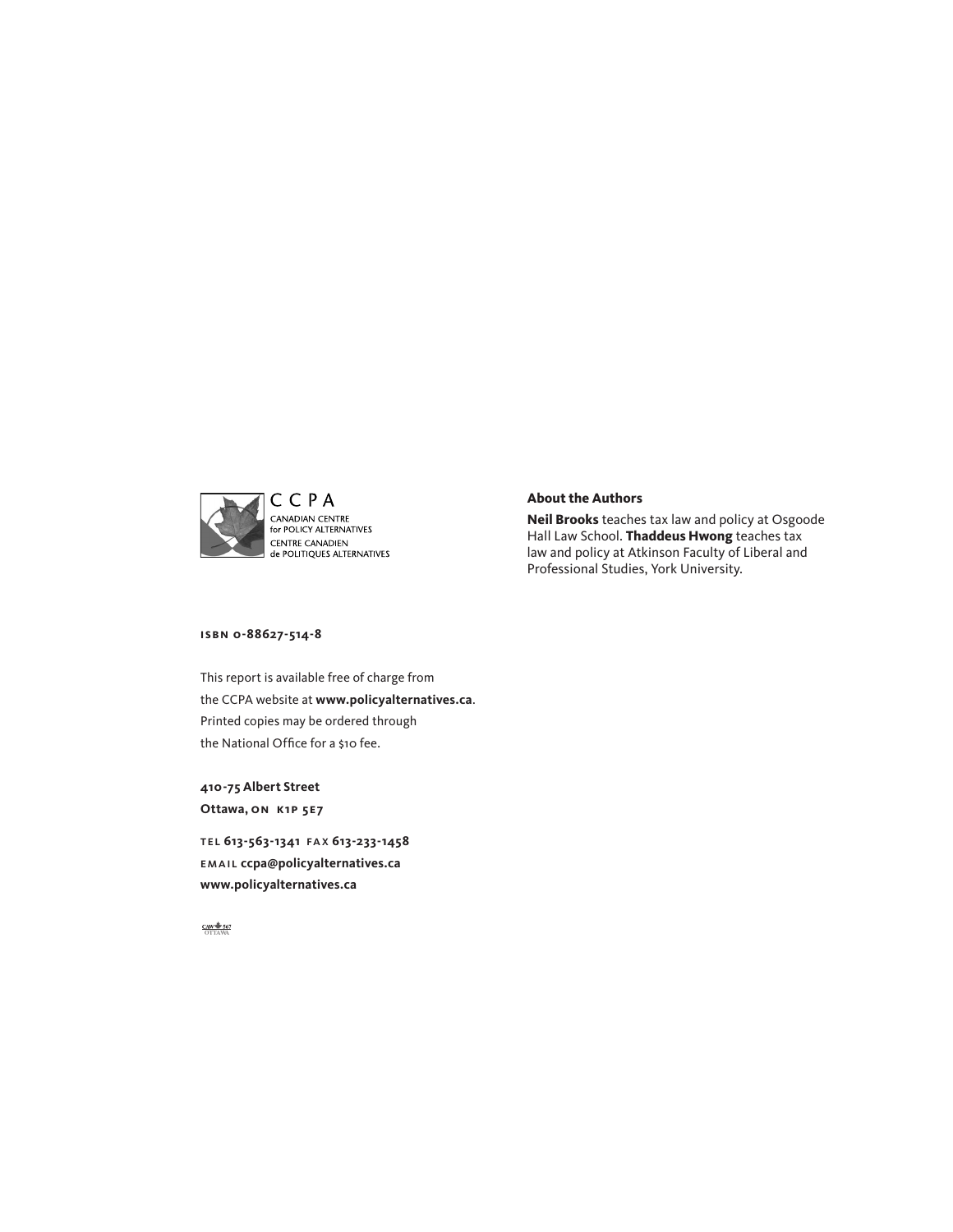- [Taxes:](#page-4-0) Are They Really All Bad?
- [Summary](#page-6-0)
- Ranking [Countries](#page-10-0) by Tax Level
- [Comparing](#page-12-0) Social and Economic [Outcomes](#page-12-0) in Low- and High-Tax Countries
- To What Kind of [Country](#page-34-0) Do [Canadians](#page-34-0) Aspire?
- Appendix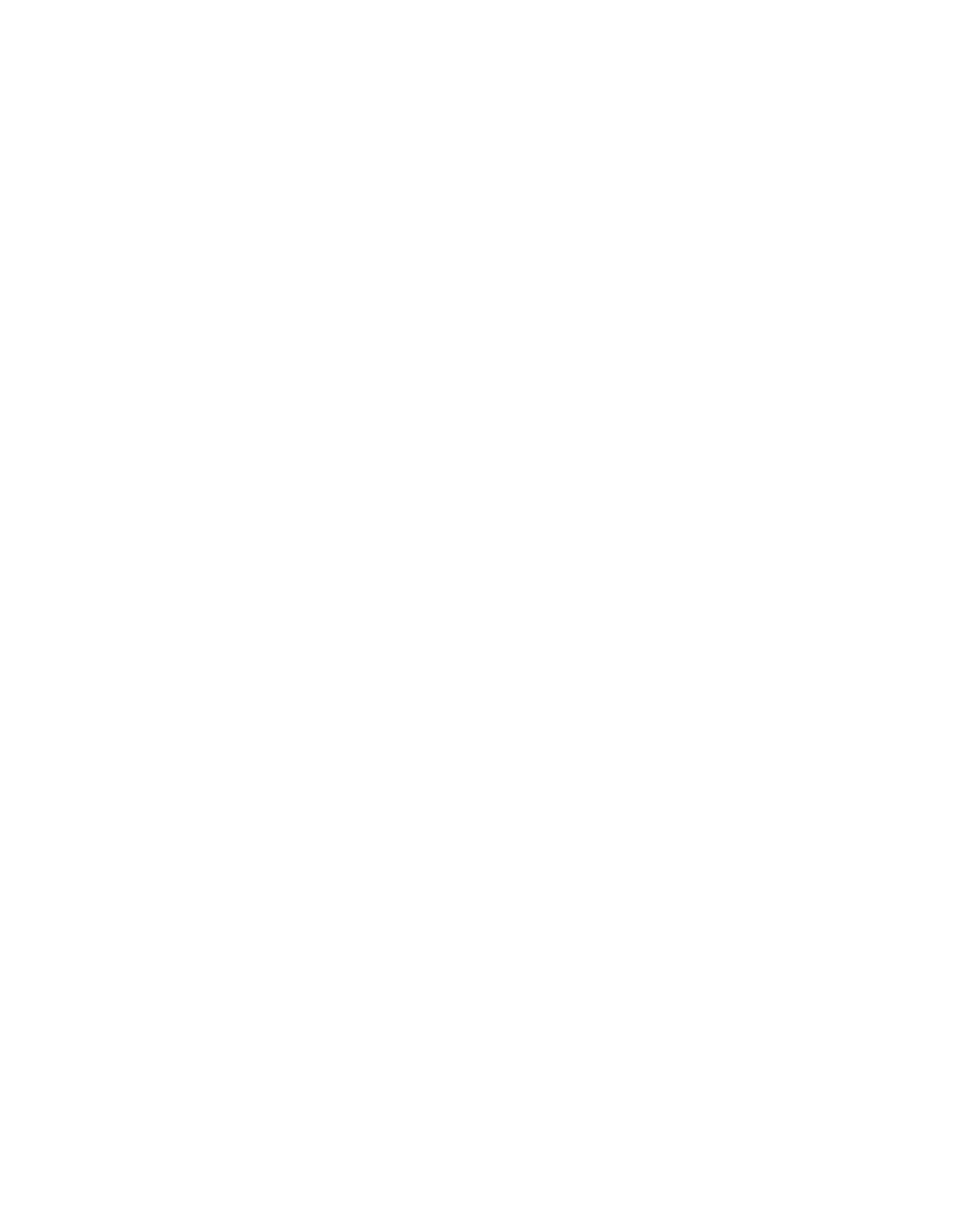## <span id="page-4-0"></span>**Taxes: Are They Really All Bad?**

"I believe all taxes are bad." Stephen Harper made this remark during the federal election last year in announcing he would reduce the Goods and Services Tax from 7% to 5% if elected Prime Minister.

Taxes are the price citizens of a country pay for the goods and services they collectively provide for themselves and for each other. So it is difficult to know exactly what Harper meant when he said he believes all taxes are bad. Was he saying that all actions taken collectively by citizens through democratically elected institutions are bad?

Although almost everyone—other than Prime Minister Harper—recognizes the need for some taxes, over the past 25 years public policy debates in every Anglo-American country, including Canada, have been dominated by a campaign against taxes.

Tax levels in Canada have always been substantially below those in most other industrialized countries, and they have been significantly reduced over the past few years, yet the crusade against them continues unabated. In 1998, all taxes collected in Canada amounted to 36.7% of the gross domestic product (GDP). Due in part to

tax cuts, this percentage fell almost 3 percentage points to 33.5% by 2004.

Tax levels in the average industrialized country that belongs to the Organization for Economic Cooperation and Development (OECD) was over 2 percentage points higher than in Canada in 2004, 35.9% of GDP, and in the average European country it was almost 5 percentage points higher, 38.3% of GDP. Yet the federal government's major priority, as reflected in its first budget tabled last spring, and in statements made following the tabling of its Annual Financial Report for the Fiscal Year 2005–06 this fall, in which the government committed a \$13.2 billion surplus to debt reduction, is more tax cuts.

It is often difficult to know precisely what taxcutters hope to achieve through more tax cuts and what evidence they think supports their claims. Their contention that Canadians would be better off if taxes were reduced is usually asserted as an article of faith. However, one way of attempting to answer the question of whether the Canadian government should be cutting taxes even more is to look across countries and compare the social and economic outcomes in high-taxed countries with the social and economic outcomes in low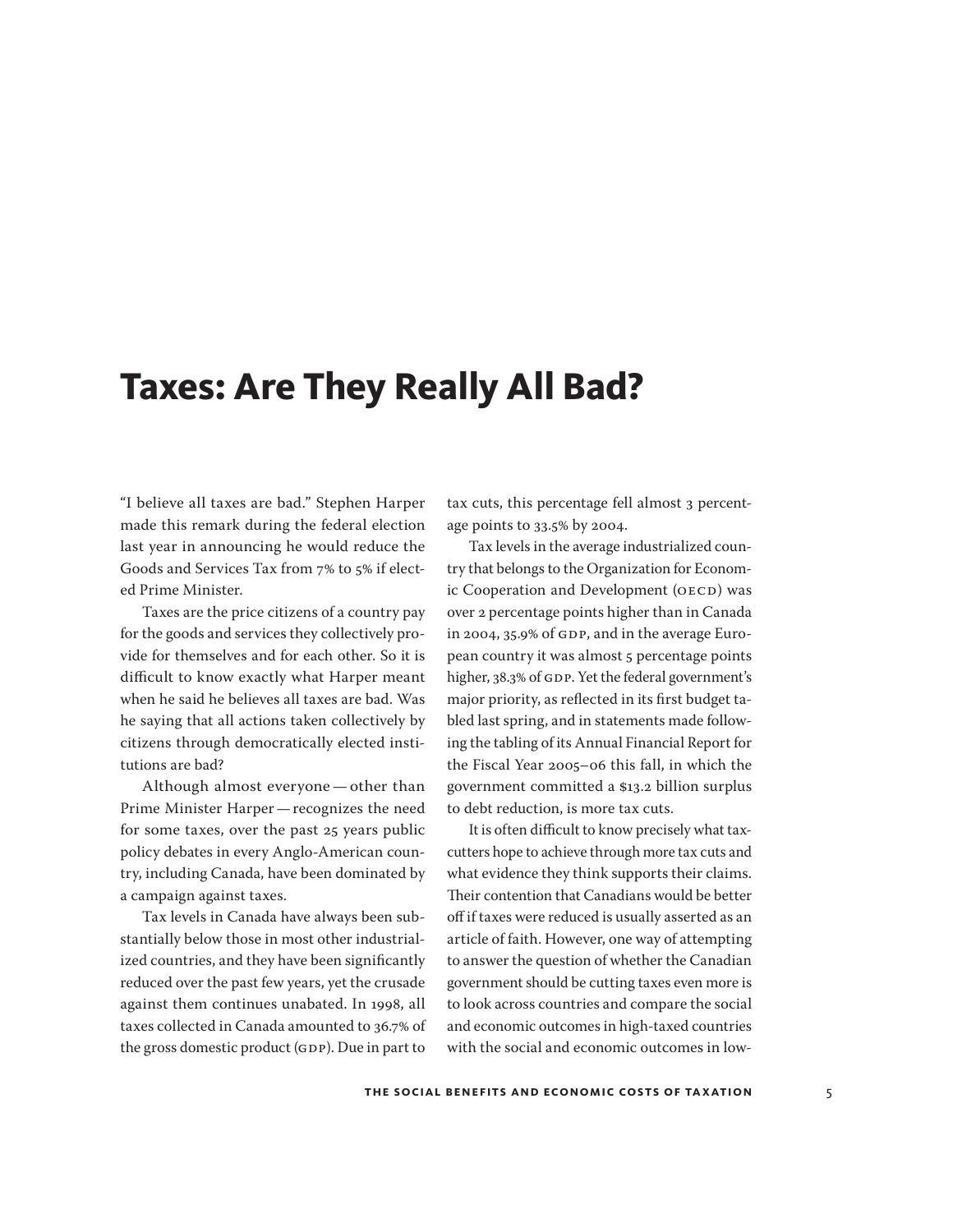taxed countries. Is it really the case, as assumed by those who think taxes need to be further reduced in Canada, that the quality of life of the average citizen is higher in low-taxed countries than high-taxed countries?

That is the question we undertake to answer in this study. We compare high- and low-tax countries on a wide range of social and economic indicators. As representative of low-tax countries, we study all six Anglo-American countries: the United Kingdom, the United States, Canada, Ireland, Australia, and New Zealand. As representative of high-tax countries, we study the four Nordic countries: Sweden, Norway, Denmark, and Finland.

If the story about taxes and the welfare state told by tax-cutters has any credibility, the results should be evident in comparisons between industrialized countries with low taxes and those with high taxes. Indeed, if the story is even remotely true, one would expect those countries with even marginally higher tax levels than Canada to be modern-day economic basket cases and to be no better off in terms of social outcomes or of the quality of the lives enjoyed by their citizens.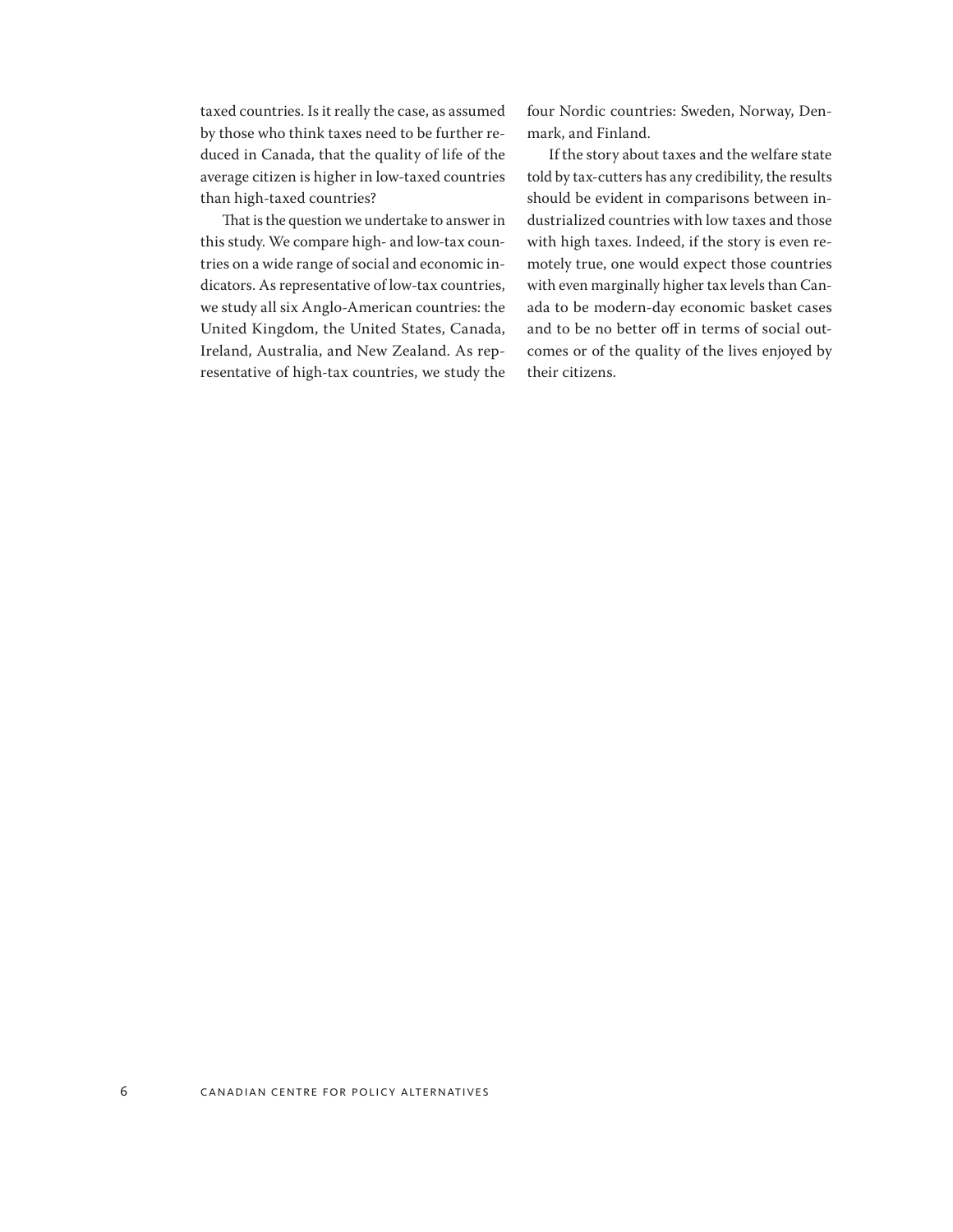## <span id="page-6-0"></span>**Summary**

Tax cuts are disastrous for the well-being of a nation's citizens.

Findings from this study show that high-tax countries have been more successful in achieving their social objectives than low-tax countries. Interestingly, they have done so with no economic penalty.

On the majority of social measures we examine, high-tax countries rank significantly above low-tax countries. On a number of the economic indicators we examine, low-tax countries rank above high-tax countries, but the difference is almost never significant.

We examine 50 indicators that are commonly used to measure a country's social progress. On over half of these indicators (29), the outcomes in high-tax Nordic countries are significantly better than those in low-tax Anglo-American countries, and on most of the remaining indicators (13), social outcomes are somewhat better in Nordic countries. In short:

• Nordic countries have significantly lower rates of poverty across almost all social groups;

- as an indicator of how well a country protects the vulnerable, the elderly have significantly higher pension income replacement rates in Nordic countries and the income received by those with disabilities relative to the population is much higher;
- income is distributed significantly more equally in Nordic countries;
- on every measure we examine there is significantly more gender equality in Nordic countries;
- Nordic workers have significantly more economic security;
- in terms of health outcomes, infant mortality rates are significantly lower and life expectancy is longer in Nordic countries;
- in terms of educational outcomes, a greater percentage of the population completed secondary school and university in Nordic countries and 15-year old students score higher on math tests;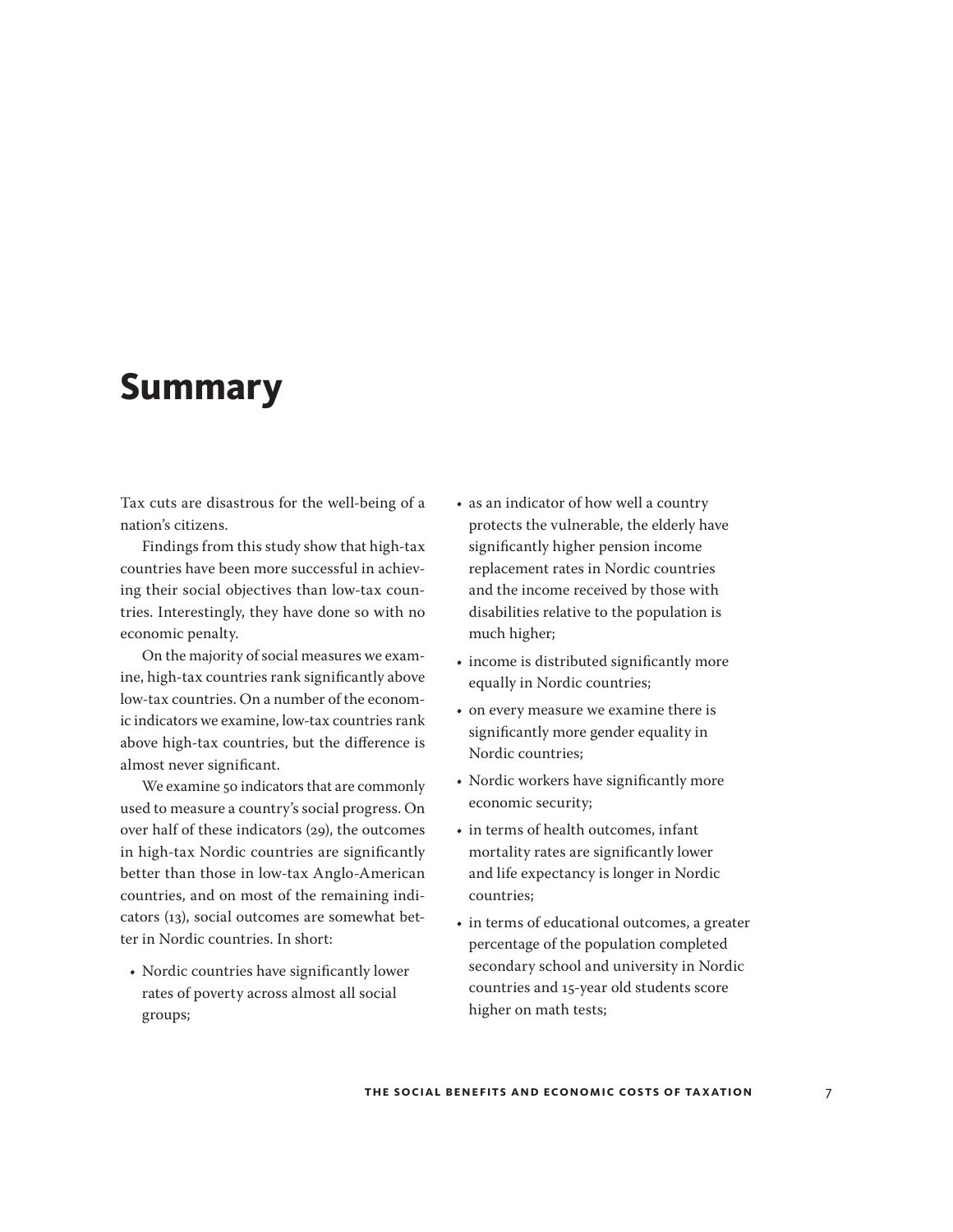- as a measure of personal physical security, homicide rates are lower in Nordic countries;
- as indicators of the degree of community and social solidarity in a country and general happiness and life satisfaction, there is significantly more trust among individuals and for public institutions in Nordic countries;
- there is significantly less drug use in Nordic countries; individuals have significantly more leisure time; individuals have more freedom, according to a widely referred to index of economic freedom; individuals report more life satisfaction; and they are more likely to discuss politics with friends;
- Nordic countries rank much higher on an index of environmental performance, and the Nordic countries give significantly more in foreign aid than Anglo-American countries.

Low-tax Anglo-American countries rank higher than Nordic countries on only seven out of the 50 social indicators. In each case, it is a trivial difference that could be easily due to chance: a slightly higher percentage of the 25–64 age group completed either college or university; 15-year-olds did slightly better on reading and science tests; a slightly greater percentage of people report a greater sense of freedom; there are on average a lower number of suicides; and a slightly greater percentage of individuals report they are very happy.

With respect to the pursuit of economic goals, the indicators we examine suggest hightax countries have achieved their social success with no economic penalty. Over the past 15 years, the low-taxed Anglo-American countries have experienced slightly greater economic growth than the high-taxed Nordic countries, but it would appear that the Nordic countries have positioned themselves for greater growth in the future. Of the 33 economic indicators examined, the Nordic countries lead on 19 indicators and the Anglo-American countries on 14. The high-tax Nordic countries have:

- a marginally higher GDP per capita;
- a higher GDP per hour worked;
- significantly lower unit labour costs and significantly lower rates of inflation;
- higher budget and current account surpluses;
- a higher total labour participation rate, and a higher female labour participation rate;
- much higher rates of household saving and net national saving;
- a higher ranking on indexes measuring innovation;
- a higher percentage of GDP spent on research and development and a higher percentage of their workers working as research and development researchers;
- a higher level of network readiness;
- a higher percentage of broadband subscribers;
- a significantly higher ranking on their growth competitiveness by the World Economic Forum; and
- a higher ranking on Richard Florida's global creativity index.

Anglo-American countries have:

- a higher rate of growth in GDP per capita between 1990 and 2004;
- a higher rate of growth in GDP per hour worked from 1995 to 2004;
- a higher rate of growth in multi-factor productivity from 1995 to 2002;
- a lower national debt:
- a significantly higher growth in employment from 1992 to 2002 (this is the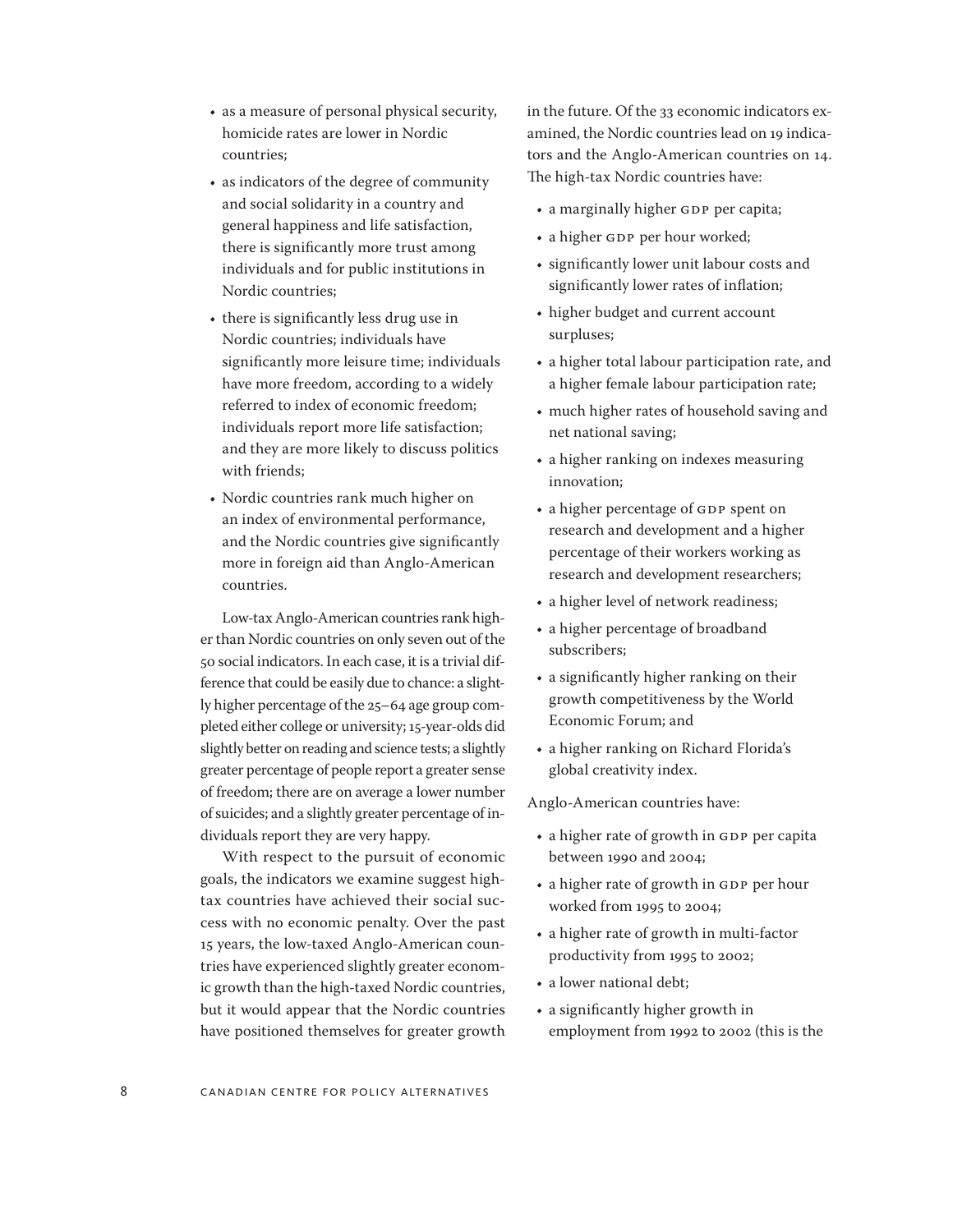only measure on which Anglo-American countries exceed Nordic countries in a way that is statistically significant);

- a lower rate of general unemployment, a marginally lower rate of long-term unemployment, a marginally higher rate of male labour participation rates;
- a greater change in fixed capital formation; and
- greater inward foreign direct investment and inward foreign direct investment performance.

In making their case for lower taxes, taxcutters in Canada frequently point to the United States, which has one of the lowest tax levels of the industrialized countries in the world, and suggest that Canadian society should strive to become more like American society. So, in addition to comparing social and economic outcomes broadly between low- and high-tax countries, we highlight the social and economic outcomes in the United States and ask: should Canadians really want their country to become more like the United States? To provide some basis for comparison, we compare the outcomes in the United States with those of another country Canada might wish to emulate: Finland.

Our findings show Americans bear incredibly severe social costs for living in one of the lowesttaxed countries in the world. For a strikingly large number of social indicators, the United States ranks not only near the bottom of the 19 industrialized countries, but it ranks as the most dysfunctional country by a considerable margin:

- Poverty is widespread. A greater percentage of Americans, and in particular children and the elderly, live in poverty in the United States than in any other industrialized country in the world.
- The income of vulnerable citizens, such as the elderly and those with disabilities, is much lower compared to others in

the United States than almost all other industrialized countries.

- Living conditions are shockingly unequal. By any measure, income is distributed more unequally in the United States than in every other industrialized country. In 2004, America's richest 1% held more of the nation's wealth than the bottom 90% (34.7% versus 29.9%).
- Ordinary workers in the United States have less economic security than workers in any other industrialized country (as shown by a comprehensive index of economic security developed by the International Labour Organization).
- As an indication of gender inequality, women in the United States still hold a relatively small percentage of positions in the professions, legislative bodies, and senior civil service.

In contrast to the United States, Finland ranks near the top of the industrialized world on each of the following social indicators:

- The percentage of the population living below the poverty line is very low (for example, only 3.4% of children).
- The elderly and those with disabilities have incomes that are close to those of the rest of the population.
- Income is distributed relatively equally.
- Women hold about 50% of the positions in legislative bodies and senior civil service.
- Workers in Finland enjoy one of the highest levels of economic security among workers in the industrialized world.

It is well known that there are profound problems with the United States' health and education system—where values such as selectivity, diversity, and choice predominate and a large percentage of the spending is done through the pri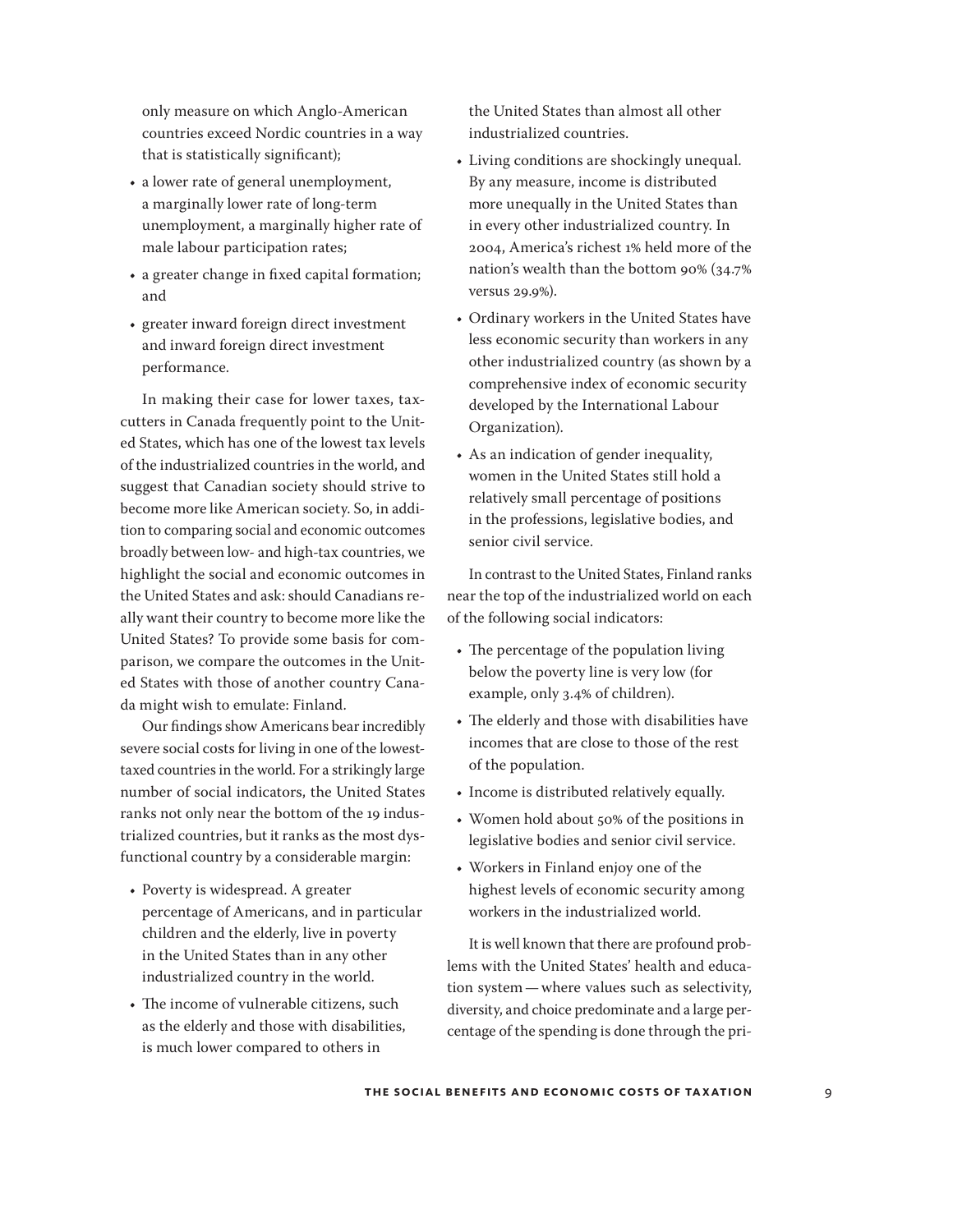vate sector. The United States spends over twice as much of its GDP on health care than Finland (15% versus 7.4%), and yet U.S. health care outcomes remain far worse—indeed, worse than most other industrialized countries. For example, the percentage of children who die at birth in the United States is the highest among industrialized countries. Finns live longer than Americans, and the rate of infant mortality in Finland is less than one-half the American rate.

The United States spends a greater percentage of its GDP on education than Finland spends, yet the Finnish education system—which is a comprehensive public system based on equity and the professionalism and training of teachers—achieves much better outcomes. American 15-year-olds rank near the bottom of OECD countries when it comes to science and math skills. By contrast, Finnish 15-year-olds rank first in the world in science and math skills. American students also rank relatively low on reading skills, while the Finnish students come first in the world in this area as well.

This pattern, with the United States ranking about the lowest among industrialized countries and Finland near the top, is evident on most of the remaining social indicators we examine—relating to social goals such as personal security, community and social solidarity, self-realization, democratic rights, and environmental governance. We will not review them all here, except to note that, although Canada's Conservatives appear ready to adopt aspects of the United States' justice system, such as mandatory criminal sentencing, the United States is by a wide margin the most violent industrialized country in the world (measured by the murder rate). Americans themselves express the third lowest measure of confidence in their justice system, in a tie with Belgium. Italians and Australians have slightly less confidence in their justice systems.

This brief review of how well industrialized countries have achieved their social goals shows the United States ranks lower than most countries on a wide range of social indicators, suggesting that the form of social organization used to accommodate contemporary life in the United States has gone profoundly amiss. Some commentators dismiss the miserable social outcomes achieved by the American social contract by noting that it is nevertheless one of the wealthiest countries in the world. GDP per capita is higher in the United States than in most other industrialized countries. The results of this study, however, suggest a trade-off does not have to be made between material prosperity and social equity.

In addition, there are countless problems with using GDP per capita as a measure of economic well-being. It takes no account of how the wealth that is produced in a country is distributed. For example, even though the United States experienced strong economic growth in recent years, between 1998 and 2004 the income of the typical (median) American family fell by 3.8%. Moreover, per capita GDP is high in the United States primarily because Americans work many hours more than citizens of other countries. Low-income Americans often have to work at two or three jobs just to survive.

Recent economic growth in the United States has also come at high long-term economic costs. The federal government budget is on an unsustainable path: the U.S. has the largest deficit in relation to its GDP of any industrialized nation; its trade deficit is the largest in the world, a staggering \$805 billion last year; and, the U.S. also has one of the lowest savings rates of the industrialized countries. Moreover, even with its wealth, flexible economy and low taxes, the United States is not the most competitive country in the world. From 2001 to 2005, in its comprehensive survey of world economies, the business-dominated private World Economic Forum has determined that the most competitive country in the world was Finland. In 2005–06, Finland was ranked as the second most competitive country after Switzerland.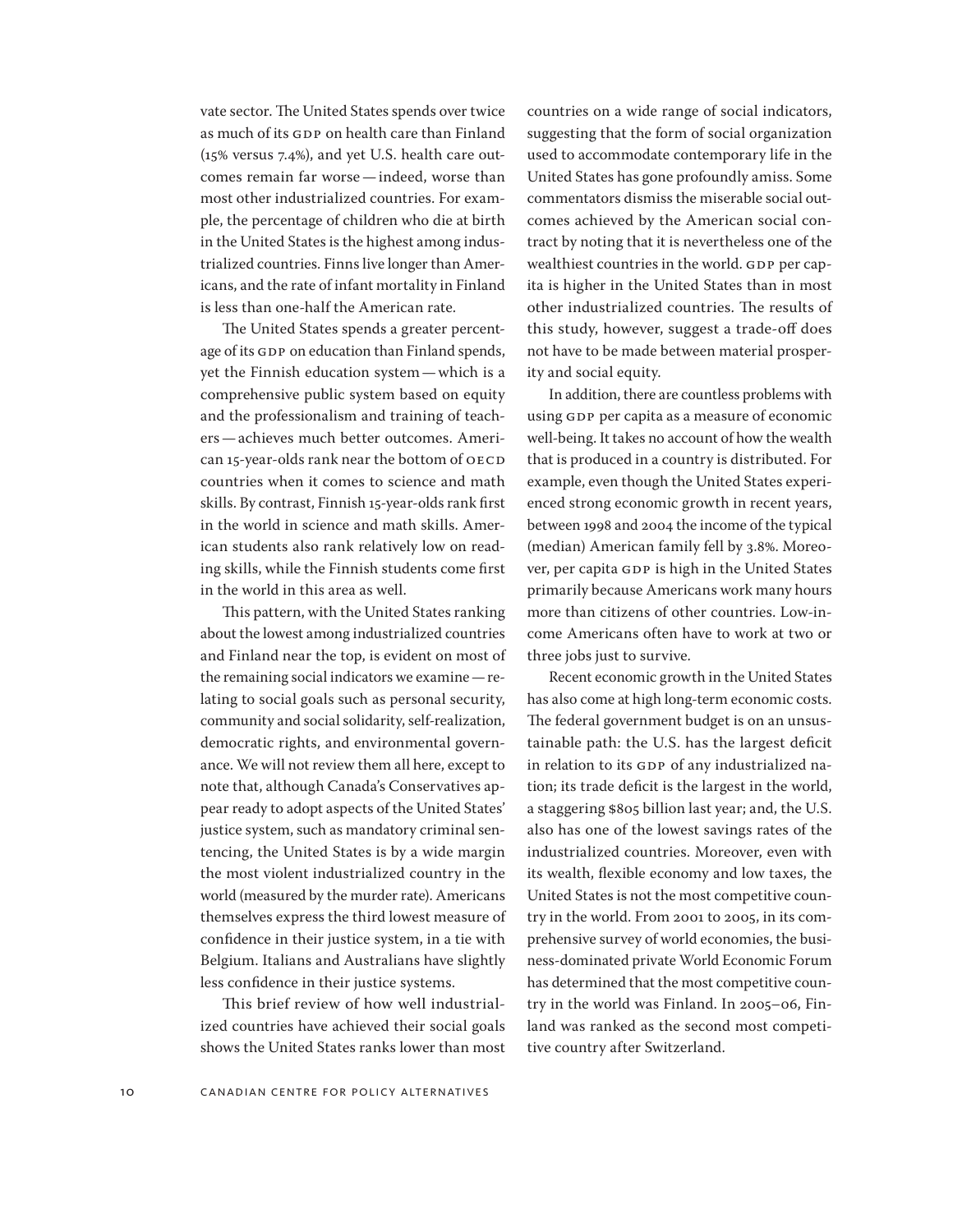## <span id="page-10-0"></span>**Ranking Countries by Tax Level**

Industrialized countries are divided into four categories in Table 1, based upon their level of taxes: low-tax countries, low-intermediate tax countries, high-intermediate tax countries, and high-tax countries. Tax levels vary at least slightly from year to year; therefore a 12-year average from 1990 to 2002 was used. This period immediately precedes the year or years in which most of the social and economic indicators that we examine apply.

Even taking the average tax level over a 12 year period, there are large differences between countries. Sweden, the highest tax country, collects almost twice as much tax as a percentage of its GDP (50.5%) as the lowest taxed country in the group, Japan (26.8%). The average for the five low-tax countries is about 29%; the average for the five high-tax countries is 47%, almost 60% greater than the low-tax countries.

Given these large differences in tax levels, if high-taxed countries were not achieving their objectives—or if they were doing so at substantial economic cost—this result should be revealed in aggregate data relating to a number of social and economic variables.

Political economists who study welfare state development traditionally divide modern industrialized countries into four categories: 1) "liberal welfare states" exemplified by the Anglo-American countries, in which the emphasis is on individual liberty and markets are the primary form of social organization; 2) "corporatist welfare states" exemplified by most Western European countries, in which the emphasis is on social solidarity and occupational insurance plans play a large role in reducing social risks; 3) "Mediterranean welfare states" such as Portugal, Spain, Greece, and to a limited extent Italy, in which pensions are generous but otherwise state systems of support are less and in which the family and church play a large role in meeting the needs of citizens; and 4) "social democratic welfare states," basically the Scandinavian countries, in which the emphasis is on equality and state-provided universal programs usurp the role of markets and the family in ensuring that the needs of individuals are met.

Although they rely upon a more sophisticated measure of the welfare state, there is obviously a relatively close correspondence between the categorization of countries based simply on tax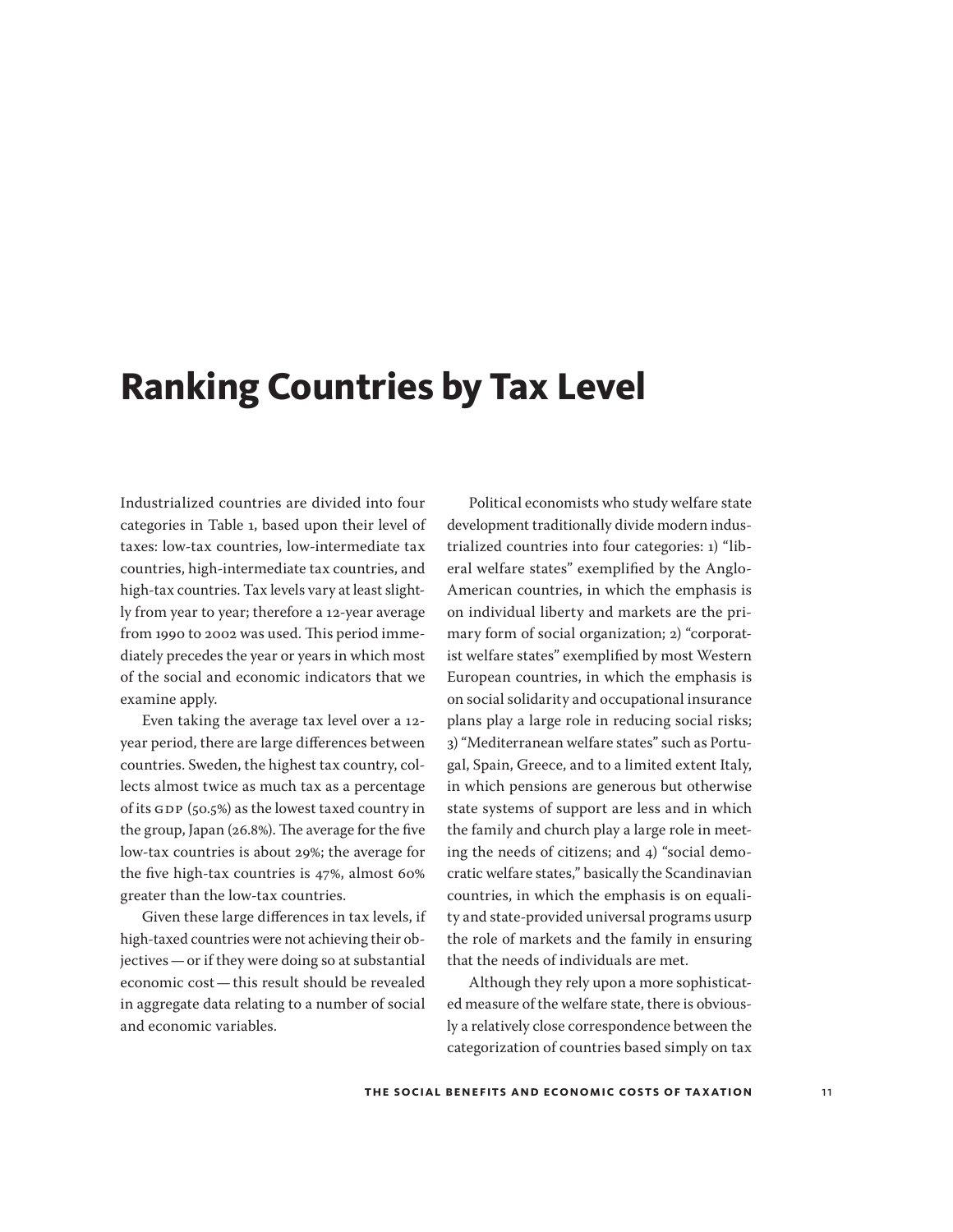#### table 1 **Annual Average Tax Revenue as Percent of GDP of High-Income OECD Countries, 1990–2002**

**low-ta x**

| Japan                | 26.8 |
|----------------------|------|
| <b>United States</b> | 28.0 |
| Switzerland          | 28.0 |
| Australia            | 29.8 |
| Ireland              | 32.6 |

#### **low– inter mediate**

| Spain          | 33.0     |  |
|----------------|----------|--|
| Portugal       | 33.6     |  |
| New Zealand    | 35.4     |  |
| Canada         | $35 - 7$ |  |
| Greece         | 34.0     |  |
| United Kingdom | 35.5     |  |

#### **high – inter mediate**

| Germany            | 36.5 |
|--------------------|------|
| <b>Netherlands</b> | 42.2 |
| Norway             | 41.9 |
| Italy              | 42.1 |
| Austria            | 42.3 |

#### **high -ta x**

| France  | 43.4 |
|---------|------|
| Belgium | 44.9 |
| Finland | 46.2 |
| Denmark | 49.0 |
| Sweden  | 50.5 |

levels and one based upon notions of the commodification of labour and related concepts used by political economists to classify welfare states. Liberal or Anglo-American countries are clustered in the low-tax column; Mediterranean countries are clustered in the low-intermediate column; continental European countries are clustered in the high-intermediate column; and the Scandinavian countries are clustered in the high-tax column. Therefore, in comparing low- and high-tax countries in this study, we compare the social and economic outcomes in the six Anglo-American countries (United States, Australia, Ireland, New Zealand, Canada, and the United Kingdom)—all of which are relatively low-tax countries—with those in the four Nordic countries (Norway, Finland, Denmark, and Sweden)—all of which are relatively high-tax countries. Social and economic indicators of all countries in the four groups are provided in the appendix.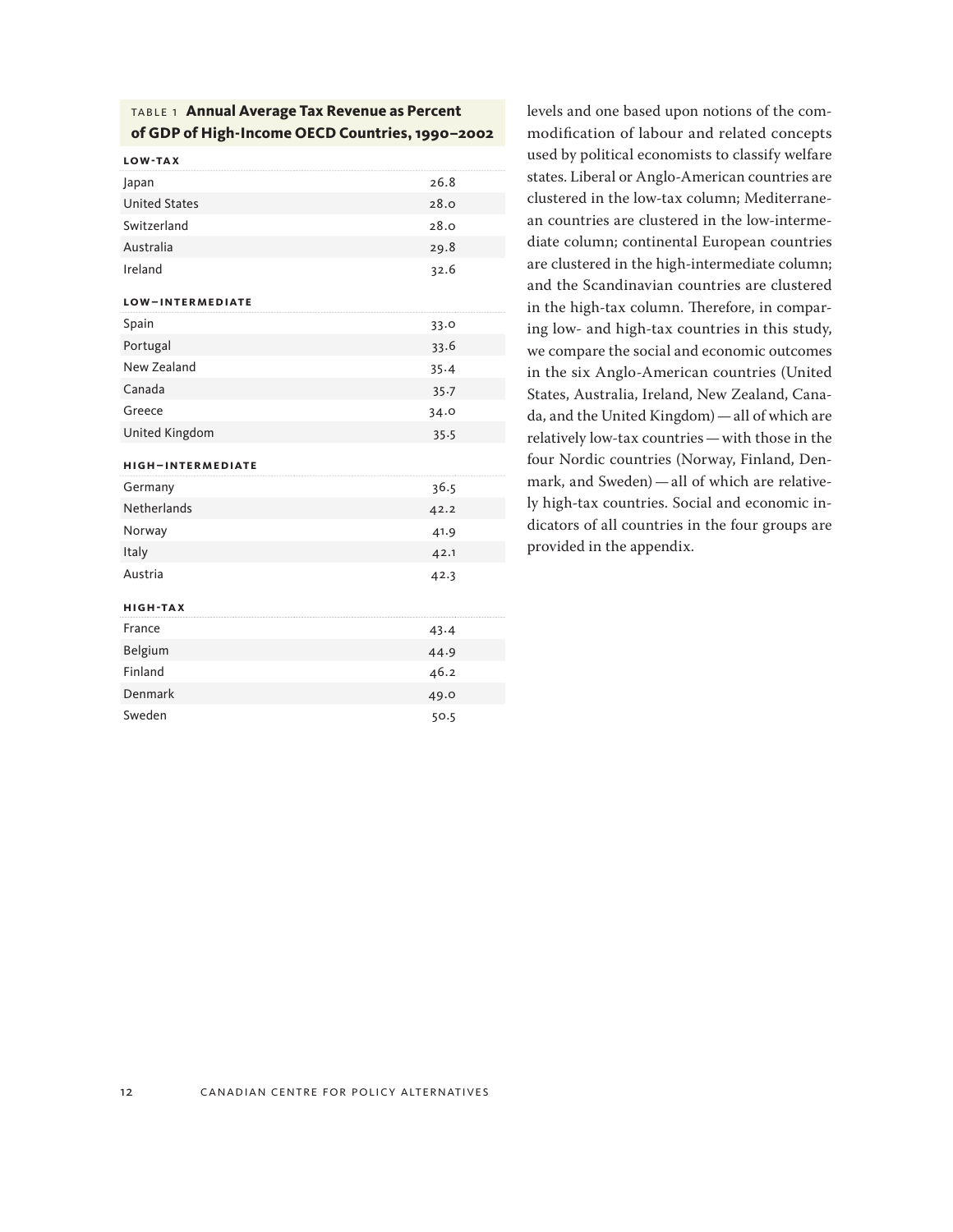<span id="page-12-0"></span>Our comparison of low- and high-tax countries is straightforward. For each major and widely agreed-upon social and economic objective of modern societies, we use one or more indicators that would suggest how successful a country has been in achieving these goals. We calculate the average score for the Anglo-American countries and compare it with Nordic countries.

#### **Social Goals**

#### **Relief of Poverty**

Relief of poverty is an important goal in every society. A social contract should be struck that minimizes the number of those who are excluded from the life of the community because of a lack of economic resources to purchase necessities. The number of children living in poverty is of particular concern. The Nordic countries have significantly lower rates of poverty across almost all social groups than Anglo-American countries. Four indicators are shown, as illustrated in Table 2. The number in parentheses beside each indicator refers to the column number of the indicator in the Appendix: Comparing So-

cial and Economic Outcomes in Low- and High-Tax Countries.

In low-tax Anglo-American countries, on average, 12.6% of the population lives below 50% of the country's median income; in Nordic countries, less than one-half that percentage (only 5.6%) of the population is living below the poverty line.

On average, in the low-taxed Anglo-American countries, 15.9% of children live in poverty, while in the Nordic countries the percentage of children living in poverty is less than one-quarter of the Anglo-American average, less than 3.3%.

In the average Anglo-American country 45.2% of children in single-parent families live in poverty. In Nordic countries only 9.2% of children in single-parent families live in poverty.

There is no significant difference between low- and high-taxed countries with respect to the percentage of elderly who live in poverty (in large part because the low rate of poverty among the elderly in Canada brings down the average for low-tax countries); nevertheless, a much lower percentage of the elderly live in poverty in Nor-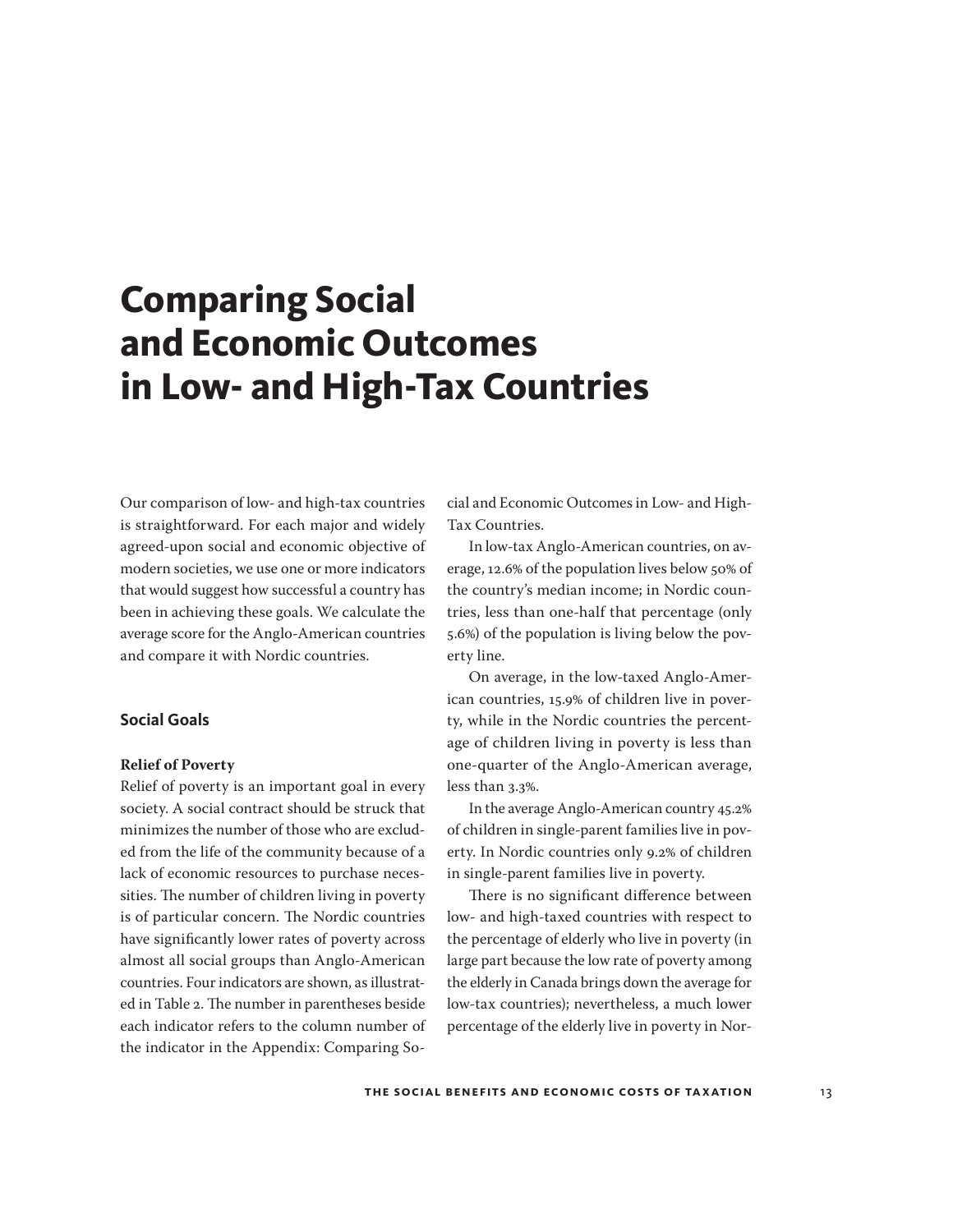#### table 2 **Relief from Poverty and Social Exclusion**

|                                     | ANGLO-          |               |               |      |                |  |
|-------------------------------------|-----------------|---------------|---------------|------|----------------|--|
|                                     | <b>AMERICAN</b> | <b>NORDIC</b> | <b>CANADA</b> | U.S. | <b>FINLAND</b> |  |
| Relative poverty [7]                | 12.6            | 5.6           | 10.3          | 17.1 | 6.4            |  |
| Child poverty [8]                   | 15.9            | 3.3           | 13.6          | 21.7 | 3.4            |  |
| Child poverty $-$ single parent [9] | 45.2            | 9.2           | 42.1          | 48.9 | 10.5           |  |
| Elderly poverty [10]                | 13.5            | 9.2           | 4.3           | 24.6 | 10.6           |  |



#### figure 1 **Child Poverty in Selected OECD Countries**

source OECD, Society at a Glance: OECD Social Indicators, 2005, p.57. Child poverty data sourced from 1999, 2000, and 2001. Only high-income OECD countries with such data are included. Dashed line refers to the country average.

dic countries (9.2%) than in Anglo-American countries (13.5%).

The United States has the highest rates of poverty in the industrialized world. In low-taxed United States, over 17% of individuals live below 50% of the country's median income; almost 22% of all children live in poverty; a shocking almost 49% of children in single families live in poverty; and over 24% of the elderly live in poverty. In Finland, by contrast, the percentage of people living

in poverty in each of these groups is small: 6.4%, 3.4%, 10.5%, and 10.4%, respectively.

Also, on most of these measures of the incidence of poverty, although Canada ranks far below the Nordic countries, it has a better record than the United States. In particular, while 21.7% of children live in poverty in the United States, in Canada a substantially lower percentage live in poverty: 13.6%. While 24.6% of the elderly live in poverty in the United States, in Canada only 4.3% of the elderly live in poverty. The percentage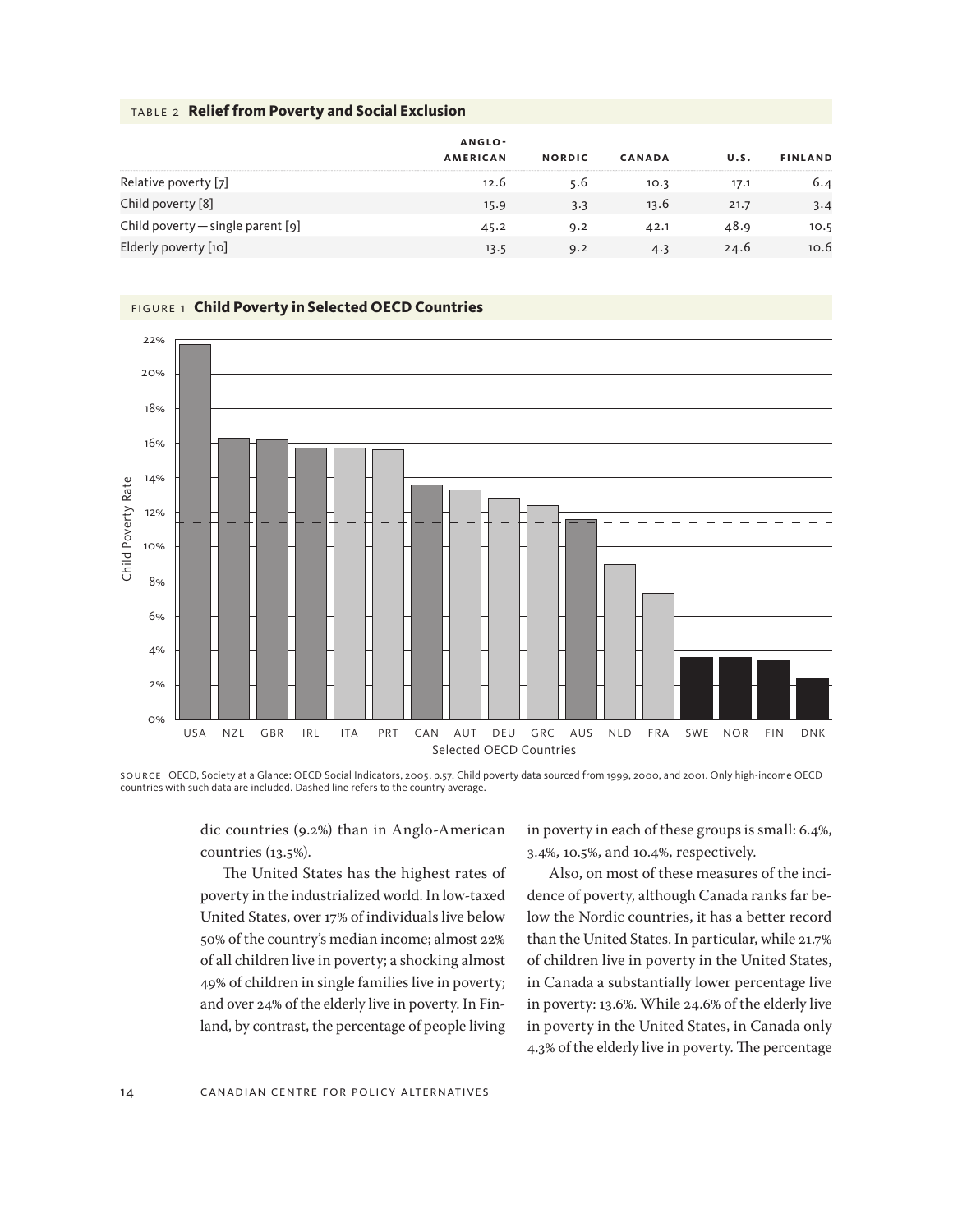

figure 2 **Child Poverty v. Tax Revenue of High-Income OECD Countries**

source Calculation based on OECD Revenue Statistics database. Child poverty data sourced from 1999, 2000, and 2001. Only high-income OECD countries with such data are included.

of elderly living below the poverty line in Canada is, in fact, lower than in any of the Nordic countries. It would appear the Americans have a good deal to learn from Canadians.

One social good that citizens buy with their taxes is a dramatically smaller percentage of their fellow citizens living in poverty.

Although we concentrate in this study solely on a comparison between the low-taxed Anglo-American countries and the high-taxed Nordic countries, for most of the social indicators we examine, the social indicators are closely correlated with tax levels across all industrialized countries. Figures 1 and 2 illustrate this correlation with respect to child poverty. Figure 1 is a bar graph that shows the rates of child poverty across 19 industrialized countries. Figure 2 is a chart that reveals how closely rates of child poverty are related with tax levels. Generally, the higher a country's tax level, the lower its rate of child poverty.

#### **Protection of the Vulnerable**

Every just society must protect the vulnerable: children, the elderly, and those with disabilities. One measure of whether the elderly are fully integrated into society is the extent to which pensions for the elderly are able to replace the salaries they earned while working.

In the Nordic countries, pensions replace 66.6% of the salaries of pensioners, while in Anglo-American countries the pension replacement rate is only 47.4%. Canada is on the high end of the Anglo-American countries with a replacement rate of 57.1%. In the United States, the pension replacement rate is only 51%, while in Finland it is 78.8%.

One way of measuring how well a society accommodates those with disabilities is to compare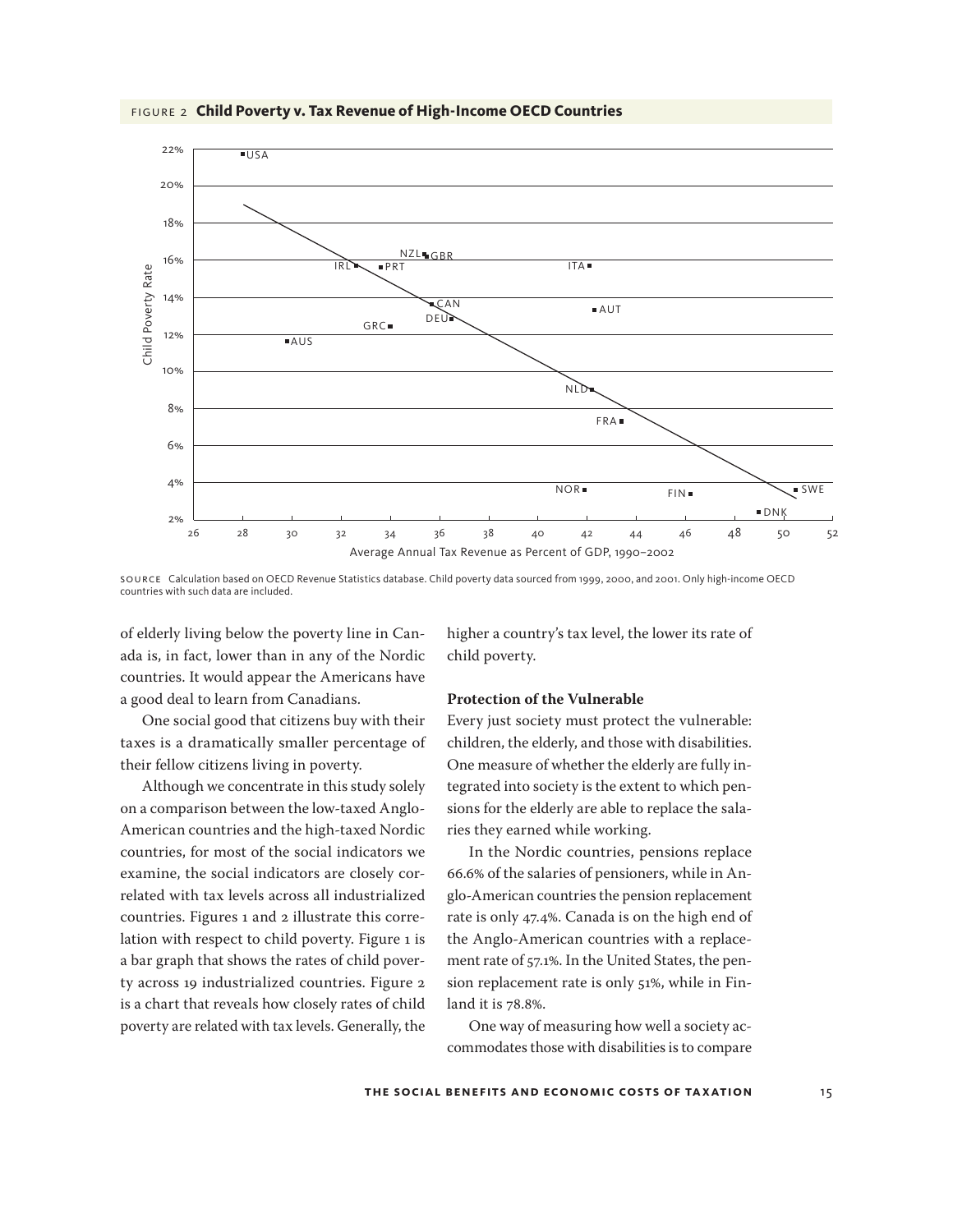#### table 3 **Protection of the Vulnerable**

|                                           | ANGLO-          |               |        |      |                |
|-------------------------------------------|-----------------|---------------|--------|------|----------------|
|                                           | <b>AMERICAN</b> | <b>NORDIC</b> | CANADA | U.S. | <b>FINLAND</b> |
| Net old-age pension replacement rate [11] | 47.4            | 66.6          | 57.1   | 51   | 78.8           |
| Relative income of disabled persons [12]  | 67              | 86            | 84.6   | 58.7 | 83             |
|                                           |                 |               |        |      |                |

#### table 4 **Economic Equality: Income**

|                                              | ANGLO-          |               |        |      |                |
|----------------------------------------------|-----------------|---------------|--------|------|----------------|
|                                              | <b>AMERICAN</b> | <b>NORDIC</b> | CANADA | U.S. | <b>FINLAND</b> |
| GINI coefficient [13]                        | 32.1            | 24.7          | 30.1   | 35.7 | 26.1           |
| Income share of richest 10%/poorest 10% [14] | 12.4            | 6.5           | 10.1   | 15.9 | 5.6            |
| 90th percentile/10th percentile [15]         | 4.6             | 2.9           |        |      | 2.9            |

the income of persons with disabilities relative to that of the general population. In Anglo-American countries, the income of those with disabilities is 67% of the general population, whereas in Nordic countries the income of those with disabilities is around 86% of the general population. The relative income of those with disabilities in Canada is almost equal to the relative income of those in the Nordic countries at 84.6%. Once again, the United States is at the low end of even the Anglo-American countries. In that country the income of those with disabilities is only 58.7% that of the general population; in Finland it is 83%.

#### **Economic Equality**

One of the pressing issues facing every democracy is how economic resources should be distributed. Large economic inequalities hold adverse consequences for the personal well-being of the citizens of a country: Inequalities erode social cohesion; they lead to worse health and personal security outcomes; they lead to the withdrawal of the haves from the life of the community and the exclusion of the have-nots; and, generally, inequality diminishes the richness and flourishing of a society. Moreover, extreme levels of inequality have been shown to have a negative impact on economic growth by distorting the allocation of resources and talents. Income inequality has also been shown to destabilize political and social values, since disproportionate economic power invariably leads to increased influence over political and other societal decisions.

One of the strongest associations between the variables examined in this study is between tax levels and a more equal distribution of economic resources. In all three indices of inequality reported in Table 4, there are statistically significant differences between the Anglo-American and Nordic countries. For example, in Anglo-American countries, on average the richest 10% receive about 12.4 times the poorest 10%, while in the average Nordic country the richest 10% receive only 6.5 times that of the poorest 10%.

In the United States, where income is distributed more unequally than in any other industrialized country, the richest 10% of families receive almost 16 times as much of national income as the poorest 10%. In Finland, by contrast, the richest 10% receive only 5.6 times as much of the national income as the poorest 10%, about one-third the American multiple. Once again, Canada finds itself on this indicator in between the United States and the Nordic countries. In Canada, the richest 10% receive 10.1 times that of the poorest 10%.

One of the most important social benefits that citizens buy with their taxes is a society in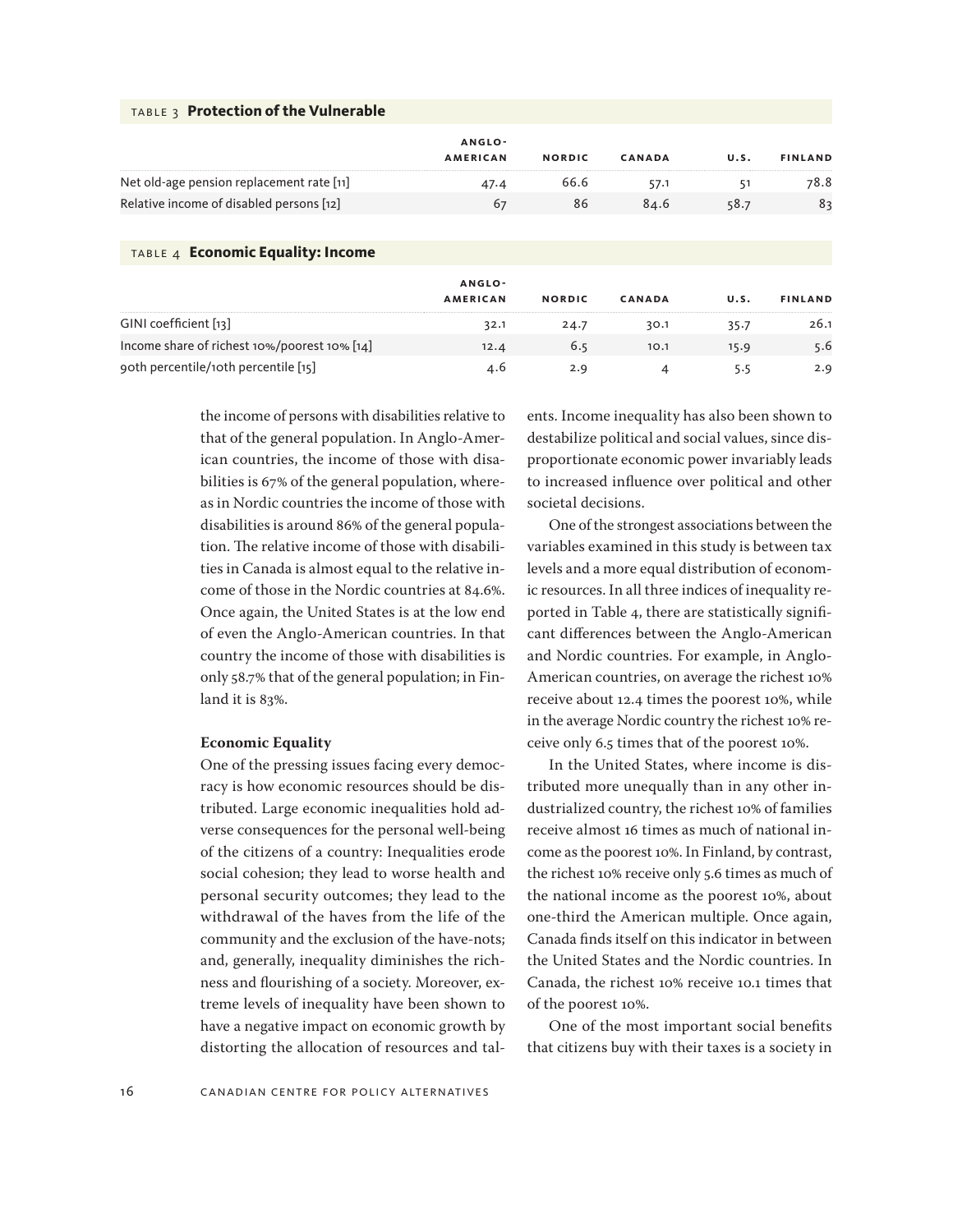#### table 5 **Social Equality: Gender**

|                                        | ANGLO-<br><b>AMERICAN</b> | <b>NORDIC</b> | <b>CANADA</b> | U.S.  | <b>FINLAND</b> |
|----------------------------------------|---------------------------|---------------|---------------|-------|----------------|
|                                        |                           |               |               |       |                |
| Gender gap index $[16]$                | 4.65                      | 5.35          | 4.87          | 4.4   | 5.19           |
| Gender empowerment [17]                | 0.773                     | 0.868         | 0.807         | 0.793 | 0.833          |
| Female labour force participation [18] | 68.6                      | 75            | 73.1          | 69.2  | 72.9           |
| Female doctors [19]                    | 31.9                      | 42.5          | 33.1          | 23.4  | 53.2           |
| Female $\%$ in parliament [20]         | 21.4                      | 39.5          | 24.7          | 14.8  | 37.5           |
| Female % in senior civil service [21]  | 21.8                      | 44.3          | 23.1          | 14.3  | 47.1           |
| % of population who favour men         |                           |               |               |       |                |
| over women over scarce jobs [22]       | 17                        | 8             | 15.6          | 9.8   | 9              |

which economic resources are distributed much more equally.

#### **Gender Equality**

Every Western country is committed to equality for women. Although progress has been slow, countries with higher taxes have had much greater success in achieving this social goal. One explanation for this is that a considerable amount of the care-giving work that is borne by women in low-tax Anglo-American societies is paid for and financed by taxes in high-taxed countries. Thus, not only is the cost of these services spread more equitably across the entire population in high-tax countries, but women are also free to take a greater part in market, civil, and political life. On average, the level of gender equality in the Nordic countries is significantly higher than that in the Anglo-American countries, as measured by the indicators in Table 5.

The World Economic Forum, which boasts the world's 1,000 leading companies as its members, measures the extent to which women have achieved full equality with men in economic participation, economic opportunity, political empowerment, educational attainment, and health and well-being, and reports the results as the Gender Gap Index, with a higher index reflecting a narrower gender gap. The Nordic countries score an average of 5.35, which is higher than the average of 4.65 of the Anglo-American countries.

Canada scores 4.87, which is higher than the 4.4 for the U.S. but lower than Finland's 5.19.

In its annual *Human Development Report*, the United Nations Development Program computes a comprehensive index of gender equality: the gender empowerment measure. On this measure, Nordic countries score an average of 0.868 while Anglo-American countries score only an average of 0.773. Canada scores 0.807, which was higher than the United States at 0.793, but lower than Finland at 0.833.

A simple measure of gender equality is the percentage of women who participate in the paid labour force and the percentage of women who hold influential jobs. In Anglo-American countries, 69% of women participate in the labour force: in Nordic countries 75% of women participate in the labour force. In Anglo-American countries, on average, about 32% of doctors are females, 21% of members of Parliament are females, and 22% of senior civil servants are females. By contrast, in Nordic countries, about 43% of doctors are females, 40% of members of Parliament are females, and 44% of senior civil servants are females.

Once again, on all of these measures of gender equality, the Nordic countries are significantly better off than the Anglo-American countries. Once again, on every measure, Canada does better than the United States.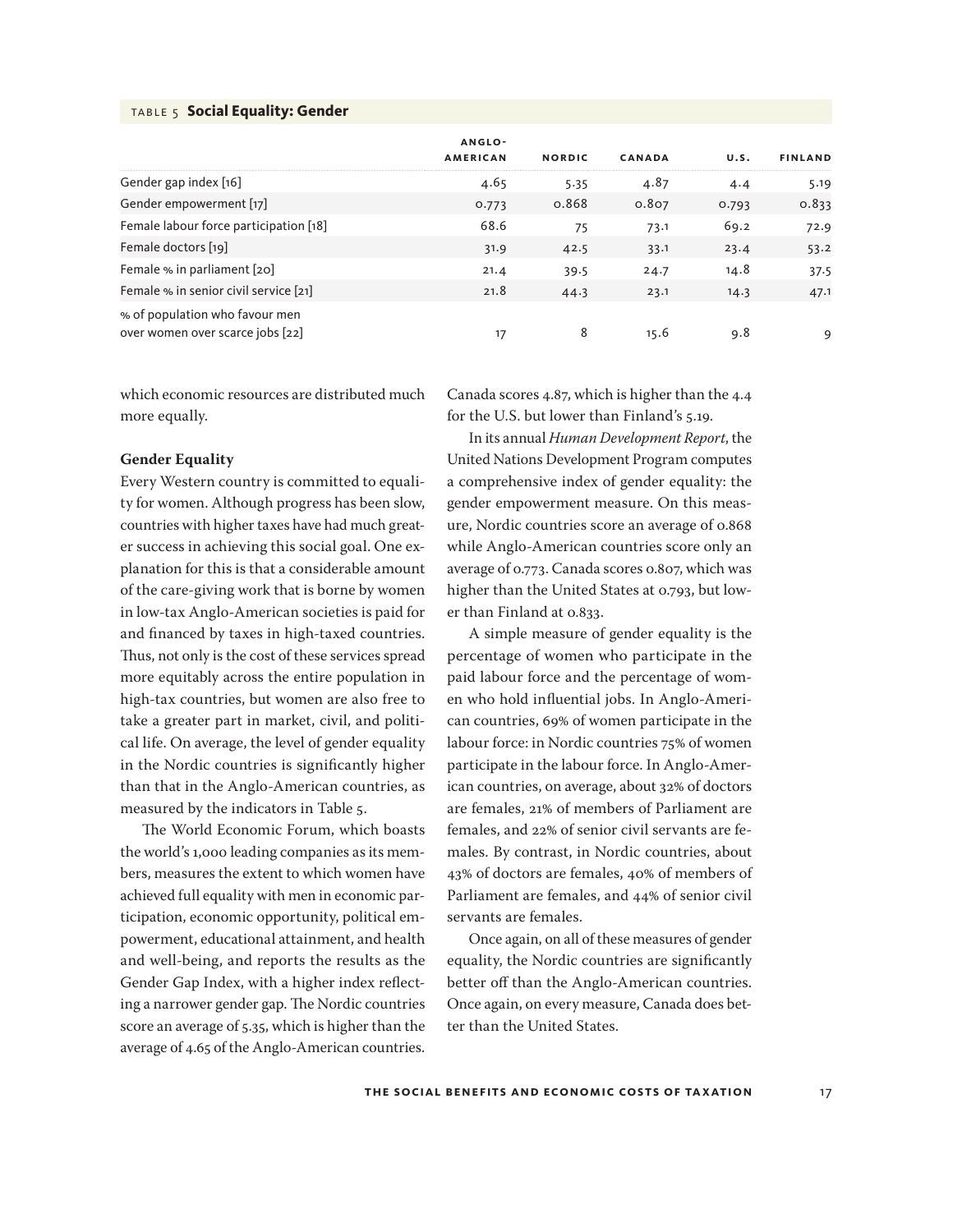|  | TABLE 6 Economic Security |  |
|--|---------------------------|--|
|--|---------------------------|--|

|                              | ANGLO-          |               |               |      |                |
|------------------------------|-----------------|---------------|---------------|------|----------------|
|                              | <b>AMERICAN</b> | <b>NORDIC</b> | <b>CANADA</b> | U.S. | <b>FINLAND</b> |
| Economic security index [23] | 0.70            | 0.94          | 0.79          | 0.61 | 0.95           |

Also, as an indication of how these differences affect public attitudes (or are affected by them), in Anglo-American countries 17% of the population reported in a survey that men should have a priority in filling jobs, while in Nordic countries only 8% of the population held this view.

#### **Economic Security**

Individuals and families need work-related security in order to make long-range plans, to flourish, and to develop. In 2004, the International Labour Office published a major report on economic security as part of its socio-economic security program, *Economic Security for a Better World*. That program examined how countries organized work and how their organization of work connected to broad social goals.

The ILO identified seven forms of work-related security: 1) labour market security (adequate employment opportunities); 2) employment security (protection against arbitrary dismissal and so on); 3) job security (the possession of a niche in work, allowing some control over the content of a job, what the worker actually does and the opportunity he or she has of building a career); 4) work security (protection against accidents and illness at work); 5) skill reproduction security (widespread opportunities to gain and retain skills); 6) income security (protection of income through minimum wage machinery, wage indexation, and comprehensive social security; and 7) representation security (protection of collective voice in the labour market, etc). It developed an index for each of these forms of security and then combined them into one overall index: an Economic Security Index.

According to the ILO's Economic Security Index, which measures the economic security provided in a country relative to other countries, the Nordic countries offer significantly more economic security than the Anglo-American countries. A high economic security index indicates that country is providing more security than a country with a lower score. The average score for Anglo-American countries is 0.70; the average score for Nordic countries is 0.94.

The United States ties with New Zealand in providing workers with the lowest level of economic security among industrialized countries: 0.61. Finnish workers have one of the highest levels of economic security: 0.95. Canada's score is above the Anglo-American average at 0.79.

Taxes enable a country to buy services and social insurance programs that provide workers with a higher degree of economic security.

#### **Access to Essential Services**

#### *Health*

Generally, people are able to live long and healthy lives in all high-income industrialized countries, certainly relative to poorer countries. Therefore it is hard to find an index that distinguishes between health outcomes in industrialized countries. A common measure is life expectancy at birth. By this measure there is little difference between Nordic and Anglo-American countries: on average, males live 76.2 years in both low- and high-taxed countries; females, on average, live a little longer in high-taxed countries (81.4 years versus 81.2 years). Once again, however, on this index of social progress the United States is below the average of low-tax countries. In fact, among industrialized countries, Americans have one of the lowest life expectancies at birth. The life expectancy of men and women in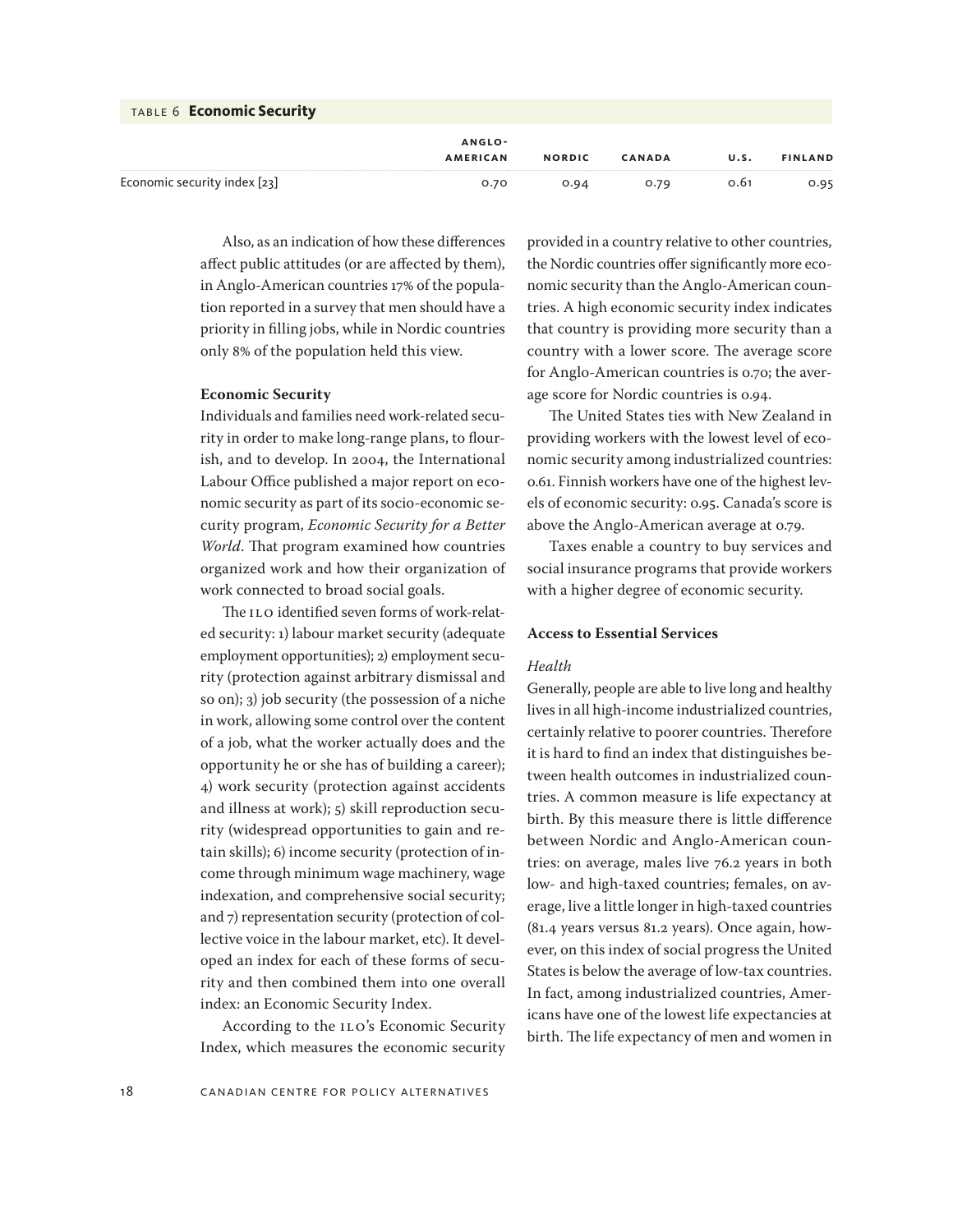|  |  |  |  |  | TABLE 7 Access to Services Essential to Human Development: Health |  |
|--|--|--|--|--|-------------------------------------------------------------------|--|
|--|--|--|--|--|-------------------------------------------------------------------|--|

|                                             | ANGLO-          |               |               |      |                |
|---------------------------------------------|-----------------|---------------|---------------|------|----------------|
|                                             | <b>AMERICAN</b> | <b>NORDIC</b> | <b>CANADA</b> | U.S. | <b>FINLAND</b> |
| Life expectancy (males) [26]                | 76.2            | 76.2          | 77.2          | 74.5 | 75.1           |
| Life expectancy (females) [27]              | 81.2            | 81.4          | 82.1          | 79.9 | 81.8           |
| Infant mortality per 1,000 live births [28] | 5.5             | 3.5           | 5.4           | 6.9  | 3.1            |
| Low birth weight as $%$ of live births [29] | 6.5             | 4.8           | 5.8           | 7.9  | 4.1            |

#### table 8 **Access to Services Essential to Human Development: Education**

|                                      | ANGLO-          |               |        |      |                |
|--------------------------------------|-----------------|---------------|--------|------|----------------|
|                                      | <b>AMERICAN</b> | <b>NORDIC</b> | CANADA | U.S. | <b>FINLAND</b> |
| Completed secondary school [33]      | 73              | 81.5          | 83.6   | 87.5 | 75.9           |
| Completed college or university [34] | 33              | 32.3          | 44     | 38   | 33             |
| Completed university [35]            | 20.6            | 22.1          | 22     | 29.4 | 16.4           |
| PISA scores – reading [36]           | 517             | 512           | 528    | 495  | 543            |
| PISA scores - science [37]           | 512             | 503           | 519    | 491  | 548            |
| PISA scores – math [38]              | 513             | 516           | 532    | 483  | 544            |

Canada is almost three years longer than men and women in the U.S.

Another common measure of health outcomes is infant mortality rates. The Nordic countries' infant mortality rate is significantly lower than that of the Anglo-American countries. In the high-tax Nordic countries there is an average of 3.5 deaths per 1,000 live births, while in lowtax Anglo-American countries there is an average of 5.5 deaths per 1,000 live births. On this measure of social progress, as on so many others, the United States has the worst record of all the industrialized countries. Its infant mortality rate is 6.9 deaths per 1,000 births. Canada is about the same as the Anglo-American average, while Finland has only 3.1 infant deaths per 1,000 births, 50% less than the United States.

The health of new-borns is another frequently used measure of progress in the delivery of health care. On average, the percentage of newborns weighing less than 2,500g in the Nordic countries is significantly lower than that in the Anglo-American countries. In high-tax Nordic countries, the percentage of low-weight births among new-borns is 4.8%, compared to 6.5% in

the low-tax Anglo-American countries. Canada's 5.8% of low-weight births is lower than the 7.9% of the U.S., but higher than the 4.1 of Finland.

Taxes fund health programs that ensure that all citizens have access to this vital service that is essential to human development.

#### *Education*

The Nordic countries spend a greater percentage of their GDP on education than Anglo-American countries (6.4% versus 5.9%), and a much larger share of their expenditures for education is financed with taxes (97% versus 82%).

Although the Nordic countries have a higher percentage of students who complete high-school (81.5% versus 73%) and university (22.1% versus 20.6%), the differences are not significant. Moreover, the average PISA scores of 15-year-old students on reading, science, and math tests are, by and large, statistically indistinguishable between Nordic and Anglo-American countries.

The United States has a larger percentage of students graduating from secondary school and university than any other industrialized country. Canada has the greatest percentage of students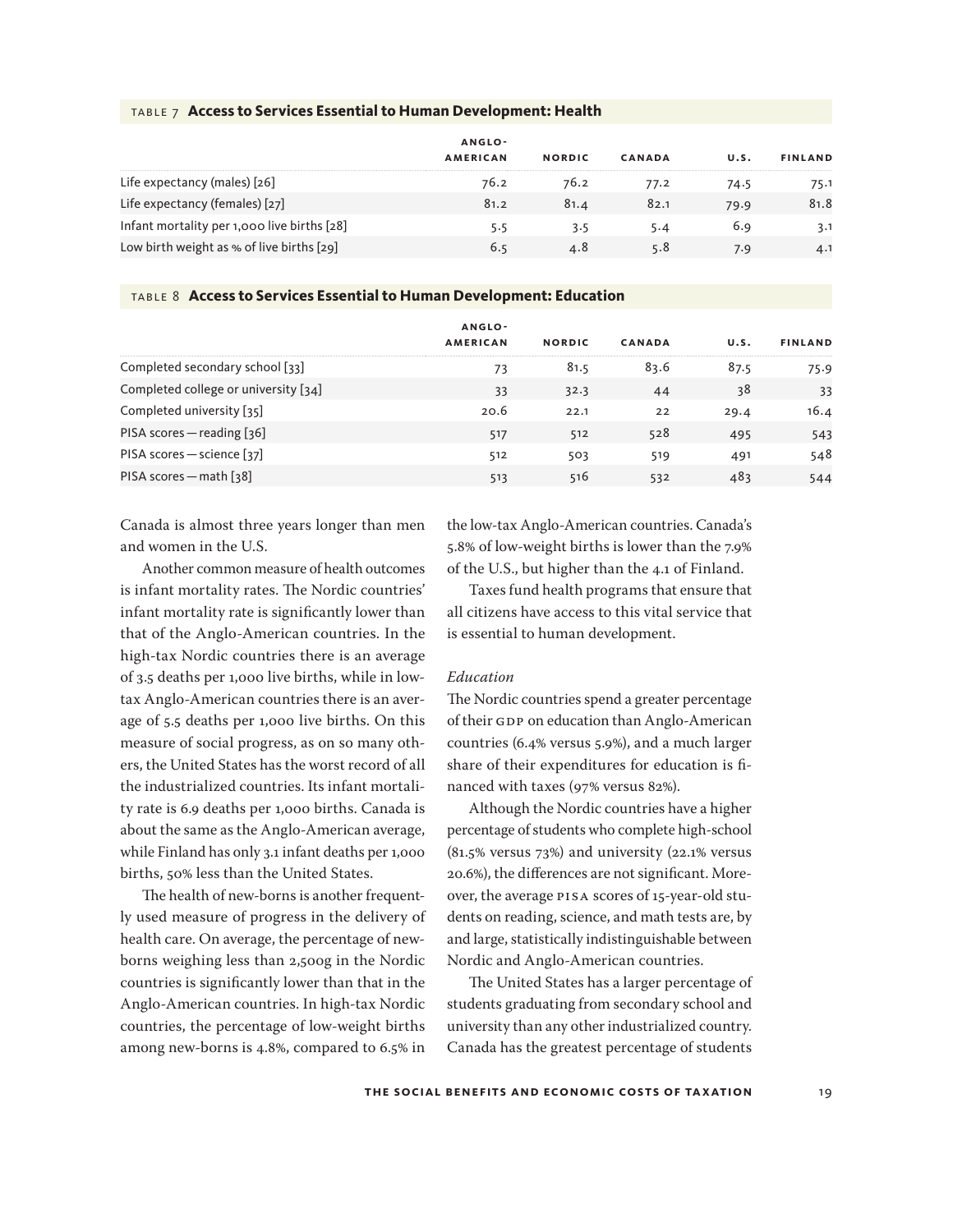| TABLE 9 Physical Security                |                           |               |               |      |                |
|------------------------------------------|---------------------------|---------------|---------------|------|----------------|
|                                          | ANGLO-<br><b>AMERICAN</b> | <b>NORDIC</b> | <b>CANADA</b> | U.S. | <b>FINLAND</b> |
| Homicides per 100,000 $[40]$             | 2.2                       | 1.4           | 1.5           | 7.1  | 2.5            |
| TABLE 10 Community and Social Solidarity |                           |               |               |      |                |
|                                          | ANGLO-<br><b>AMERICAN</b> | <b>NORDIC</b> | <b>CANADA</b> | U.S. | <b>FINLAND</b> |
| People can be trusted $[41]$             | 37.9                      | 63.9          | 37            | 36.3 | 57.4           |
| Confidence in parliament [42]            | 32.1                      | 52.7          | 39.6          | 38   | 42.3           |
| Confidence in corporation $[43]$         | 51                        | 51.5          | 55.5          | 53.7 | 42.9           |

Confidence in justice system  $[44]$  45.8 68.9 54 36.7 66.7 66.7 Union density [45] 23.9 28.1 12.8 76.2

> who completed college or university. Although Finland has a lower percentage of students completing secondary school and university than the United States, its 15-year-old students score much higher than American students on reading, science, and math. Indeed, in all three of these subjects, its students score higher than any other high-income industrialized country. Canadian students also score higher than American students, although not as high as the Finnish students.

#### **Physical Security**

A global index of physical security is difficult to imagine. One statistic frequently referred to in discussions of the physical security of citizens is the number of homicides in a country per population of 100,000. On this index, although it is not statistically significant, there are fewer homicides in Nordic countries (1.4 per 100,000) than Anglo-American countries (2.2 per 100,000).

Almost needless to say, the murder rate in the United States is far above that of every other industrialized country: 7.1 per 100,000. Canada is close to the Nordic average, and Finland is above the Nordic average.

#### **Community and Social Solidarity**

In the late 1990s, the concept of social capital (usually defined as networks together with shared norms, values and understanding that facilitate cooperation within or among groups) gained widespread interest among researchers and policy-makers. The interest developed because of research results that suggested social capital was important, not only in facilitating productive organization and economic development, but also in enriching many aspects of social life and fostering social engagement and democracy. Unfortunately, the concept of social capital is difficult to operationalize, but, from the social indicators we examine, it would appear that citizens of high-tax countries are likely to have higher degrees of trust in one another and more confidence in public institutions. One could say they live in societies with more social capital than those living in low-tax countries.

Since 1981, the World Values Survey has conducted four waves of surveys of people's attitudes toward socio-cultural and political change. In Anglo-American countries, only about 38% of survey respondents agree with the statement that people can be trusted, whereas 64% of survey respondents in Nordic countries agree with that statement. More citizens in Nordic countries have confidence in Parliament (52.7% in Nordic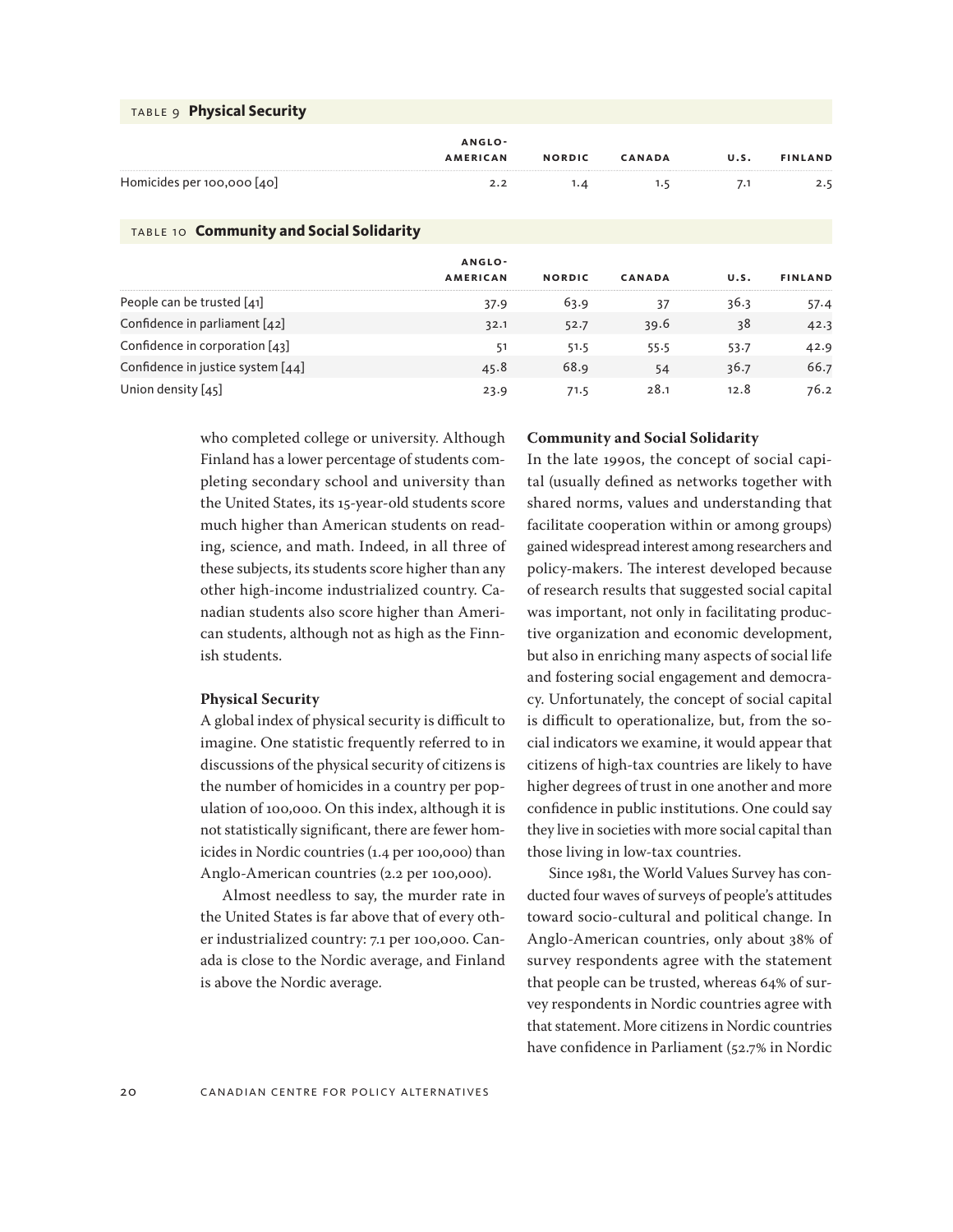|                                | ANGLO-          |               |               |      |                |
|--------------------------------|-----------------|---------------|---------------|------|----------------|
|                                | <b>AMERICAN</b> | <b>NORDIC</b> | <b>CANADA</b> | U.S. | <b>FINLAND</b> |
| Index of economic freedom [46] | 1.78            | 1.97          | 1.85          | 1.8⊿ | 1.85           |
| Sense of freedom [47]          | 84.4            | 82.7          | 86.4          | 89   | 86.7           |

#### table 11 **Self-Realization Goals: Freedom**

countries versus only 32.1% in Anglo-American countries) and in the justice system (68.9% in Nordic countries versus 45.8% in Anglo-American countries). About the same percentage of citizens in both groups of countries report having confidence in the civil service (about 48%) and major companies (about 51%).

Many sociologists investigating the nature of social capital and the role it plays in society have suggested that trade unions are one of the most important organizations in society for the creation of social capital. Unions are organizations where people develop skills essential in a thriving democracy—such as tolerance, willingness to compromise, and respect for other viewpoints. They also stimulate political participation, increase people's political skills, and promote an appreciation of both the rights and obligations of citizenship. Furthermore, they are organizations that foster collegiality. Not surprisingly, the average union density in Nordic countries is much higher than that of Anglo-American countries. About 24% of the work force, on average, is unionized in Anglo-American countries, whereas over 71% is unionized in Nordic countries. Canada's union density of about 28% is higher than that of the U.S., where only 13% of the work force is unionized, but much lower than the over 76% union density in Finland.

#### **Self-Realization Goals**

It is difficult to know which indicators might be examined to infer whether people are generally achieving their personal goals and satisfied with their lives; however, we have selected a few commonly used indicators.

#### *Personal Freedom and Autonomy*

Since 1995, the Heritage Foundation and the *Wall Street Journal* have jointly produced an index of economic freedom. They claim that "countries with the most economic freedom also have higher rates of long-term economic growth and are more prosperous than are those with less economic freedom." Somewhat surprisingly, even though high taxes are taken as an indication of the lack of economic freedom in the compilation of the index, the average score of the Nordic countries on the overall economic freedom index is only slightly higher than that of the Anglo-American countries. The average ranking for Anglo-American countries is 1.78; the average ranking for Nordic countries is slightly higher at 1.97. Also, survey evidence suggests that the sense of freedom of citizens in Nordic countries is almost as high as it is in the average Anglo-American country (82.7% versus 84.4%).

#### *Drug Use and Rate of Suicides*

The inference to be drawn from the rate of drug use in a society is uncertain: Is drug use indicative of people who are living lives of quiet desperation, or is it indicative of people who are simply less inhibited in the pursuit of happiness? Whatever inference might be drawn from it, on average a significant lower percentage of people in Nordic countries are cannabis users than people in Anglo-American countries. An average of 11.6% of the population between the ages of 15 and 64 report using cannabis in the past year in Anglo-American countries, but two-thirds less, or only 3.8%, report doing so in Nordic countries. Cannabis use is about the same in Canada and the United States, at about 11%, but only about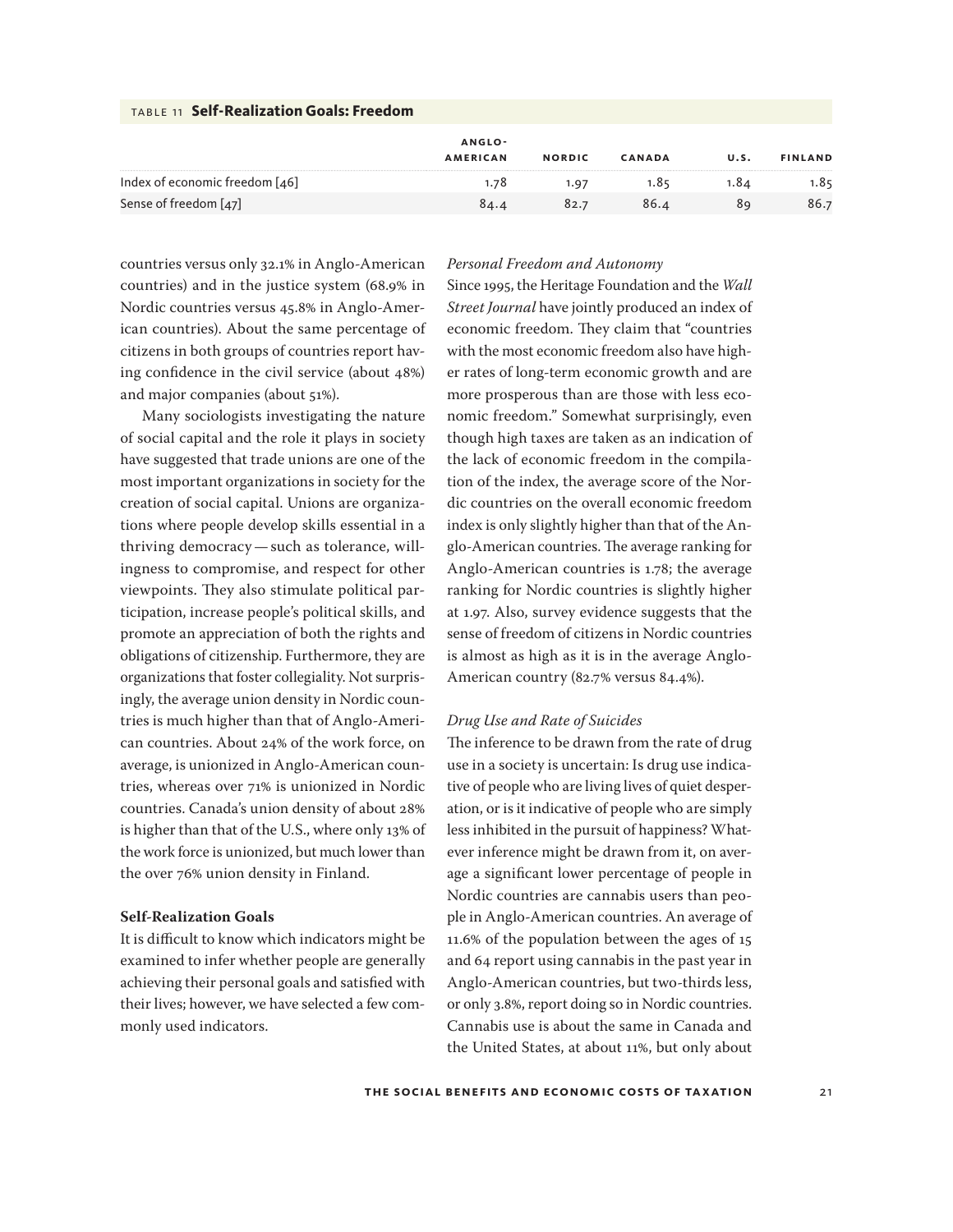|                                               | ANGLO-<br><b>AMERICAN</b> | <b>NORDIC</b> | <b>CANADA</b> | U.S. | <b>FINLAND</b> |
|-----------------------------------------------|---------------------------|---------------|---------------|------|----------------|
|                                               |                           |               |               |      |                |
| Drug users $(* 15 - 64) [49]$                 | 11.6                      | 3.8           | 10.8          | 11   | 2.9            |
| Suicides [50]                                 | 11.1                      | 15.2          | 11.7          | 10.4 | 21             |
|                                               |                           |               |               |      |                |
| TABLE 13 Self-Realization Goals: Hours Worked |                           |               |               |      |                |

#### table 12 **Self-Realization Goals: Drug Use and Suicide Rate**

|                                    | ANGLO-          |               |               |       |                |
|------------------------------------|-----------------|---------------|---------------|-------|----------------|
|                                    | <b>AMERICAN</b> | <b>NORDIC</b> | <b>CANADA</b> | U.S.  | <b>FINLAND</b> |
|                                    |                 |               |               |       |                |
| Average hours worked per year [48] | 1,752           | 1,550         | 1.736         | 1,824 | 1,737          |

3% of the population between the ages of 15 to 64 report using cannabis in Finland.

A high rate of suicide might suggest the citizens of a country are dissatisfied with their lives. In Anglo-American countries, the suicide rate is lower than in Nordic countries (11 per 100,000 versus 15 per 100,000), and the difference is statistically significant but there is no strong association between tax level and suicide rates. Japan has the highest rate of suicide, but Finland is among those countries with the highest rates with 21 suicides per 100,000, over twice the American rate.

#### *Leisure*

On the assumption that most people prefer leisure to work, one indirect measure of the quality of life in a country might be the amount of leisure that individuals are able to enjoy. On average, people in the Nordic countries work significantly fewer hours than those in the Anglo-American countries. In Anglo-American countries, the average person works 1,752 hours a year, while in the Nordic countries the average person works only 1,550 hours a year (over 200 hours less than in Anglo-American countries).

Americans enjoy significantly less leisure than citizens of most other countries. On average, they work 1,824 hours a year. This is 274 hours more than the Nordic average and 88 hours a year more than Canadians. Among the Nordic countries, the Finns enjoy less leisure than average Scandinavians. They work about the same number of hours a year as Canadians.

Of course, whether working fewer hours a year results in a higher degree of welfare for citizens of Nordic countries depends upon what accounts for the increased leisure enjoyed by people in high-tax countries. Does it reflect a lifestyle choice that contributes to the quality of their lives or do high taxes cause them to substitute leisure for work and thus diminish their well-being?

Attempting to determine the reason for the difference between the number of hours worked by Europeans and Americans has generated a good deal of research. Some studies conclude that the higher marginal tax rates in European countries account for the reduced number of hours worked in those countries. If this is the case, the increased leisure enjoyed by citizens in high-tax countries would not indicate that these citizens are better off. Indeed, it would indicate that they are worse off since, in the absence of taxes, or if they faced lower tax rates, they would prefer to work longer hours. Other researchers have found that the differences in hours worked reflects differences in taste. Europeans, they argue, simply value their leisure more than Americans.

One of the most recent studies on this issue found the difference in the number of hours worked between Europeans and Americans is largely explained by European labour market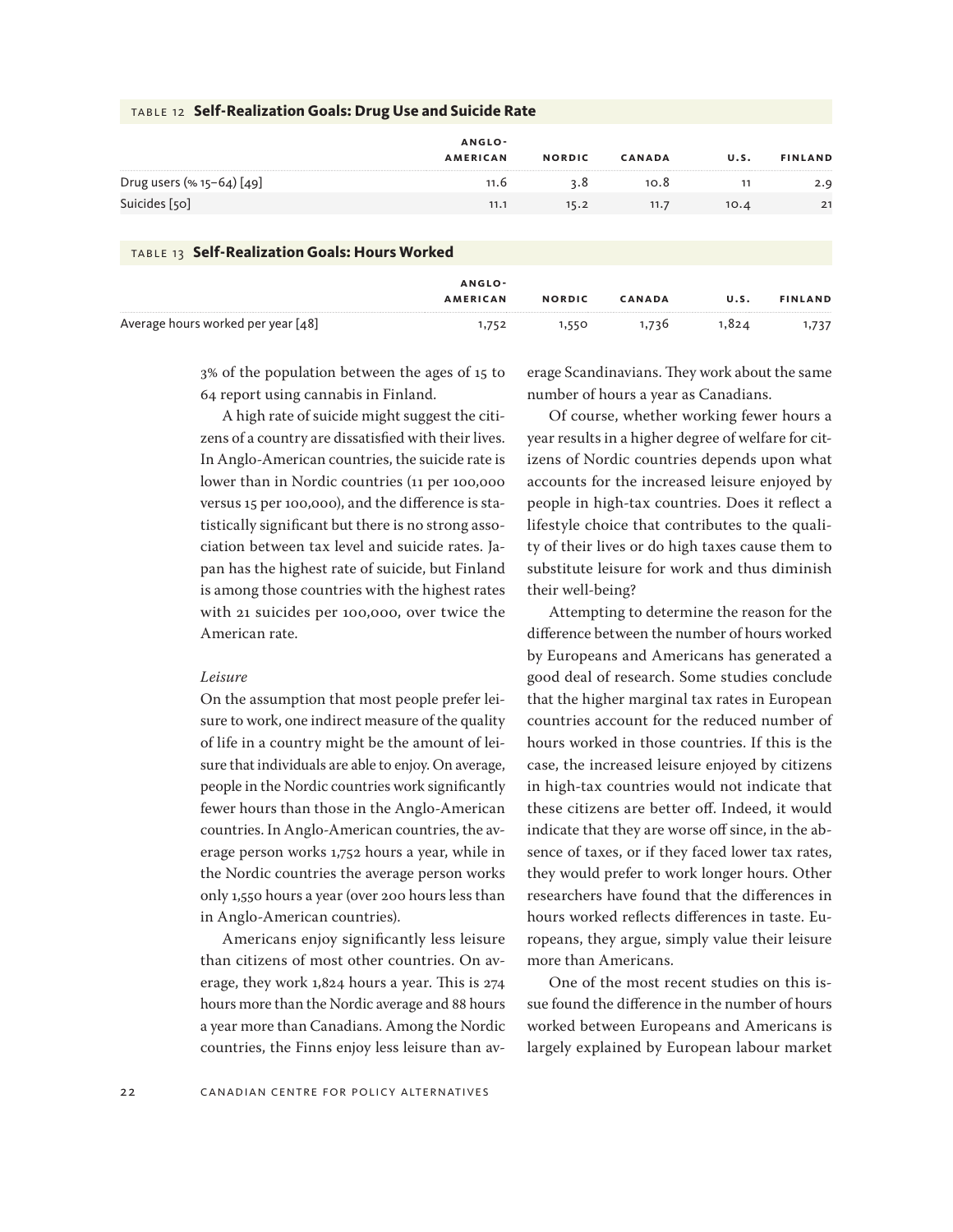| $17011$ $14$ still intermediate soulselles plates |                 |               |               |      |                |  |  |
|---------------------------------------------------|-----------------|---------------|---------------|------|----------------|--|--|
|                                                   | ANGLO-          |               |               |      |                |  |  |
|                                                   | <b>AMERICAN</b> | <b>NORDIC</b> | <b>CANADA</b> | U.S. | <b>FINLAND</b> |  |  |
| Happiness [51]                                    | 39.5            | 34.1          | 45.2          | 39.5 | 24.7           |  |  |
| Life satisfaction $[52]$                          | 86.7            | 88            | 87.9          | 87.2 | 89.9           |  |  |

regulations. After the first oil shock in 1973, European unions pushed hard for a shorter work week and longer vacations. In addition to their collective bargaining efforts, unions also lobbied for the adoption of government-mandated vacation time and a generous number of holidays. If this is the correct explanation for the differences, then the effect on workers' well-being is ambiguous.

table 14 **Self-Realization Goals: Happiness**

If these labour market regulations force workers to take time off when they would prefer to work, then presumably the regulations reduce their well-being. However, the authors of this recent study conclude that, instead of reducing worker well-being, these regulations actually increase worker well-being by helping to solve a collective action problem. Individual workers often work longer hours than they would prefer because their co-workers are working longer hours. In order to keep up with the relative income of their co-workers and to compete for promotions, they must work equally as hard. This gives rise to the equivalence of an arm's race. Each worker works harder and harder, but each would prefer not to. Regulation helps them solve this coordination problem. The authors of this study suggest that this latter explanation is the correct one. They note that "Europeans seem to be happy to work less and less."

#### *Happiness and Life Satisfaction*

Ultimately, at least according to one widely held personal philosophy, what life on the planet is all about is happiness and satisfaction with one's life. As set out so eloquently in the American Declaration of Independence, everyone has an unalienable right to "life, liberty, and the pursuit of happiness." Given the enormous diversity of individual preferences and tastes, it is hard to imagine indicators that could measure directly whether individuals are happy and satisfied with their lives. However, the World Values Survey has included questions relating to the respondents' perceived happiness and overall satisfaction with life.

Based upon the most recent survey data, there are no statistically significant differences in reported happiness or life satisfaction between high- and low-tax countries. On average, the percentage of citizens in low-tax Anglo-American countries who report they are very happy is slightly higher than the percentage in high-tax Nordic countries (39.5% versus 34.1%), but the number who report they are satisfied with their lives is slightly lower (86.7% versus 88%). Canadians report they are among the happiest citizens of industrialized countries. Also, on these kinds of surveys the Dutch (Netherlanders) consistently report being the happiest people and the most satisfied with their lives, and yet the Netherlands is, of course, a relatively high-tax country.

#### **Opportunities to Participate in Collective Decision-Making**

Numerous indicators might be used as measures of the vibrancy of democratic institutions in a country. We report on two here. First, citizens are more likely to participate in collective decision-making if they feel their government is honest. Citizens in the Nordic countries, on average, feel that their countries are less corrupt than their counterparts in the Anglo-American countries, and the difference is statistically significant.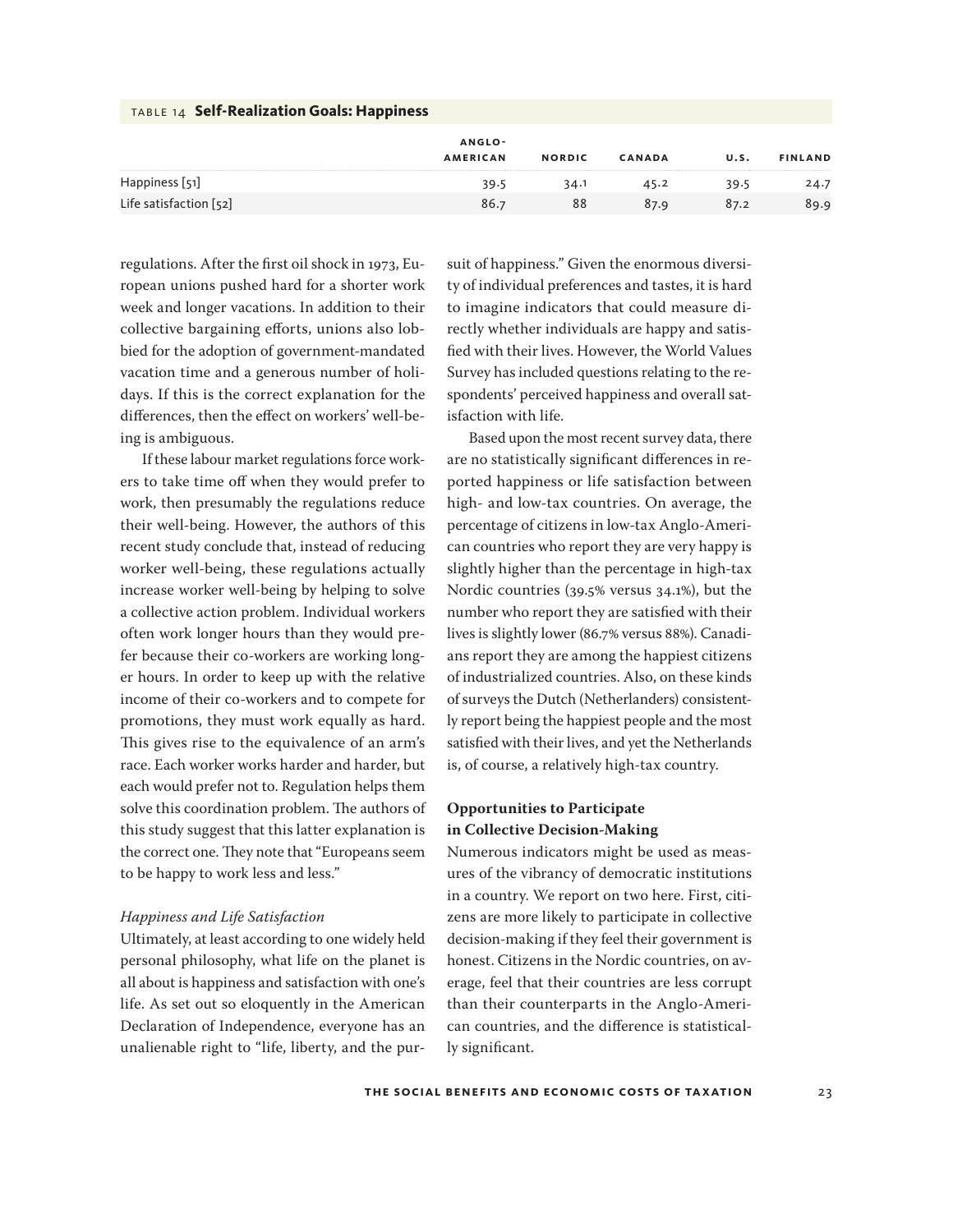|                                              | ANGLO-<br><b>AMERICAN</b> | <b>NORDIC</b> | <b>CANADA</b> | U.S. | <b>FINLAND</b> |
|----------------------------------------------|---------------------------|---------------|---------------|------|----------------|
|                                              |                           |               |               |      |                |
| Corruption perceptions index [53]            | 8.4                       | 9.3           | 8.4           | 7.6  | 9.6            |
| Political discussion with friends $[54]$     | 13.3                      | 18.2          | 11            | 16.3 | 6.6            |
|                                              |                           |               |               |      |                |
| TABLE 16 Environmental Sustainability        |                           |               |               |      |                |
|                                              | ANGLO-                    |               |               |      |                |
|                                              | <b>AMERICAN</b>           | <b>NORDIC</b> | <b>CANADA</b> | U.S. | <b>FINLAND</b> |
| Environmental performance - ranking [55]     | 24                        | 13            | 28            | 30   | 17             |
|                                              |                           |               |               |      |                |
| TABLE 17 Inter-Nation Equity                 |                           |               |               |      |                |
|                                              | ANGLO-                    |               |               |      |                |
|                                              | <b>AMERICAN</b>           | <b>NORDIC</b> | CANADA        | U.S. | <b>FINLAND</b> |
| Official development assistance (% GNI) [56] | 0.28                      | 0.71          | 0.27          | 0.17 | 0.35           |
| Commitment to development index [57]         | 5.3                       | 6.1           | 5.3           | 5    | 5.4            |

#### table 15 **Opportunities to Participate in Collective Decision-making**

Anglo-American countries score an average of 8.4 on a perception of government corruption scale (from 0 [most corrupt] to 10 [least corrupt]), whereas Nordic countries score 9.3.

Second, engaged citizens in a democracy presumably deliberate about political issues with their friends and colleagues. In Anglo-American countries, on average, about 13% of people report they had frequent discussions of politics with friends, while in Nordic countries about 18% report frequent discussions of politics with friends.

#### **Environmental Sustainability**

Constructing composite environmental indicators has become a growth industry, but a country's rank on them is often determined by geography or other characteristics beyond the control of the country's government, by the method used to aggregate individual indicators, by the comparability of the data, and by the purpose of the evaluation.

The composite index in Table 16 is taken from a Canadian study that used OECD data to rank the environmental performance of countries. On average, the Nordic countries rank significantly higher than the Anglo-American countries: on average, the Nordic countries rank 13th (even though Norway ranks 25th, considerably pulling down the Nordic countries average rank); while the Anglo-American countries rank 24th. The United States ranks lowest among the high-income industrialized countries (in 30th place).

#### **Inter-Nation Equity**

The inequalities between individuals around the world are staggering. The richest 5% of people receive one-third of total global income, more than the poorest 80%. High-income countries should care about the development of low-income countries, for a number of reasons. First, as a matter of their own self-interest, in a globalized world high-income countries cannot insulate themselves from the insecurity, public health crises, violence, and economic volatility that constantly threaten low-income countries. Second, as a matter of basic fairness, no person should be denied the chance to live free of poverty and have access to services such as health and education that are essential to hu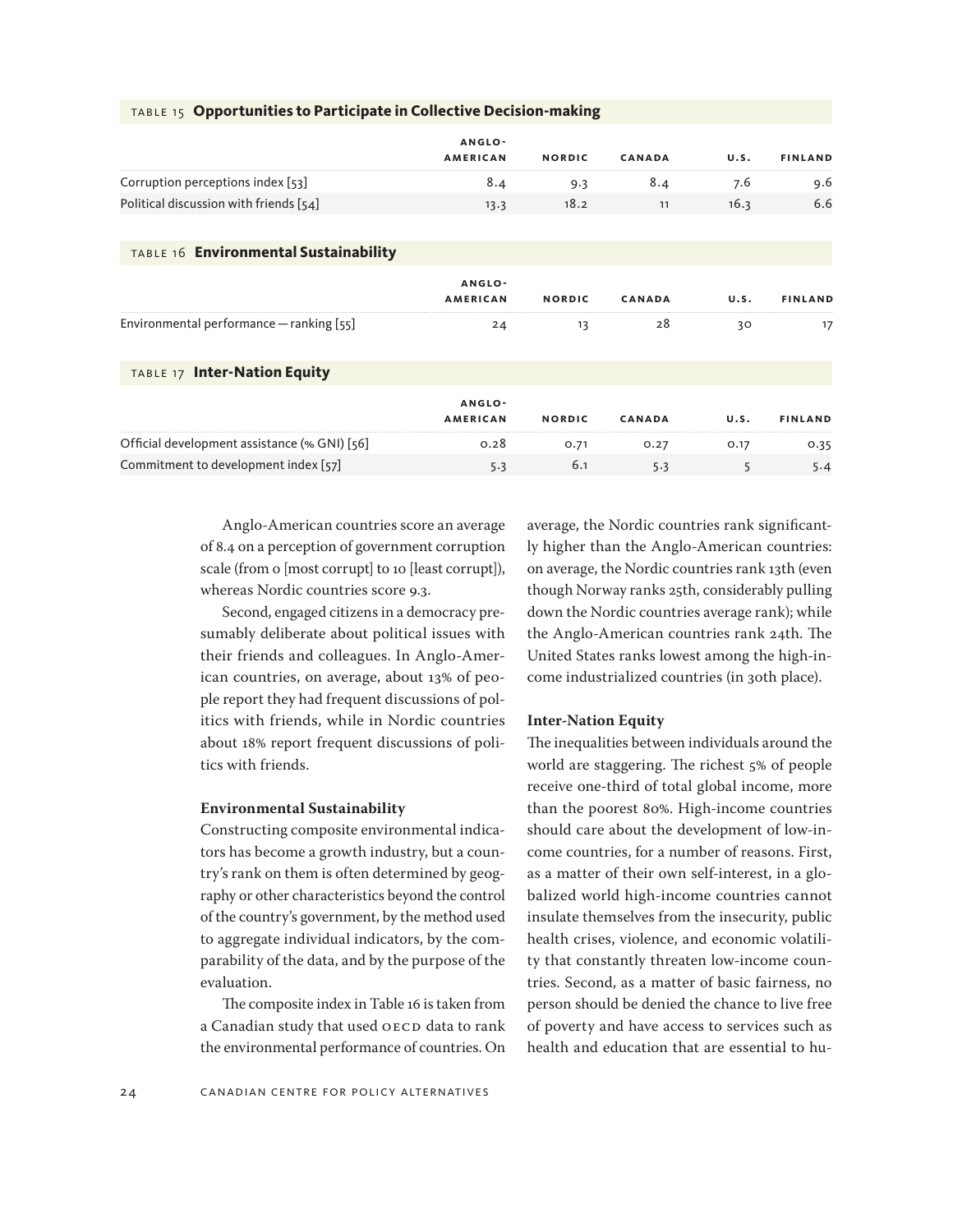man development. Third, high-income countries should promote the same social and economic values they pursue in their own nations, such as human dignity and basic levels of material well-being, throughout the world. For these and other reasons, citizens of wealthy countries have recognized a responsibility to assist those in poor countries.

The most straightforward index of a country's development effort is its total foreign aid as a percentage of the donor country's GDP. Countries with higher taxes are presumably better able to provide assistance to low-income countries. One might also suppose that more caring countries domestically are likely to be more caring globally. The evidence bears out these intuitions. On average, high-tax Nordic countries provide more foreign aid than low-tax Anglo-American countries. The Anglo-American countries give on average only 0.28% of their gross national income (GNI) for official development assistance; the Nordic countries give an average 0.71% of their GNI, more than double that of the Anglo-American countries. Of the high-income industrialized countries, the United States gave the least development assistance as a percent of its GNI.

A much more sophisticated measure of a country's commitment to development would take account of its foreign aid as well as the full range of its policies towards low-income countries: including trade, investment, migration, environment, security, and technology. The Centre for Global Development ranks the 21 richest nations for each of these policy areas and then combines the results into a Commitment to Development Index. Even on this index, the Nordic countries score significantly higher than the Anglo-American countries (an average of 6.1 versus an average of 5.2). Canada scores higher than the U.S. and is in line with Finland. On the 2005 index, Denmark tops all countries with a score of 6.7.

#### **Economic Goals**

#### **Equity versus Efficiency**

One of the fundamental tenets of classical economics is that there is a trade-off between equity and efficiency. The pursuit of social goals must come, to some extent, at the expense of economic goals. Although some studies purport to show that government spending hampers economic growth, in recent years a growing body of literature has concluded that there is no necessary trade-off to be made between economic efficiency and equity.

Policies furthering social justice are likely to contribute to efficiency and growth, for a number of reasons: spending on education and health care contributes to a better educated and healthier work force; the increased economic security of workers enhances their capacity to adjust to change, bear more risk, acquire more specialized skills, and pursue investment opportunities; social justice policies can channel and mitigate industrial conflict in periods of structural adjustment and foster political stability and social cohesion; a smaller range of wage dispersion encourages structural change and thus productivity growth; and a more equal society bears fewer of the costs of social stratification such as increased health costs, crime control costs, and the cost of inner city decay.

The above review of social indicators suggests that high-tax countries have been better able to achieve their social objectives than lowtax countries. The following review of economic indicators suggests that high-tax Nordic countries have not suffered any significant economic costs in the pursuit of a more just and equitable society.

#### **High Standard of Material Living**

The most common way of measuring the material well-being of citizens of a country is simply by dividing the country's gross domestic product (GDP) by its population. Countries can then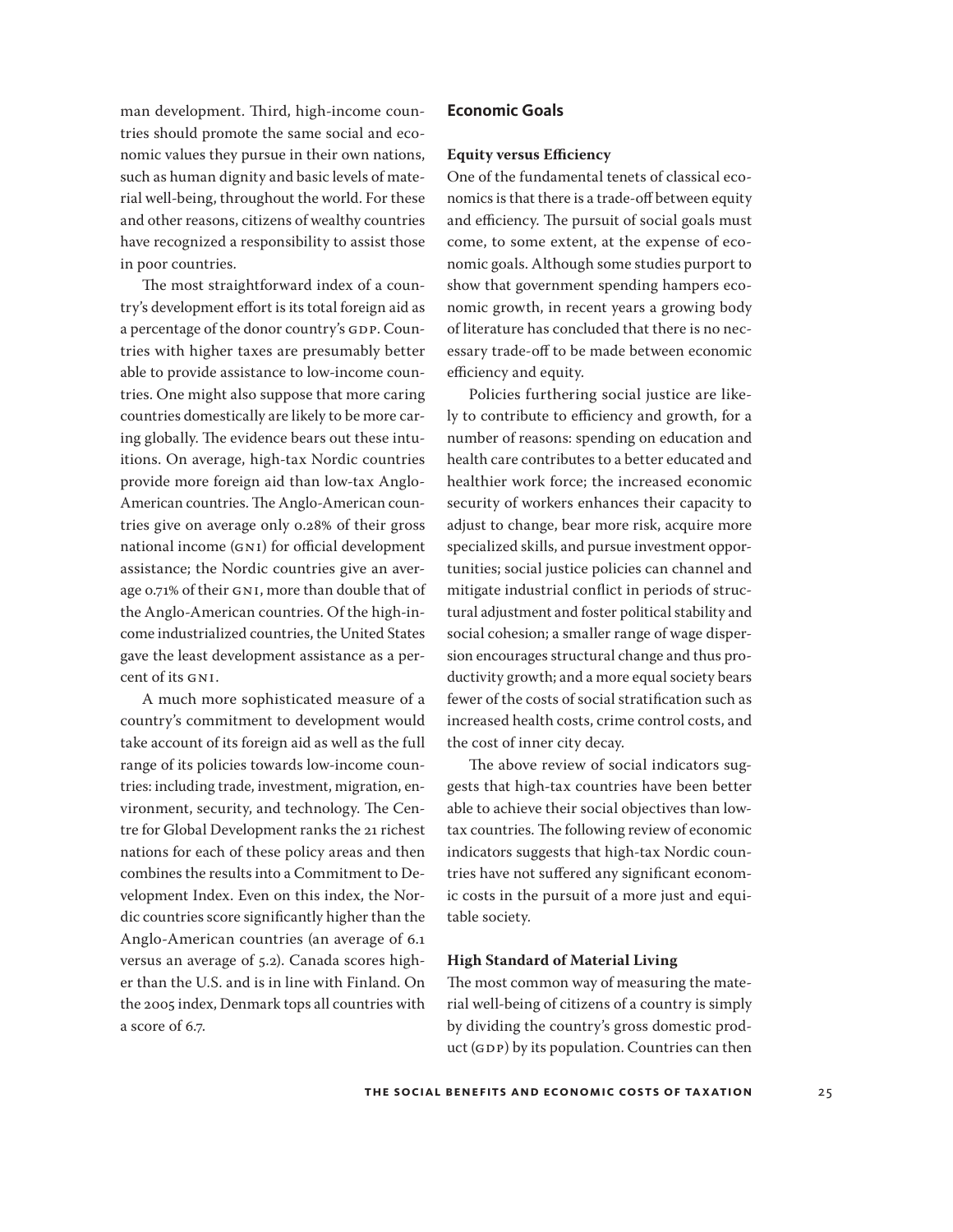| TABLE 18 Material Standard of Living |                 |               |               |        |                |
|--------------------------------------|-----------------|---------------|---------------|--------|----------------|
|                                      | ANGLO-          |               |               |        |                |
|                                      | <b>AMERICAN</b> | <b>NORDIC</b> | <b>CANADA</b> | U.S.   | <b>FINLAND</b> |
| GDP per capita $(US5)$ [58]          | 32,083          | 32,825        | 31,500        | 39,700 | 30,600         |

be compared by converting their GDP per capita to U.S. dollars on the basis of their purchasing power parity.

By this measure, Luxembourg is the wealthiest country in the world with an astonishing 2004 GDP per capita of US\$57,500. It is worth noting that the wealthiest country in the world, by far, also has a tax level much higher than the OECD average. Taxes in Luxembourg are about 42% of GDP.

Although the difference is not statistically significant, the high-tax Nordic countries have a higher GDP per capita than the low-tax Anglo-American countries. In the Nordic countries, the GDP per capita is \$32,825; in Anglo-American countries it is slightly less at \$32,083.

Next to Luxembourg, the United States is the wealthiest country in the world; its GDP per capita is \$39,700. Canada's GDP per capita is \$31,500, marginally below the Nordic and even the Anglo-American average. Although the United States is both a low-tax and wealthy country, it is important to note that across the high-income OECD countries there is no association between tax levels and material well-being.

Although GDP per capita is the most frequently used measure of well-being, there are many problems with this measure.

First, GDP measures the market values of activities carried on in the country without regard to whether they contribute to material well-being. In the United States, for example, to the extent its GDP is measuring the value of activities such as the cost of incarcerating prisoners, of police and private security guards, and of inefficiently delivered health care services, it is not necessarily a good measure of the material wellbeing of Americans.

Second, a country's GDP is a function not only of the productivity of workers, but also of how many hours they work. Workers in Nordic countries have been able to produce goods and services per capita that slightly exceed the value of the goods and services per capita produced by workers in Anglo-American countries, yet this seriously understates how much better off they are since they are able to produce these goods and services while working over 200 hours less a year. As mentioned earlier, on average American workers work 274 more hours a year than workers in Nordic countries.

Third, and most importantly, the simple measure of GDP per capita reveals nothing about how income in the country is distributed, and therefore who is benefiting from the wealth produced in the economy. It is an average figure that is arrived at simply by taking the total wealth of the country and dividing it by the total population. It would remain the same whether all of the wealth in a country was distributed to one person or equally across all persons. Presumably, in judging the economic success of a country, what matters is the material wealth of the typical or median family (a real family), not the average family (a statistical construct). One reason why the average GDP per capita is so high in the U.S. is that the U.S. has a relatively small number of extremely high-income individuals. Thus the U.S. GDP per capita is an unreliable measure of the material well-being of the typical (median) American family.

#### **High Rates of Economic Growth**

Over the past 15 years, the American economy has grown faster than most others (as measured by GDP per capita). Yet it has not been the fastest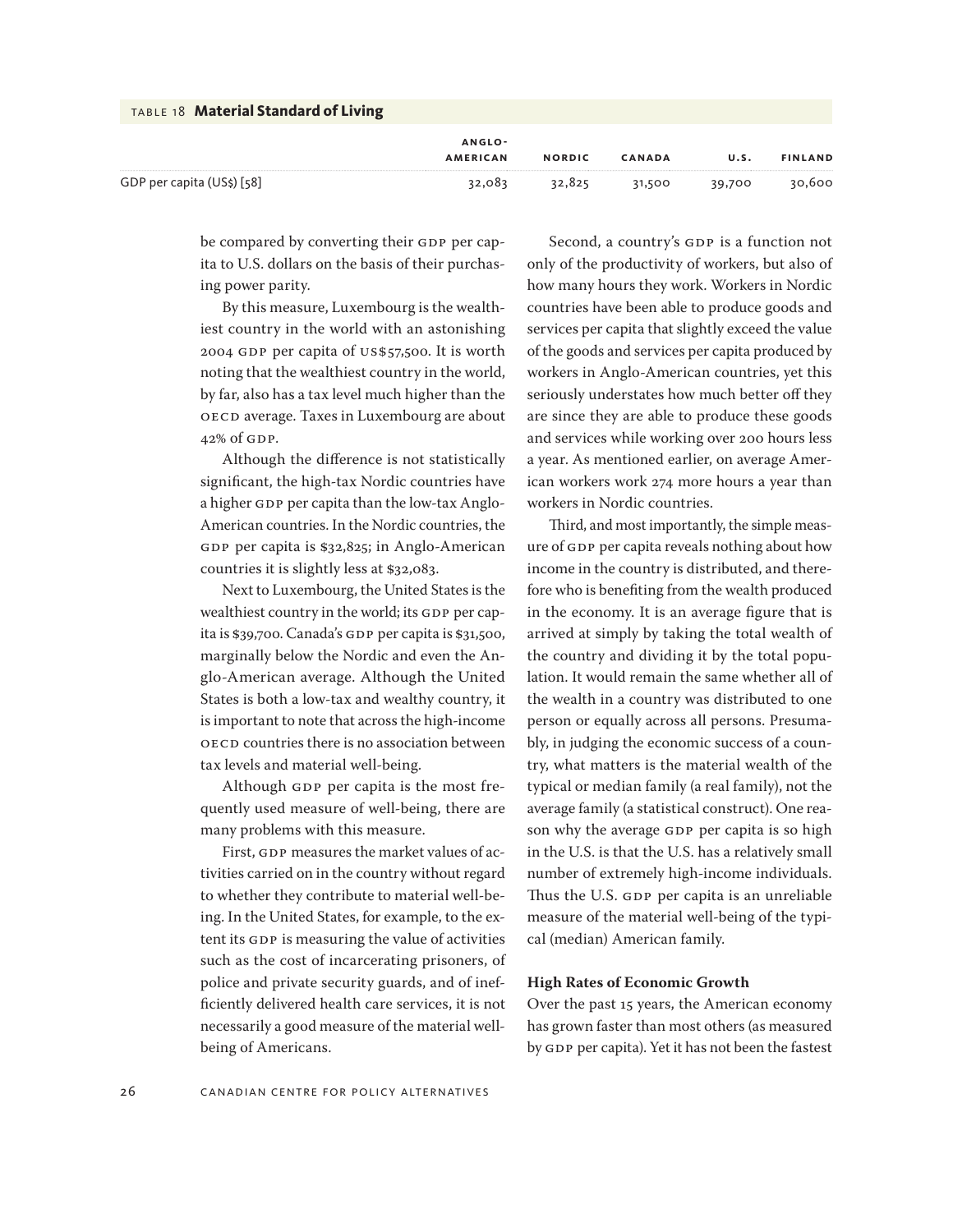|                                                     | ANGLO-          |               |               |      |                |
|-----------------------------------------------------|-----------------|---------------|---------------|------|----------------|
|                                                     | <b>AMERICAN</b> | <b>NORDIC</b> | <b>CANADA</b> | U.S. | <b>FINLAND</b> |
| Average growth rate $-$ 1995-2004 [60]              | 4.1             | 2.8           | 3.4           | 3.4  | 3.7            |
| GDP per hour worked [62]                            | 38.2            | 44.1          | 35.2          | 46.3 | 39.2           |
| Growth in GDP per hour worked, 1995-2004 [63]       | 2.5             | 2.1           | 1.7           | 2.5  | 2.3            |
| Growth in multi-factor productivity, 1995-2002 [64] | 1.7             | 1.2           | 1.2           | 1.4  | 2.2            |

#### table 19 **Rate of Economic and Productivity Growth**

growing economy in the world; that honour goes to another Anglo-American country, Ireland.

From 1990 to 2004, the Irish economy has grown at a staggering rate of 6.6% a year. Ireland has always been a relatively low-tax country, but from 1994 to 2003 its tax level declined even further, from about 35% to about 30% of GDP. Ireland's low general tax level, along with its low corporate tax rate of 10% on the manufacturing profits of foreign multinationals, has led tax-cutters in Anglo-American countries to urge their governments to follow the Irish tax model.

However, there is little reason to suppose that tax cuts had much to do with the Irish economic miracle. Ireland reaped the advantages of huge European Union subsidies, particularly in the late 1970s and in the 1980s (reaching 6% of GDP), and even in the early 1990s. Ireland invested those subsidies in infrastructure, including free higher education. It had an Englishspeaking, well-educated, under-utilized labour force. It aggressively courted foreign investment through industrial development agencies. It was perfectly poised to take advantage of the American boom in information technology at a time when American multinationals were looking for places to invest overseas for export to the European market. Once it had attracted a number of information technology firms, there was a wellknown agglomeration effect of industrial concentrations that contributed to spin-off growths and attracted more firms.

Furthermore, Ireland is not really a good exemplar of the Anglo-American model. In the late 1980s and throughout the 1990s, it had high lev-

els of employment protection and a highly coordinated system of wage-setting that kept wages down. It seems reasonably clear that the Irish miracle is due to a unique set of circumstances that cannot be duplicated in other countries simply by trying to imitate its beggar-thy-neighbour corporate tax rate strategy. Even if such a strategy worked, it would only work for a very small number of other countries.

From 1990 to 2004, the average annual growth rate of GDP per capita was 3.6% in Anglo-American countries and only 2.3% in the Nordic countries. This is one of the most frequently referredto facts in arguing that European countries are going to have to adopt the Anglo-American economic model if they hope to increase the prosperity of their nations. The fact that the U.S. growth rate over this period has been 3.1% and Canada's has only been 2.8% is also frequently referred to in urging that Canada must reduce its tax level to U.S. levels. Yet there is a lack of evidence linking lower taxes in Anglo-American countries to higher rates of economic growth. In fact, there are many reasons why these comparisons do not lead to the conclusion that hightax countries should follow the example of lowtax countries in order to foster higher rates of economic growth.

First, the difference in economic growth rates over this period between Nordic and Anglo-American countries is not statistically significant: it is likely to be a chance occurrence. In addition, the association between higher economic growth and lower tax levels is weak.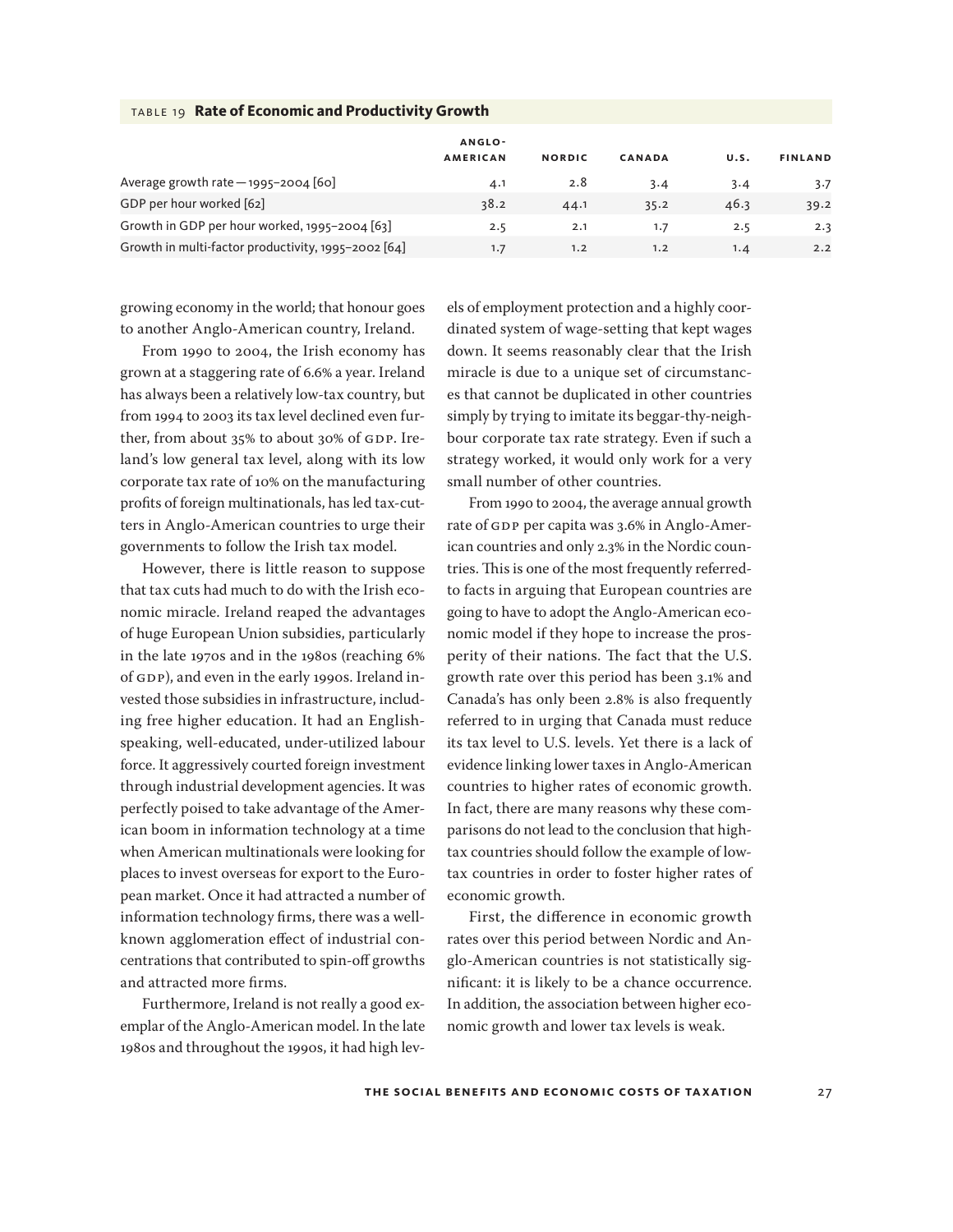Second, the differences are highly dependent upon what base year is used for the purpose of drawing the comparison. For example, in a more recent period, from 1995 to 2004, the growth rate in GDP per capita in both Canada and the United States was the same: 3.4%. And over this period, high-tax Finland outgrew both countries, with a rate of growth of 3.7%.

Third, the past 50 years have demonstrated that periods of economic growth tend to be highly cyclical. For example, only 20 years ago many economists were predicting that Germany and then Japan should be the economic models to follow.

Finally, almost all of the wealth created in the United States over the past 20 years has benefited the very rich. The real income of the typical worker has hardly changed at all.

#### **High Rates of Productivity Growth**

The wealth that a nation produces is determined not only by how many hours workers work, but also by how productive they are when they are working. As noted above, American and Anglo-American workers generally work many more hours than European workers. However, European workers are generally more productive than Anglo-American workers.

The average Nordic country worker is substantially more productive than the average Anglo-American worker, although the difference is not statistically significant. On average, Nordic country workers produce goods and services valued at \$44.1 an hour, while Anglo-American workers only produce goods and services valued at \$38.2 an hour.

American workers tend to be very productive, on average producing goods and services worth \$46.3 per hour. However, it might be noted that they are not nearly as productive as workers in Norway, who produce goods and services worth \$56.6 per hour, or even French workers who produce goods and services worth \$47.7 per hour.

With the strong pick-up in economic growth in the United States, particularly since the mid-1990s, after 50 years of catching up to the United States, European countries now find themselves falling behind. In the United States, from 1995 to 2004, the average annual growth in GDP per hour worked was 2.5%. Indeed, this was the average of the Anglo-American countries. Over the same period, the annual average growth in GDP per hour worked in Continental European countries was only 1.5%. Clearly, if this difference persists over a number of years, it will make a large difference in living standards. However, it is odd to attribute the lack of productivity growth in Europe to high tax levels, as many business commentators do. For one thing, Sweden, the country with the highest tax levels in the world, experienced productivity growth over this period at almost the same level as the United States (an annual rate of 2.4% versus 2.5%). Moreover, although the average growth in GDP per hour worked from 1995 to 2004 was lower in the Nordic countries than in the average Anglo-American countries (2.5% versus 2.1%), the difference is not statistically significant; it could have been due to chance.

#### **Price Stability**

There are good reasons for believing that higher taxes might enhance economic stability. First, the higher levels of government spending that result from higher taxation tend to act as an automatic stabilizer, reducing the impact on production and employment of fluctuations in other elements of demand. Second, if the tax system is progressive, this might act to dampen fluctuations. Finally, it may be expected that, if the distribution of personal income is more equal because of high taxes and a generous transfer system, personal consumption will fluctuate less over the business cycle. Lower-income families are more likely to consistently spend their income, and thus contribute to stable aggregate demand, than higherincome families who might veer between bouts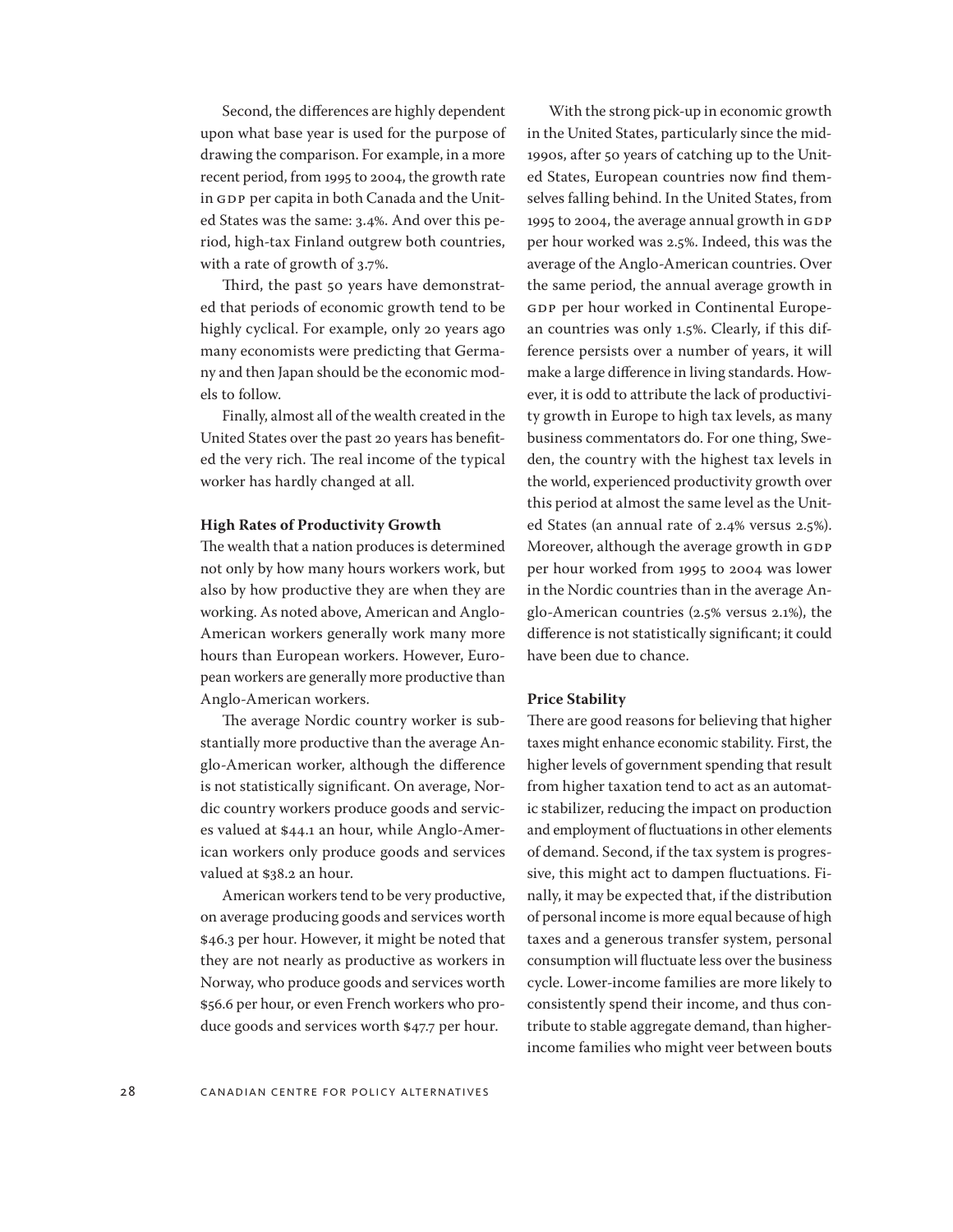| TABLE 20 Stable Prices                    |                           |               |               |        |                |
|-------------------------------------------|---------------------------|---------------|---------------|--------|----------------|
|                                           | ANGLO-<br><b>AMERICAN</b> | <b>NORDIC</b> | <b>CANADA</b> | U.S.   | <b>FINLAND</b> |
| Inflation, 2003-04 [66]                   | 2.8                       | O.8           | 2.1           | 3.3    | 0.4            |
| TABLE 21 Budget Surplus or Deficit        |                           |               |               |        |                |
|                                           | ANGLO-<br><b>AMERICAN</b> | <b>NORDIC</b> | <b>CANADA</b> | U.S.   | <b>FINLAND</b> |
| Surplus or deficit as percent of GDP [67] | O.1                       | 4.1           | O.7           | $-4.7$ | 1.9            |
| Debt as percent of GDP [68]               | 42.8                      | 54.8          | 72.2          | 64     | 52.5           |
|                                           |                           |               |               |        |                |
| TABLE 22 Balance of Payments              |                           |               |               |        |                |

|                                           | ANGLO-          |               |               |      |                |  |
|-------------------------------------------|-----------------|---------------|---------------|------|----------------|--|
|                                           | <b>AMERICAN</b> | <b>NORDIC</b> | <b>CANADA</b> | U.S. | <b>FINLAND</b> |  |
| Surplus or deficit as percent of GDP [69] |                 | 7.4           | 2.3           |      |                |  |

of cautionary savings and credit-financed consumption binges.

Although not a particularly good measure of economic stability, it is noteworthy that, in the most recent year for which there are comparable data, the inflation rate in the average Anglo-American country was 2.8%, while it was only 0.8% in Nordic countries. The inflation rate was 3.3% in the United States in this period, and only 0.4% in Finland. The difference is statistically significant. In addition, the association between lower inflation and higher tax level is strong.

#### **Sustainable Debt Levels**

On average, Anglo-American countries had a surplus of 0.1% of GDP in 2004, but the Nordic countries had a much larger average surplus of 4.1% of GDP. The higher Nordic percentage is partly attributed to the 11.4% surplus of Norway. Still, other Nordic countries also outperformed most of the Anglo-American countries, as Finland had a surplus of 1.9% of GDP, Denmark had a surplus of 1.7% of GDP, and Sweden had a surplus of 1.4% of GDP. Among the Anglo-American countries, New Zealand, Ireland, Australia, and Canada were the countries in the black,

with a surplus of 5.5%, 1.4%, 1% and 0.7% of GDP, respectively. But the U.S. and the U.K. were in the red, with a deficit of 4.7% and 3.2% of GDP, respectively.

Although the Nordic countries, on average, carry a higher debt level than the Anglo-American countries, Finland carries a lower debt level than the U.S. and Canada. The data show that Australia, New Zealand, and Ireland each has a much smaller national debt than Canada, the U.S. and the U.K., with Australia's accounting for about 18% of 2004 GDP and the other two countries totalling 29% each. In contrast, the Nordic countries' debt levels are more even.

#### **Viable International Balance of Payments**

Current account balance reflects a country's transactions with other countries. On average, the Nordic countries had a current account surplus of 7.4% of GDP in 2004, compared to the 3.2% deficit of Anglo-American countries. The difference is statistically significant. The association between current account surplus and tax level is moderate. Canada had a surplus of 2.3% of GDP in 2004, compared to a 5.7% deficit of the U.S. and a 5.1% surplus of Finland.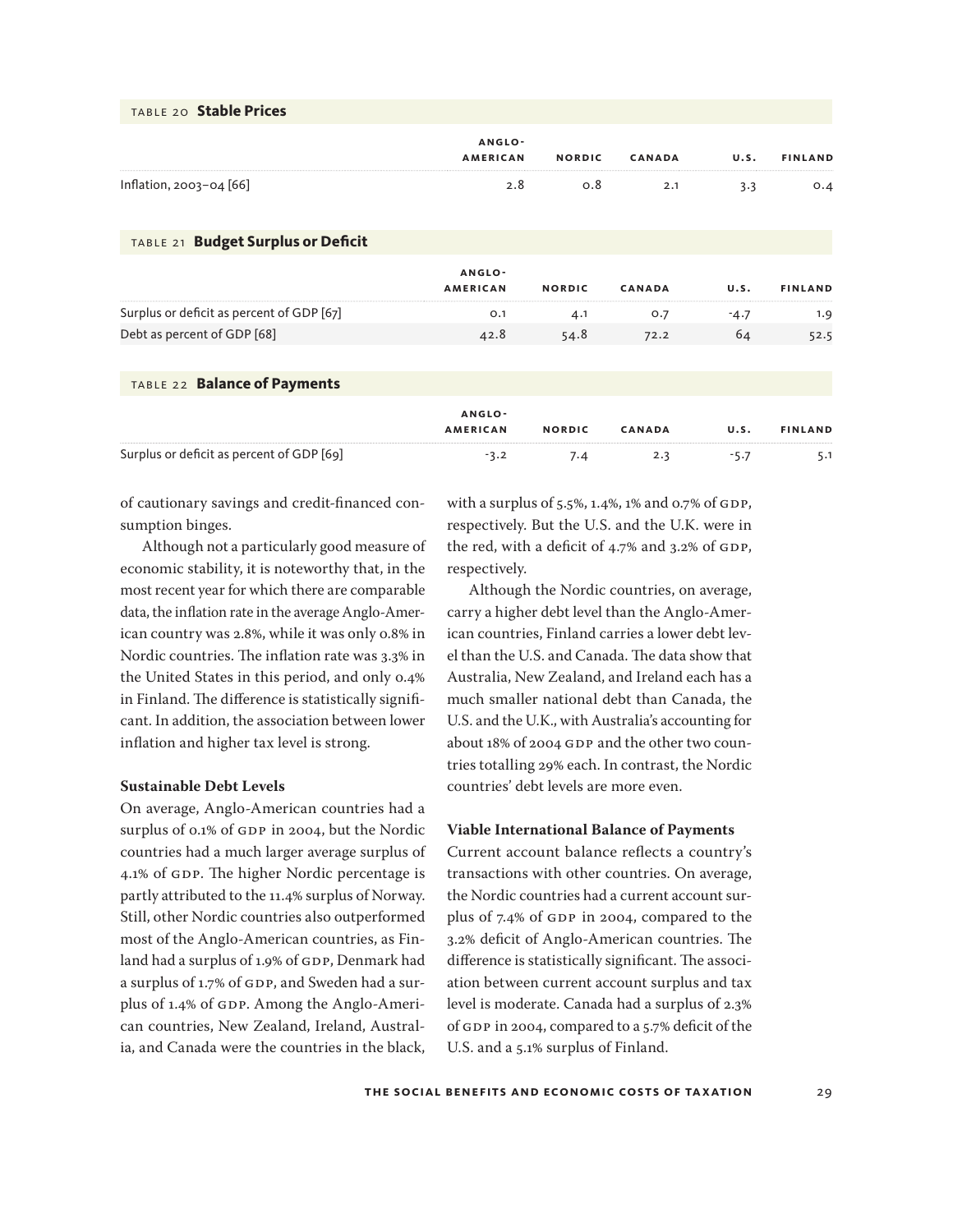|  |  |  |  | TABLE 23 Employment Growth |
|--|--|--|--|----------------------------|
|--|--|--|--|----------------------------|

| ANGLO-      |                 |               |               |      |                |  |  |  |
|-------------|-----------------|---------------|---------------|------|----------------|--|--|--|
|             | <b>AMERICAN</b> | <b>NORDIC</b> | <b>CANADA</b> | U.S. | <b>FINLAND</b> |  |  |  |
| Growth [70] | 2.5             | 0.9           | 1.4           | 1.8  | 1.5            |  |  |  |

#### table 24 **Unemployment Rate**

|                        | ANGLO-          |               |               |      |                |
|------------------------|-----------------|---------------|---------------|------|----------------|
|                        | <b>AMERICAN</b> | <b>NORDIC</b> | <b>CANADA</b> | U.S. | <b>FINLAND</b> |
| Unemployment rate [71] | 5.0             | 6.2           | 6.8           | 5.1  | 8.5            |
| Long-term rate [72]    | 17.5            | 19.8          | 9.6           | 11.8 | 24.9           |

#### table 25 **Labour Force Participation Rate**

|                                 | ANGLO-          |               |        |      |                |
|---------------------------------|-----------------|---------------|--------|------|----------------|
|                                 | <b>AMERICAN</b> | <b>NORDIC</b> | CANADA | U.S. | <b>FINLAND</b> |
| Total participation rates [73]  | 75.4            | 77.8          | 77.8   | 75.4 | 74.3           |
| Male participation rates [74]   | 82.4            | 80.6          | 82.5   | 81.8 | 75.7           |
| Female participation rates [75] | 68.6            | 75.0          | 73.1   | 69.2 | 72.9           |

#### table 26 **Rates of Saving**

|                          | ANGLO-          |               |               |      |                |
|--------------------------|-----------------|---------------|---------------|------|----------------|
|                          | <b>AMERICAN</b> | <b>NORDIC</b> | <b>CANADA</b> | U.S. | <b>FINLAND</b> |
| Household saving [76]    | 2.9             | 6.1           | 1.4           | 1.8  | 2.7            |
| Net national saving [77] | 5.9             | 11.6          | 8.7           |      | 8.4            |

**High and Stable Rates of Employment Growth**

The one economic measure on which the Anglo-American countries have significantly outperformed the Nordic countries is employment growth. In 2004–2005, they had an employment growth rate of 2.5%, compared to the Nordic countries where the employment growth rate was only 0.9%.

The unemployment rate in Anglo-American countries in 2004 was lower than that of the Nordic countries (5.2% versus 6.4%), but not significantly lower. Among the unemployed, on average, about 18%–20% are unemployed for a year or more in the Nordic and Anglo-American countries.

The labour force participation rate in Nordic countries was higher than in Anglo-American countries (77.8% versus 75.4%). The labour participation rate of men was marginally higher in Anglo-American countries (82.4% versus 80.6%), but the labour participation rate of women was significantly higher in Nordic countries (75.9% versus 68.6%).

#### **High Rates of Savings and Investment**

The rate of household saving in the Nordic countries is higher than that in the Anglo-American countries. In Nordic countries, households save on average 6.1% of their disposable income, while in Anglo-American countries they save only 2.9% of their disposable income. Net national savings rates are also higher in Nordic countries than in Anglo-American countries (11.6% versus 5.9%). In addition, the fact that the Nordic countries, on average, have a higher national savings rate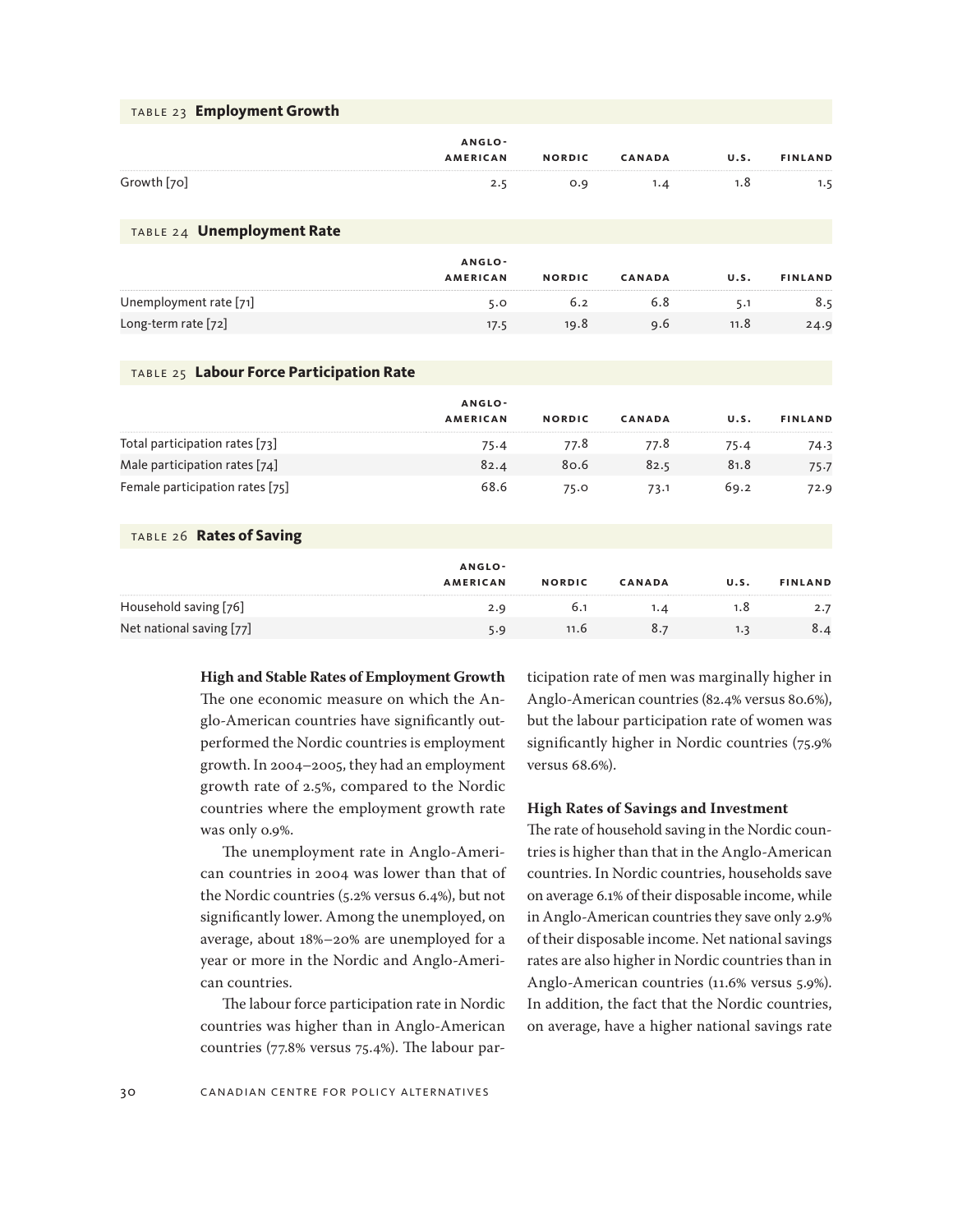| TABLE 27 Investment                           |                           |               |               |      |                |
|-----------------------------------------------|---------------------------|---------------|---------------|------|----------------|
|                                               | ANGLO-<br><b>AMERICAN</b> | <b>NORDIC</b> | <b>CANADA</b> | U.S. | <b>FINLAND</b> |
| Annual change in fixed capital formation [78] | 8.2                       | 5.6           | 6.6           | 8.4  | 4.8            |
| TABLE 28 Foreign Direct Investment            |                           |               |               |      |                |
|                                               | ANGLO-<br><b>AMERICAN</b> | <b>NORDIC</b> | <b>CANADA</b> | U.S. | <b>FINLAND</b> |
| Inward foreign direct investment [79]         | 3.7                       | 0.9           | 0.6           | 0.9  | 2.5            |
| Inward FDI performance [80]                   | 2.3                       | 0.8           | O.7           | O.4  | 1.8            |
|                                               |                           |               |               |      |                |

### table 29 **Innovation**

|                                         | ANGLO-          |               |               |       |                |
|-----------------------------------------|-----------------|---------------|---------------|-------|----------------|
|                                         | <b>AMERICAN</b> | <b>NORDIC</b> | <b>CANADA</b> | U.S.  | <b>FINLAND</b> |
| UNCTAD innovation capability index [81] | 0.892           | 0.951         | 0.907         | 0.927 | 0.977          |

than the Anglo-American countries is statistically significant.

The percentage change in real total gross fixed capital formation is higher in Anglo-American countries than in Nordic countries (8.2% versus 5.6%).

Anglo-American countries have been able to attract a greater amount of foreign investment than Nordic countries. Foreign investment was 3.7% of 2004 GDP in Anglo-American countries, but only 0.9% in Nordic countries. Although Canada's inward foreign direct investment accounted for only 0.6% of GDP in 2004 and is lower than the 0.9% of the U.S., Finland's 2.5% is sharply higher than that of the U.S. Measured by the inward FDI performance index, of which over 1 means that a country attracts more inflow of investment than its size warrants, Anglo-American countries on average attract more investment than Nordic countries. Their average score was 2.3 compared to only 0.8 for the Nordic countries. Canada's score is higher than that of the U.S., but lower than that of Finland.

#### **Innovation**

Innovation is a main driving force of long-term economic growth. As indicated in Table 29, as innovators the high-tax Nordic countries outperformed the low-tax Anglo-American countries.

The UNCTAD Innovation Capability Index consists of the unweighted averages of two indexes. One is the Technological Activity Index, which is made up of research and development personnel per million people, U.S. patents granted per million people, and scientific publications per million people. Another is the Human Capital Index, which is made up of the literacy rate as a percent of population, secondary school enrolment as percent of age group, and tertiary enrolment as percent of age group. On average, the Nordic countries scored 0.951, higher than the 0.892 of the Anglo-American countries. The difference is statistically significant. The association between the index and tax level is modest. Canada scored lower than the U.S., but Finland scored higher than the U.S.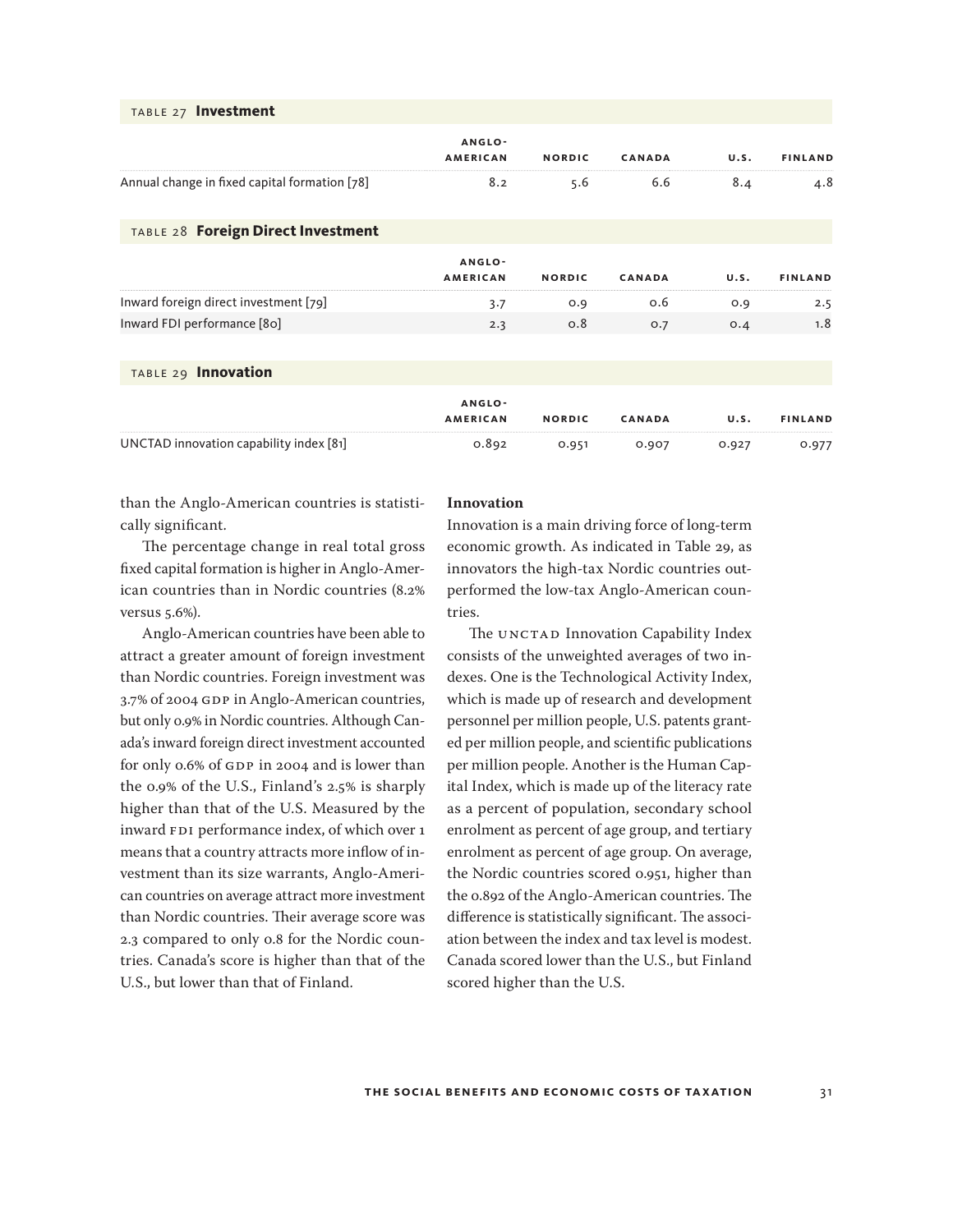#### table 30 **Research and Development**

|                                 | ANGLO-          |               |               |      |                |
|---------------------------------|-----------------|---------------|---------------|------|----------------|
|                                 | <b>AMERICAN</b> | <b>NORDIC</b> | <b>CANADA</b> | U.S. | <b>FINLAND</b> |
| R&D as % of GDP [83]            |                 | 3.4           |               |      | 3.4            |
| R&D researchers per 10,000 [84] | 7.3             | 11.6          | 7.2           | 9.3  | 17.7           |

#### table 31 **Information Technology Development**

|                              | ANGLO-          |               |               |      |                |
|------------------------------|-----------------|---------------|---------------|------|----------------|
|                              | <b>AMERICAN</b> | <b>NORDIC</b> | <b>CANADA</b> | U.S. | <b>FINLAND</b> |
| Network readiness index [85] | 1.43            | 1.61          | 1.54          | 2.02 | 1.72           |
| Broadband subscribers [86]   | 9.5             | 15.8          | 17.8          |      |                |

#### table 32 **Competitiveness Indexes**

|                                       | ANGLO-          |               |               |      |                |
|---------------------------------------|-----------------|---------------|---------------|------|----------------|
|                                       | <b>AMERICAN</b> | <b>NORDIC</b> | <b>CANADA</b> | U.S. | <b>FINLAND</b> |
| Growth competitiveness index [87]     | 5.35            | 5.66          | 5.37          | 5.61 | 5.76           |
| World competitiveness scoreboard [88] | 82.738          | 79.398        | 82.628        | 100  | 82.627         |

#### **Research and Development**

High-tax countries appear well placed to capitalize on opportunities for future economic growth and productivity. The average Nordic country spends significantly more than the average Anglo-American country on research and development (3.4% of GDP versus 1.7%), and has significantly more researchers per 10,000 of workers (11.6% versus 7.3%).

#### **Utilization of Information Technology**

The level of ability to make good use of information technology is another proxy for future economic growth and productivity. On average, the Nordic countries appear to be more prepared for the Information Age than the Anglo-American countries, as measured by both the Network Readiness Index and broadband subscription.

Developed by the World Economic Forum, the Network Readiness Index measures the degree of preparation of a nation or community to participate in and benefit from information and communication technology developments. The index is composed of three component indexes that assess the environment for information and communication technology offered by a given country or community, the readiness of the community's individuals, business and governments, and the usage of information and communication technology among these stakeholders.

The Nordic countries rate higher than the Anglo-American countries on both the Network Readiness Index (1.61 vs 1.43), and have significantly more broadband subscribers per 100 inhabitants (15.8 vs 9.5). The U.S. appears to be more network ready than Finland and Canada, as shown in the latest Network Readiness Index, but Canada had more broadband subscribers per 100 inhabitants in 2004 than Finland and the U.S.

#### **Competitive Economy**

The business press routinely bemoans the alleged lack of competitiveness of the Canadian economy, again usually by comparison to the United States economy. It is unclear whether the concept of competitiveness has any sensible meaning when applied to national economies; certainly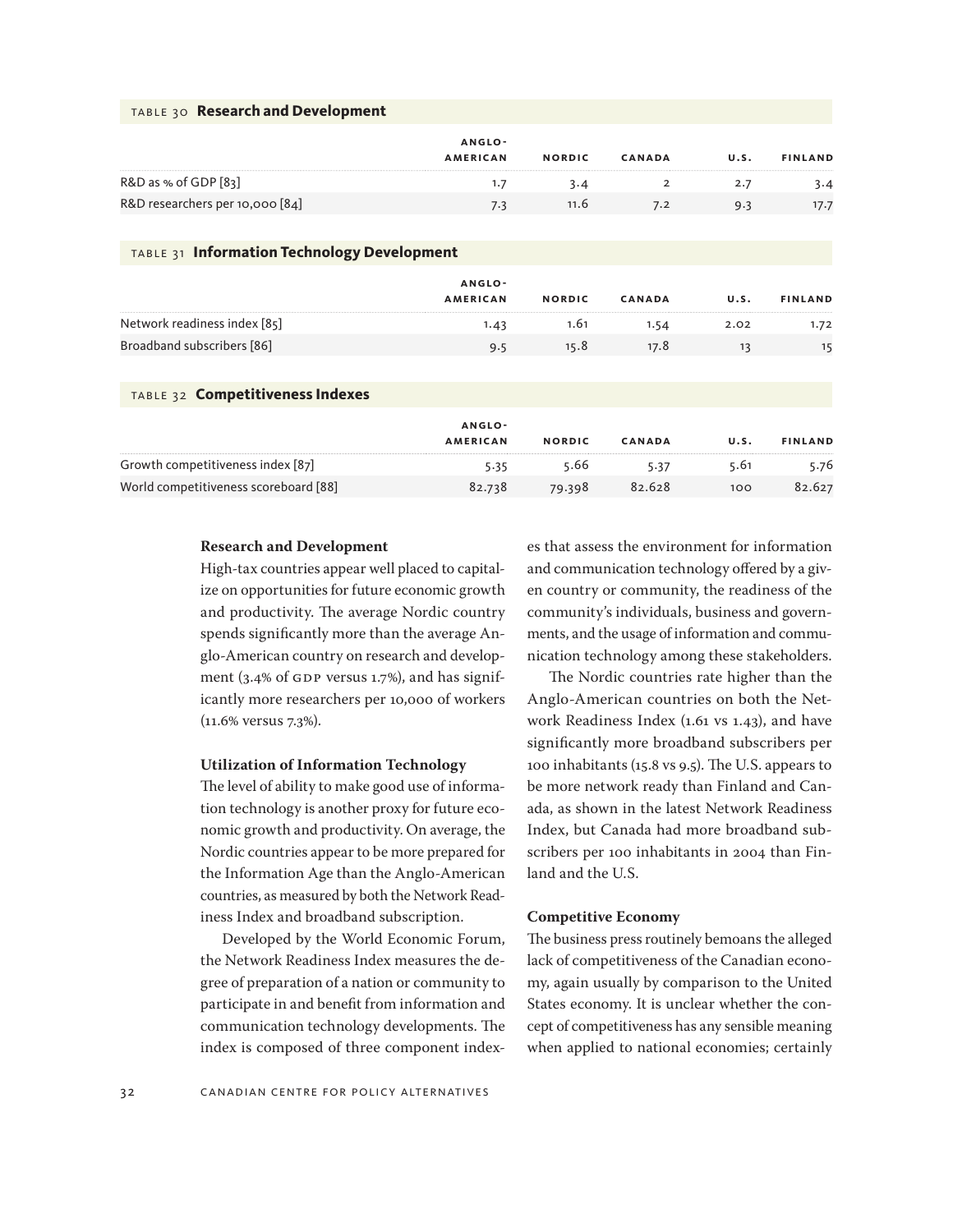| TABLE 33 Global Creativity Index |                 |               |               |       |                |
|----------------------------------|-----------------|---------------|---------------|-------|----------------|
|                                  | ANGLO-          |               |               |       |                |
|                                  | <b>AMERICAN</b> | <b>NORDIC</b> | <b>CANADA</b> | U.S.  | <b>FINLAND</b> |
| Index $[89]$                     | 0.565           | 0.675         | 0.548         | 0.666 | 0.684          |

countries are not competing with one another in the same way that private firms compete; nevertheless, a cottage industry has sprung up measuring the competitiveness of national economies. Basically, what is usually being measured is the extent to which a country is implementing policies that are likely to encourage economic growth. There is, of course, a vast literature and considerable disagreement over what causes economic growth; therefore, these measures necessarily embody contested ideas about what makes countries prosperous. To a great extent they likely reflect economic policies that the constructors of the index favour. Nevertheless, they are routinely referred to in debates over whether Canada is achieving its economic goals.

Every fall, the World Economic Forum, a business-dominated, Geneva-based, private organization, releases its *Global Competitiveness Report*. The report contains a comprehensive index that measures the competitiveness of countries based upon around 150 variables, including each country's macroeconomic performance, the quality of its public institutions, and the level of its technological readiness. On its index of growth competitiveness, the high-tax Nordic countries are significantly more competitive than the lowtax Anglo-American countries (an average score of 5.66 versus 5.35). Consistent with the claim made in this paper, the World Economic Forum concluded that "There is no evidence that relatively high tax rates are preventing these countries [the Nordic countries] from competing effectively in world markets, or from delivering to their respective populations some of the highest standards of living in the world."

The low-tax United States ranks as the sixth most competitive economy in the world, but the

high-tax Finland was the second most competitive country in the world. In addition to Finland, two other Nordic countries also rank in the top five most competitive countries in the world, with Sweden as third and Denmark as fourth. Norway was ranked 12th, and Canada does not rank among the top ten most competitive countries in the world (with its ranking of 16th in 2005–06).

Among the "global competition" entrepreneurs, Richard Florida has been one of the most successful one. His books, including *The Flight of the Creative Class: The New Global Competition for Talent* (2005), have been bestsellers. His basic point is that the success of countries in the global economy will be determined by whether or not they are able to attract knowledge workers and innovators who constitute the creative class such as scientists, engineers, managers, professionals, and artists. His research shows a clear correlation between creativity and competitiveness. He claims that, "wherever talent goes, innovation, creativity, and economic growth are sure to follow." In order to determine which countries are likely to be most successful at attracting and nurturing the creative class, he developed a Global Creativity Index, which rates countries along three axes: talent, technology, and tolerance.

Based on this index, over the next few years Nordic countries are more likely to attract and nurture the innovators that drive development than Anglo-American countries. The average Nordic country scores 0.675 on the Global Creativity Index, while the average Anglo-American country scores 0.565. All four Nordic countries rank in the top 10 countries, while among the Anglo-American countries only the United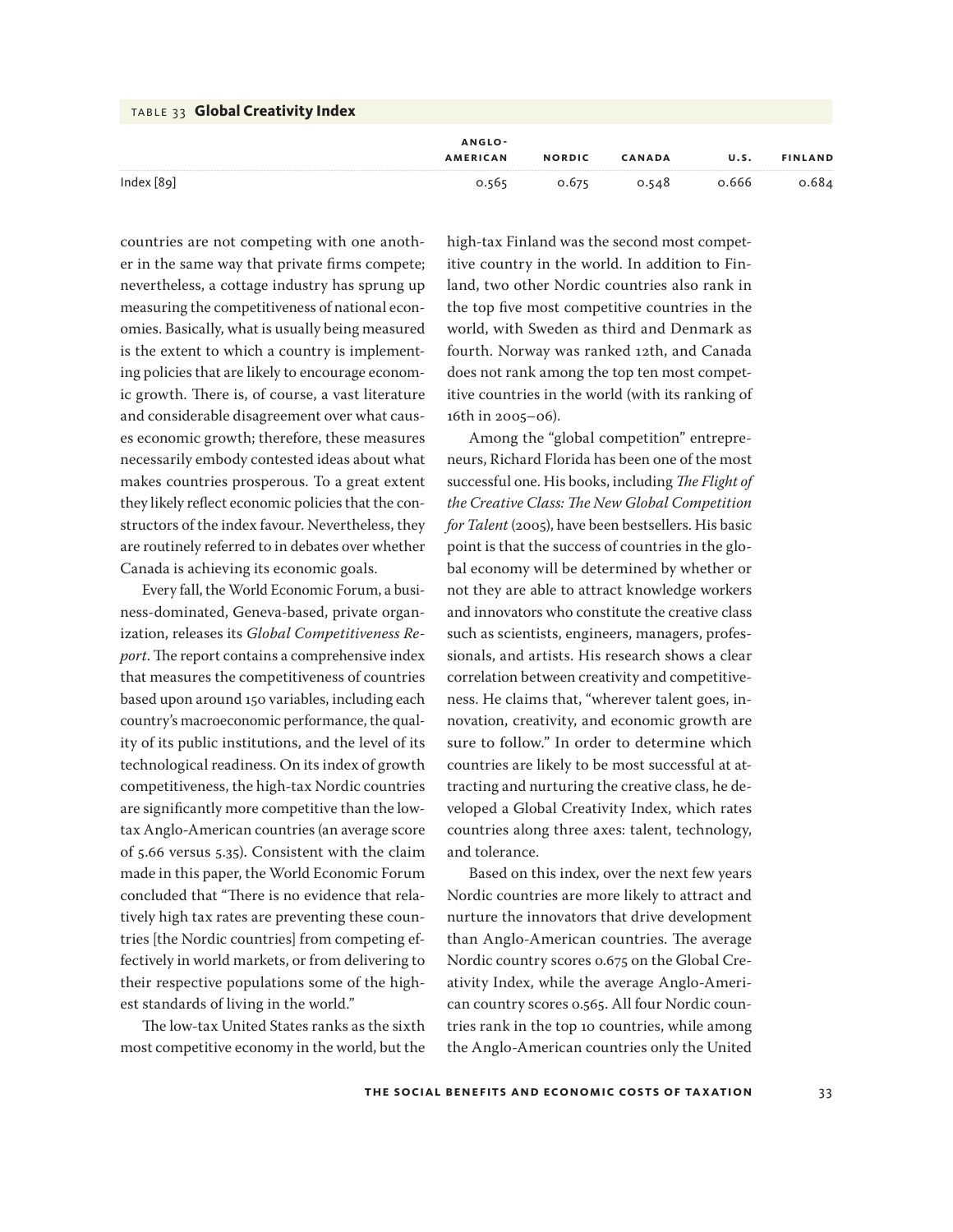| <b>TABLE 34 Human Development Index</b> |                 |               |               |       |                |
|-----------------------------------------|-----------------|---------------|---------------|-------|----------------|
|                                         | ANGLO-          |               |               |       |                |
|                                         | <b>AMERICAN</b> | <b>NORDIC</b> | <b>CANADA</b> | U.S.  | <b>FINLAND</b> |
| Index for $2004$ [90]                   | 0.948           | 0.952         | 0.950         | 0.948 | 0.947          |

States—which ranks 4th behind Sweden and Finland—ranks in the top 10. Canada ranks 11th.

#### **Comprehensive Measure of Well-Being**

Over the years, several comprehensive indexes that combine social and economic indicators have been developed and used to compare human development across countries. We conclude this review of social and economic indicators with a reference to the comprehensive index that has achieved the most notoriety in Canada over the past decade: the United Nation's Human Development Index (HDI). This index, which has been published since 1990 by the United Nations Development Program in its annual report, is well known in Canada since it ranked Canada as having reached the highest human development of any country in the world for seven consecutive years, from 1994 to 2000 inclusive.

The HDI measures the average achievements in a country in three basic dimensions of human development, all of which are assumed to be essential in order to expand people's choices: a long and healthy life, as measured by life expectancy at birth; knowledge, as measured by adult literacy rate (with two-thirds weight) and the combined primary, secondary and tertiary school gross enrolment ratio (with one-third weight); and a decent standard of living, as measured by GDP per capita at purchasing power parity in \$US.

The UN index has been critiqued from every angle: conceptual issues, choice of dimensions, choice of indicators, data measurement and error, aggregation issues, and its use in analysis. However, most significantly for our purposes, the index does not discriminate much between the human developments achieved in industrialized countries. For example, almost all of the top 20 industrialized countries are ranked as having adult literacy rates of 99%.

The HDI value for each country indicates how far the country has to go to attain certain defined goals: an average life span of 85 years, access to education for all, and a decent level of income. The closer a country's HDI is to 1, the less the remaining distance a country has to travel. Only 0.029 separates the first 20 countries. Nevertheless, it remains a frequently cited benchmark of human development around the world.

Norway is now ranked first on the HDI, Canada is ranked 5th, and the United States is ranked 10th. The average HDI value of Nordic countries is slightly higher than the HDI value of Anglo-American countries (0.952 versus 0.948).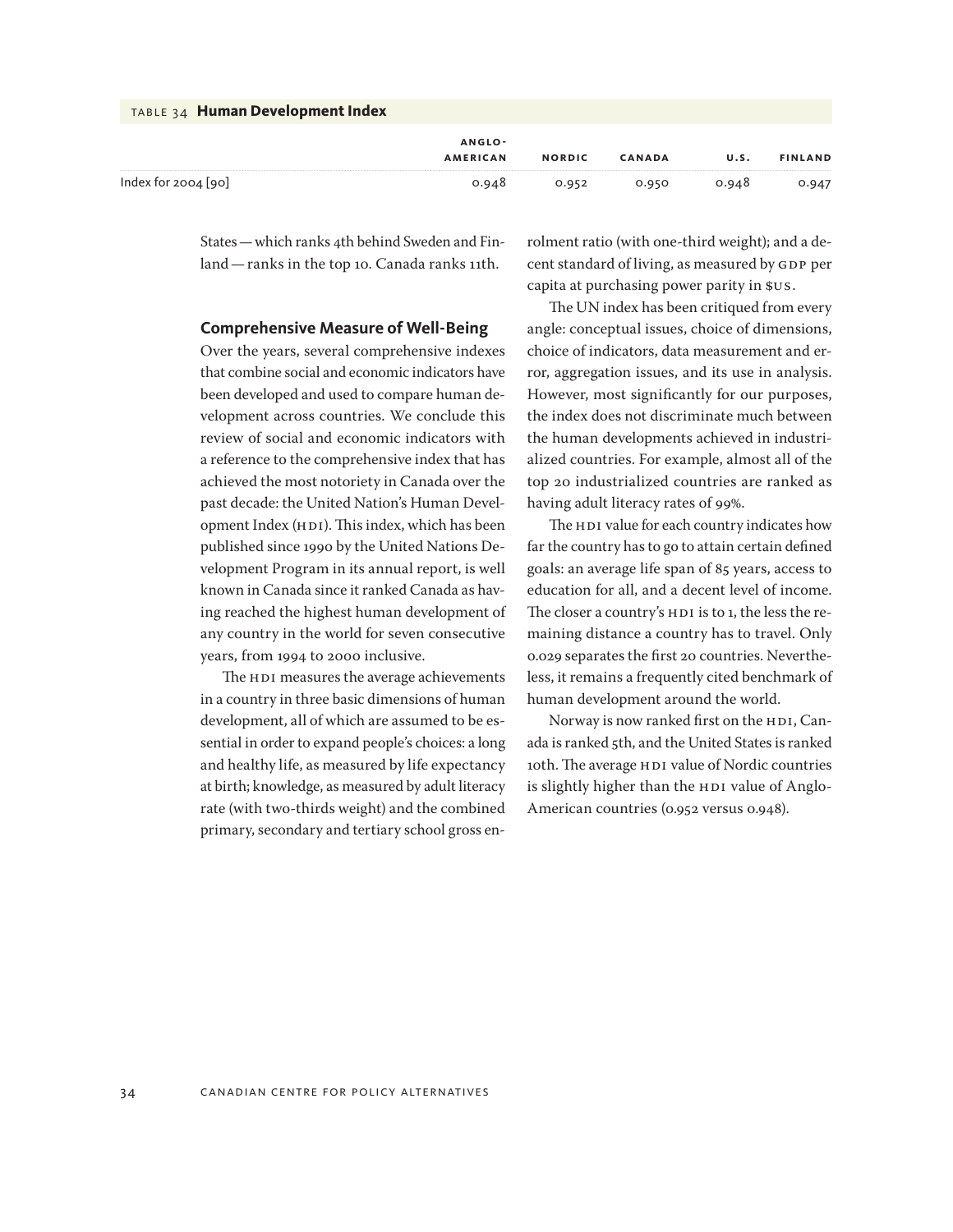## <span id="page-34-0"></span>**To What Kind of Country Do Canadians Aspire?**

In their attack on taxes, neoliberals argue that the programs taxes finance are ineffective in achieving their objectives, and that taxes have huge economic costs. This comparison between high- and low-tax countries would suggest the opposite. Not only do government social programs appear effective in achieving their objectives but also taxes appear to have little, if any, economic costs.

It does appear from this data that the social contract struck by the citizens of Nordic countries—and the mix of markets, families, civil society, firms, and government used in the pursuit of their social and economic objectives—has been dramatically more successful than that struck by citizens of Anglo-American countries.

A very famous U.S. jurist, Justice Oliver Wendell Holmes, once remarked, "Taxes are what we pay for civilized society." The comparisons made in this paper between high- and low-tax countries suggest that he was probably right.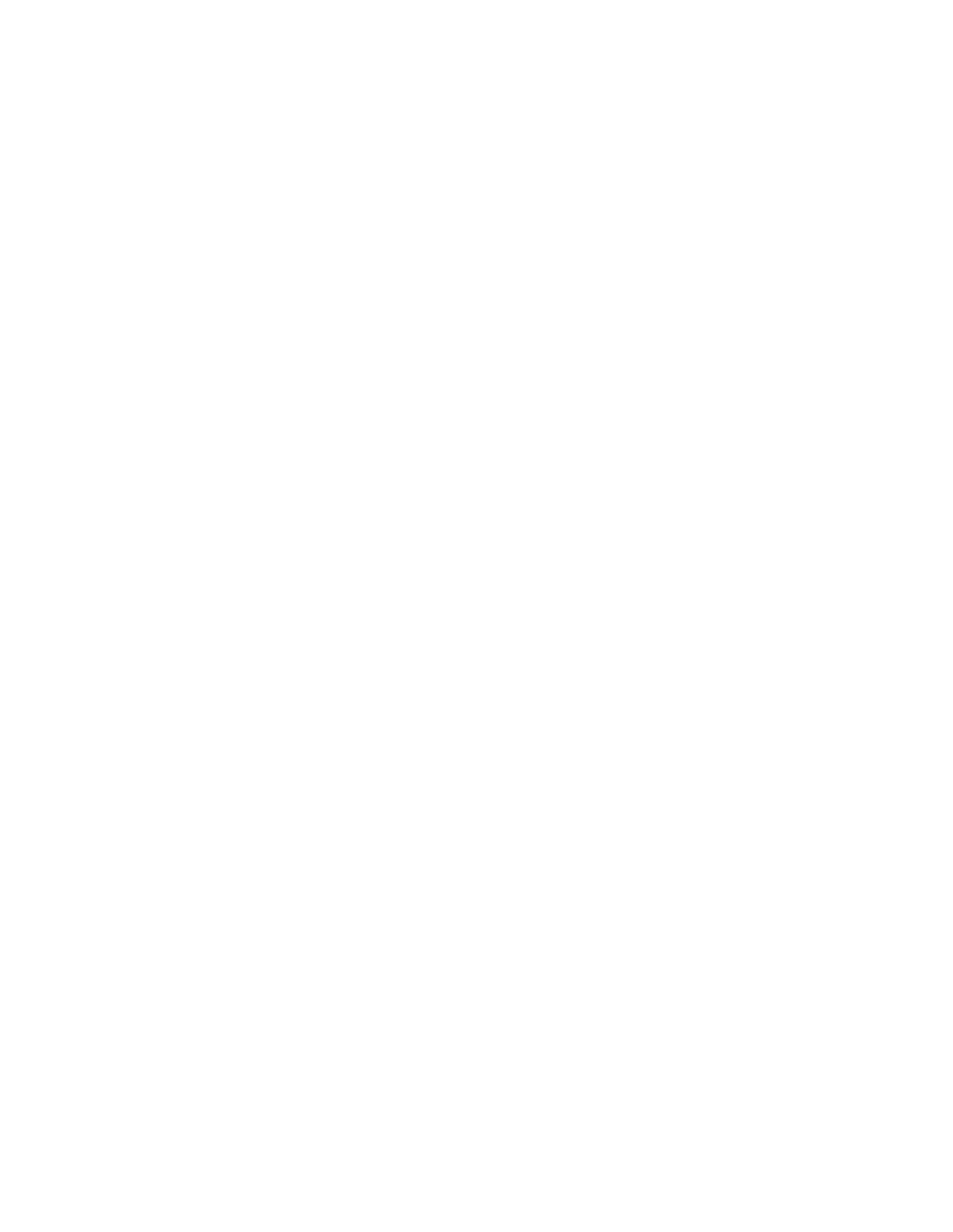|                             | General                  |                                       |                                                 |                                                  |                                                                |                                                  |  |  |  |
|-----------------------------|--------------------------|---------------------------------------|-------------------------------------------------|--------------------------------------------------|----------------------------------------------------------------|--------------------------------------------------|--|--|--|
|                             | Tax as % of GDP,<br>2004 | Average tax as % of<br>GDP, 1990-2002 | Total government<br>revenue, 2004<br>(% of GDP) | Total government<br>spending, 2004<br>(% of GDP) | Ratio of surplus (+) or<br>deficit (-) to nominal<br>GDP, 2004 | Public social<br>expenditure, 2001<br>(% of GDP) |  |  |  |
|                             | $[1]$                    | $[2]$                                 | $[3]$                                           | $[4]$                                            | $[5]$                                                          | [6]                                              |  |  |  |
| <b>ANGLO-AMERICAN</b>       |                          |                                       |                                                 |                                                  |                                                                |                                                  |  |  |  |
| Australia                   | 31.2                     | 29.8                                  | 36.6                                            | 36.2                                             | 1.0                                                            | 18.0                                             |  |  |  |
| Canada                      | 33.5                     | 35.7                                  | 41.7                                            | 41.1                                             | 0.7                                                            | 17.8                                             |  |  |  |
| Ireland                     | 30.1                     | 32.6                                  | 35.6                                            | 34.2                                             | 1.4                                                            | 13.8                                             |  |  |  |
| New Zealand                 | 35.6                     | 35.4                                  | 41.2                                            | 37.0                                             | 5.5                                                            | 18.5                                             |  |  |  |
| United<br>Kingdom           | 36.0                     | 35.5                                  | 40.8                                            | 43.9                                             | $-3.2$                                                         | 21.8                                             |  |  |  |
| <b>United States</b>        | 25.5                     | 28.0                                  | 31.9                                            | 36.5                                             | $-4.7$                                                         | 14.7                                             |  |  |  |
| MEDITERRANEAN               |                          |                                       |                                                 |                                                  |                                                                |                                                  |  |  |  |
| Greece                      | 35.0                     | 34.0                                  | 46.0                                            | 52.0                                             | $-6.5$                                                         | 24.3                                             |  |  |  |
| Italy                       | 41.1                     | 42.1                                  | 45.4                                            | 48.5                                             | $-3.3$                                                         | 24.4                                             |  |  |  |
| Portugal                    | 34.5                     | 33.6                                  | 45.4                                            | 48.4                                             | $-3.9$                                                         | 21.1                                             |  |  |  |
| Spain                       | 34.8                     | 33.0                                  | 38.4                                            | 38.6                                             | $-0.2$                                                         | 19.6                                             |  |  |  |
| <b>CONTINENTAL EUROPEAN</b> |                          |                                       |                                                 |                                                  |                                                                |                                                  |  |  |  |
| Austria                     | 42.6                     | 42.3                                  | 49.3                                            | 50.6                                             | $-1.1$                                                         | 26.0                                             |  |  |  |
| Belgium                     | 45.0                     | 44.9                                  | 49.3                                            | 49.3                                             | $-0.0$                                                         | 24.7                                             |  |  |  |
| France                      | 43.4                     | 43.4                                  | 49.8                                            | 53.4                                             | $-3.6$                                                         | 28.5                                             |  |  |  |
| Germany                     | 34.7                     | 36.5                                  | 43.2                                            | 46.8                                             | $-3.7$                                                         | 27.4                                             |  |  |  |
| Netherlands                 | 37.5                     | 42.2                                  | 46.2                                            | 48.6                                             | $-2.1$                                                         | 21.8                                             |  |  |  |
| <b>NORDIC</b>               |                          |                                       |                                                 |                                                  |                                                                |                                                  |  |  |  |
| Denmark                     | 48.8                     | 49.0                                  | 58.9                                            | 56.3                                             | 1.7                                                            | 29.2                                             |  |  |  |
| Finland                     | 44.2                     | 46.2                                  | 52.5                                            | 50.7                                             | 1.9                                                            | 24.8                                             |  |  |  |
| Norway                      | 44.0                     | 41.9                                  | 57.9                                            | 46.4                                             | 11.4                                                           | 23.9                                             |  |  |  |
| Sweden                      | 50.4                     | 50.5                                  | 58.3                                            | 57.3                                             | 1.4                                                            | 29.8                                             |  |  |  |
| <b>GROUP AVERAGES</b>       |                          |                                       |                                                 |                                                  |                                                                |                                                  |  |  |  |
| Anglo-<br>American          | 32.0                     | 32.9                                  | 38.0                                            | 38.1                                             | O.1                                                            | 17.4                                             |  |  |  |
| Mediterranean               | 36.3                     | 35.7                                  | 43.8                                            | 46.9                                             | $-3.5$                                                         | 22.4                                             |  |  |  |
| Continental<br>European     | 40.6                     | 41.9                                  | 47.6                                            | 49.7                                             | $-2.1$                                                         | 25.7                                             |  |  |  |
| Nordic                      | 46.9                     | 46.9                                  | 56.9                                            | 52.7                                             | 4.1                                                            | 26.9                                             |  |  |  |
| <b>OECD</b>                 | 35.9                     | 36.1                                  | 43.9                                            | 45.1                                             | $-3.6$                                                         | 20.8                                             |  |  |  |

#### **the social benefits and economic costs of ta x ation** 37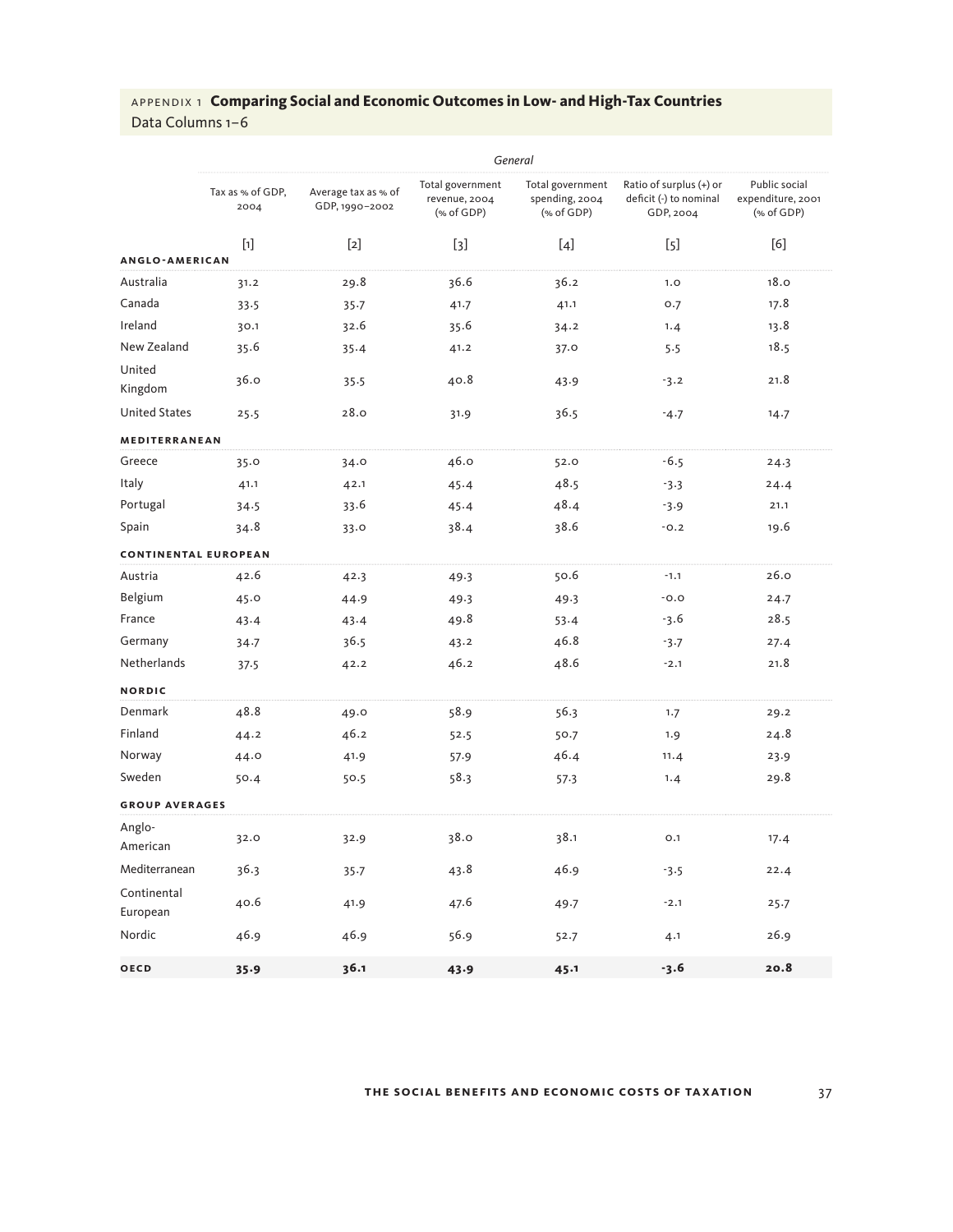Data Columns 7–15

|                             |                                  | Relief of poverty               |                                                                |                                                           | Services for<br>the elderly                         | Services for<br>disabled                                        | Income inequality            |                                                            |                                                                                          |  |
|-----------------------------|----------------------------------|---------------------------------|----------------------------------------------------------------|-----------------------------------------------------------|-----------------------------------------------------|-----------------------------------------------------------------|------------------------------|------------------------------------------------------------|------------------------------------------------------------------------------------------|--|
|                             | Relative<br>poverty,<br>2000 (%) | Child poverty<br>rate, 2000 (%) | Child<br>poverty in<br>single-parent<br>household,<br>2000 (%) | Poverty rate<br>of elderly of 65<br>and over,<br>2000 (%) | Net old-age<br>pension<br>replacement<br>rate, 2005 | Relative<br>income of<br>disabled<br>persons, late<br>1990s (%) | Gini<br>coefficient,<br>2000 | Income share<br>of richest 10%<br>to poorest<br>10%, 1990S | Ratio of<br>incomes<br>at 90th<br>percentile to<br>those at 10th<br>percentile,<br>1990S |  |
|                             | $[7]$                            | [8]                             | $[9]$                                                          | [10]                                                      | $[11]$                                              | $[12]$                                                          | $[13]$                       | $[14]$                                                     | $[15]$                                                                                   |  |
| ANGLO-AMERICAN              |                                  |                                 |                                                                |                                                           |                                                     |                                                                 |                              |                                                            |                                                                                          |  |
| Australia                   | 11.2                             | 11.6                            | 38.4                                                           | 23.6                                                      | 52.4                                                | 43.9                                                            | 30.5                         | 12.5                                                       | 4.3                                                                                      |  |
| Canada                      | 10.3                             | 13.6                            | 42.1                                                           | 4.3                                                       | 57.1                                                | 84.6                                                            | 30.1                         | 10.1                                                       | 4.0                                                                                      |  |
| Ireland                     | 15.4                             | 15.7                            | 53.9                                                           | $\ldots$                                                  | 36.6                                                | 69.6                                                            | 30.4                         | 9.7                                                        | 4.6                                                                                      |  |
| New Zealand                 | 10.4                             | 16.3                            | 47.5                                                           | 0.4                                                       | 39.5                                                | $\ldots$                                                        | 33.7                         | 12.5                                                       | $\ldots$                                                                                 |  |
| United<br>Kingdom           | 11.4                             | 16.2                            | 40.7                                                           | 14.4                                                      | 47.6                                                | 78.0                                                            | 32.6                         | 13.8                                                       | 4.6                                                                                      |  |
| <b>United States</b>        | 17.1                             | 21.7                            | 48.9                                                           | 24.6                                                      | 51.0                                                | 58.7                                                            | $35 - 7$                     | 15.9                                                       | 5.5                                                                                      |  |
| MEDITERRANEAN               |                                  |                                 |                                                                |                                                           |                                                     |                                                                 |                              |                                                            |                                                                                          |  |
| Greece                      | 13.5                             | 12.4                            | 19.8                                                           | 24.3                                                      | 99.9                                                | 66.2                                                            | 34.5                         | 10.0                                                       | 4.8                                                                                      |  |
| Italy                       | 12.9                             | 15.7                            | 24.9                                                           | 15.3                                                      | 88.8                                                | 79.7                                                            | 34.7                         | 11.6                                                       | 4.5                                                                                      |  |
| Portugal                    | 13.7                             | 15.6                            | 32.5                                                           | 29.2                                                      | 79.8                                                | 59.0                                                            | 35.6                         | 15.0                                                       | $\ldots$                                                                                 |  |
| Spain                       | $\ldots$                         |                                 | $\ddotsc$                                                      | $\ldots$                                                  | 88.3                                                | 70.6                                                            | $\ldots$                     | 9.0                                                        | 4.8                                                                                      |  |
| <b>CONTINENTAL EUROPEAN</b> |                                  |                                 |                                                                |                                                           |                                                     |                                                                 |                              |                                                            |                                                                                          |  |
| Austria                     | 9.3                              | 13.3                            | 30.0                                                           | 9.2                                                       | 93.2                                                | 86.3                                                            | 25.2                         | 7.6                                                        | 3.2                                                                                      |  |
| Belgium                     | $\ldots$                         | $\ldots$                        | $\ldots$                                                       | $\ldots$                                                  | 63.1                                                | 82.3                                                            | $\ddotsc$                    | 7.8                                                        | 3.3                                                                                      |  |
| France                      | 7.0                              | 7.3                             | 26.6                                                           | 10.5                                                      | 68.8                                                | 79.9                                                            | 27.3                         | 9.1                                                        | 3.5                                                                                      |  |
| Germany                     | 9.8                              | 12.8                            | 31.4                                                           | 8.5                                                       | 71.8                                                | 93.0                                                            | 27.7                         | 6.9                                                        | 3.3                                                                                      |  |
| Netherlands                 | 6.0                              | 9.0                             | 30.3                                                           | 1.6                                                       | 84.1                                                | 87.6                                                            | 25.1                         | 9.2                                                        | 3.0                                                                                      |  |
| <b>NORDIC</b>               |                                  |                                 |                                                                |                                                           |                                                     |                                                                 |                              |                                                            |                                                                                          |  |
| Denmark                     | 4.3                              | 2.4                             | 7.2                                                            | 6.1                                                       | 54.1                                                | 86.o                                                            | 22.5                         | 8.1                                                        | 2.9                                                                                      |  |
| Finland                     | 6.4                              | 3.4                             | 10.5                                                           | 10.4                                                      | 78.8                                                | 83.0                                                            | 26.1                         | 5.6                                                        | 2.9                                                                                      |  |
| Norway                      | 6.3                              | 3.6                             | 9.9                                                            | 12.4                                                      | 65.1                                                | 79.4                                                            | 26.1                         | 6.1                                                        | 2.8                                                                                      |  |
| Sweden                      | 5.3                              | 3.6                             | 9.3                                                            | 7.8                                                       | 68.2                                                | 95.6                                                            | 24.3                         | 6.2                                                        | 3.0                                                                                      |  |
| <b>GROUP AVERAGES</b>       |                                  |                                 |                                                                |                                                           |                                                     |                                                                 |                              |                                                            |                                                                                          |  |
| Anglo-<br>American          | 12.6                             | 15.9                            | 45.2                                                           | 13.5                                                      | 47.4                                                | 67.0                                                            | 32.1                         | 12.4                                                       | 4.6                                                                                      |  |
| Mediterranean               | 13.4                             | 14.6                            | 25.7                                                           | 22.9                                                      | 89.2                                                | 68.9                                                            | 34.9                         | 11.4                                                       | 4.7                                                                                      |  |
| Continental<br>European     | 8.0                              | 10.6                            | 29.6                                                           | 7.5                                                       | 76.2                                                | 85.8                                                            | 26.3                         | 8.1                                                        | 3.3                                                                                      |  |
| Nordic                      | 5.6                              | 3.3                             | 9.2                                                            | 9.2                                                       | 66.5                                                | 86.0                                                            | 24.7                         | 6.5                                                        | 2.9                                                                                      |  |
| OECD                        | 10.2                             | 12.1                            | 32.5                                                           | 13.3                                                      | 68.7                                                | 77.8                                                            | 30.8                         | 10.5                                                       | 3.9                                                                                      |  |

38 canadian centre for policy alternatives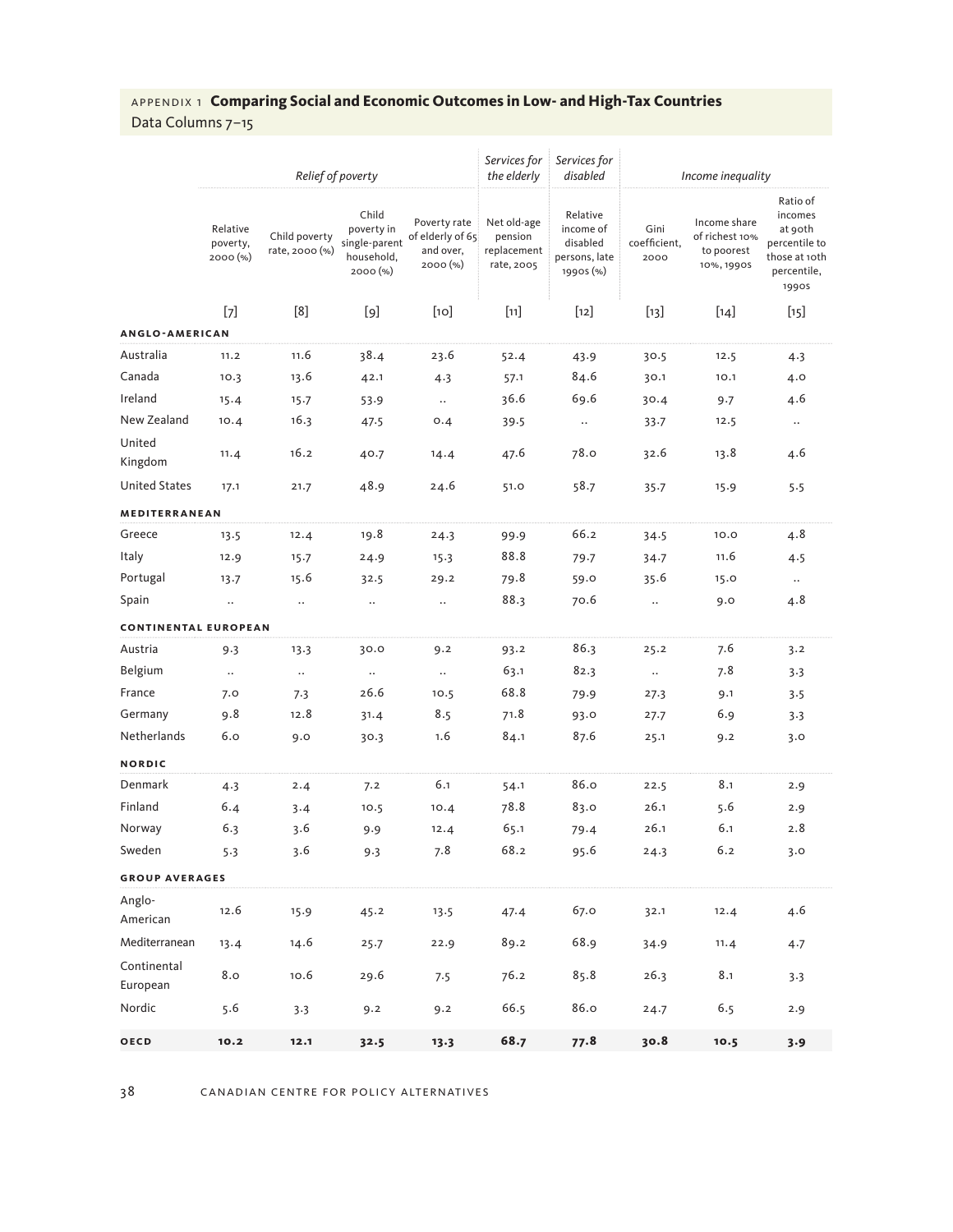Data Columns 16–22

|                             |                           |                                        |                                                                          | Gender                                                     |                                                              |                                              |                                                                                                                                         |
|-----------------------------|---------------------------|----------------------------------------|--------------------------------------------------------------------------|------------------------------------------------------------|--------------------------------------------------------------|----------------------------------------------|-----------------------------------------------------------------------------------------------------------------------------------------|
|                             | Gender Gap<br>Index, 2006 | Gender<br>empowerment<br>measure, 2005 | Female labour<br>force participation<br>rate as % of<br>population, 2005 | Female doctors as<br>% of total number<br>of doctors, 2003 | Percent of women<br>in parliament, 2005 ministerial level (% | Women in<br>government at<br>of total), 2005 | Percentage of<br>population agreed<br>that when jobs are<br>scarce, men should<br>have more right to<br>a job than women,<br>late 1990s |
|                             | $[16]$                    | $[17]$                                 | $[18]$                                                                   | $[19]$                                                     | [20]                                                         | $[21]$                                       | $[22]$                                                                                                                                  |
| <b>ANGLO-AMERICAN</b>       |                           |                                        |                                                                          |                                                            |                                                              |                                              |                                                                                                                                         |
| Australia                   | 4.61                      | 0.826                                  | 68.4                                                                     | 31.5                                                       | 28.3                                                         | 20.0                                         | 26.2                                                                                                                                    |
| Canada                      | 4.87                      | 0.807                                  | 73.1                                                                     | 33.1                                                       | 24.7                                                         | 23.1                                         | 15.6                                                                                                                                    |
| Ireland                     | 4.40                      | 0.724                                  | 60.3                                                                     | 36.8                                                       | 14.2                                                         | 21.4                                         | 16.4                                                                                                                                    |
| New Zealand                 | 4.89                      | 0.769                                  | 70.8                                                                     | 34.5                                                       | 28.3                                                         | 23.1                                         | 13.1                                                                                                                                    |
| United<br>Kingdom           | 4.75                      | 0.716                                  | 69.7                                                                     | $\ldots$                                                   | 17.9                                                         | 28.6                                         | 21.0                                                                                                                                    |
| <b>United States</b>        | 4.40                      | 0.793                                  | 69.2                                                                     | 23.4                                                       | 14.8                                                         | 14.3                                         | 9.8                                                                                                                                     |
| MEDITERRANEAN               |                           |                                        |                                                                          |                                                            |                                                              |                                              |                                                                                                                                         |
| Greece                      | 3.41                      | 0.594                                  | 54.6                                                                     | 34.6                                                       | 14.0                                                         | 5.6                                          | 19.9                                                                                                                                    |
| Italy                       | 3.50                      | 0.589                                  | 50.4                                                                     | $\ldots$                                                   | 10.4                                                         | 8.3                                          | 27.0                                                                                                                                    |
| Portugal                    | 4.21                      | 0.656                                  | 67.9                                                                     | 46.3                                                       | 20.0                                                         | 16.7                                         | 27.2                                                                                                                                    |
| Spain                       | 4.13                      | 0.745                                  | 59.1                                                                     | $\ldots$                                                   | 30.5                                                         | 50.0                                         | 16.9                                                                                                                                    |
| <b>CONTINENTAL EUROPEAN</b> |                           |                                        |                                                                          |                                                            |                                                              |                                              |                                                                                                                                         |
| Austria                     | 4.13                      | 0.779                                  | 65.6                                                                     | 35.3                                                       | 32.2                                                         | 35.3                                         | 28.6                                                                                                                                    |
| Belgium                     | 4.30                      | 0.828                                  | 59.5                                                                     | $\ldots$                                                   | $35 - 7$                                                     | 21.4                                         | 25.0                                                                                                                                    |
| France                      | 4.49                      | $\ldots$                               | 63.8                                                                     | 37.2                                                       | 13.9                                                         | 17.6                                         | 21.7                                                                                                                                    |
| Germany                     | 4.61                      | 0.813                                  | 66.9                                                                     | 37.1                                                       | 31.3                                                         | 46.2                                         | 26.6                                                                                                                                    |
| Netherlands                 | 4.48                      | 0.814                                  | 68.5                                                                     | 36.8                                                       | 34.2                                                         | 36.0                                         | 12.5                                                                                                                                    |
| <b>NORDIC</b>               |                           |                                        |                                                                          |                                                            |                                                              |                                              |                                                                                                                                         |
| Denmark                     | 5.27                      | 0.860                                  | 75.1                                                                     | 41.4                                                       | 36.9                                                         | 33.3                                         | 6.2                                                                                                                                     |
| Finland                     | 5.19                      | 0.833                                  | 72.9                                                                     | 53.2                                                       | 37.5                                                         | 47.1                                         | 9.0                                                                                                                                     |
| Norway                      | 5.39                      | 0.928                                  | 75.4                                                                     | 34.6                                                       | 38.2                                                         | 44.4                                         | 14.4                                                                                                                                    |
| Sweden                      | 5.53                      | 0.852                                  | 76.6                                                                     | 40.7                                                       | 45.3                                                         | 52.4                                         | 2.3                                                                                                                                     |
| <b>GROUP AVERAGES</b>       |                           |                                        |                                                                          |                                                            |                                                              |                                              |                                                                                                                                         |
| Anglo-<br>American          | 4.65                      | 0.773                                  | 68.6                                                                     | 31.9                                                       | 21.4                                                         | 21.8                                         | 17.0                                                                                                                                    |
| Mediterranean               | 3.81                      | 0.646                                  | 58.0                                                                     | 40.5                                                       | 18.7                                                         | 20.1                                         | 22.8                                                                                                                                    |
| Continental<br>European     | 4.40                      | 0.809                                  | 64.9                                                                     | 36.6                                                       | 29.5                                                         | 31.3                                         | 22.9                                                                                                                                    |
| Nordic                      | 5.35                      | 0.868                                  | 75.0                                                                     | 42.5                                                       | 39.5                                                         | 44.3                                         | 8.0                                                                                                                                     |
| <b>OECD</b>                 | 4.33                      | 0.706                                  | 60.4                                                                     | 37.4                                                       | 23.3                                                         | 22.2                                         | 22.0                                                                                                                                    |

**the social benefits and economic costs of ta x ation** 39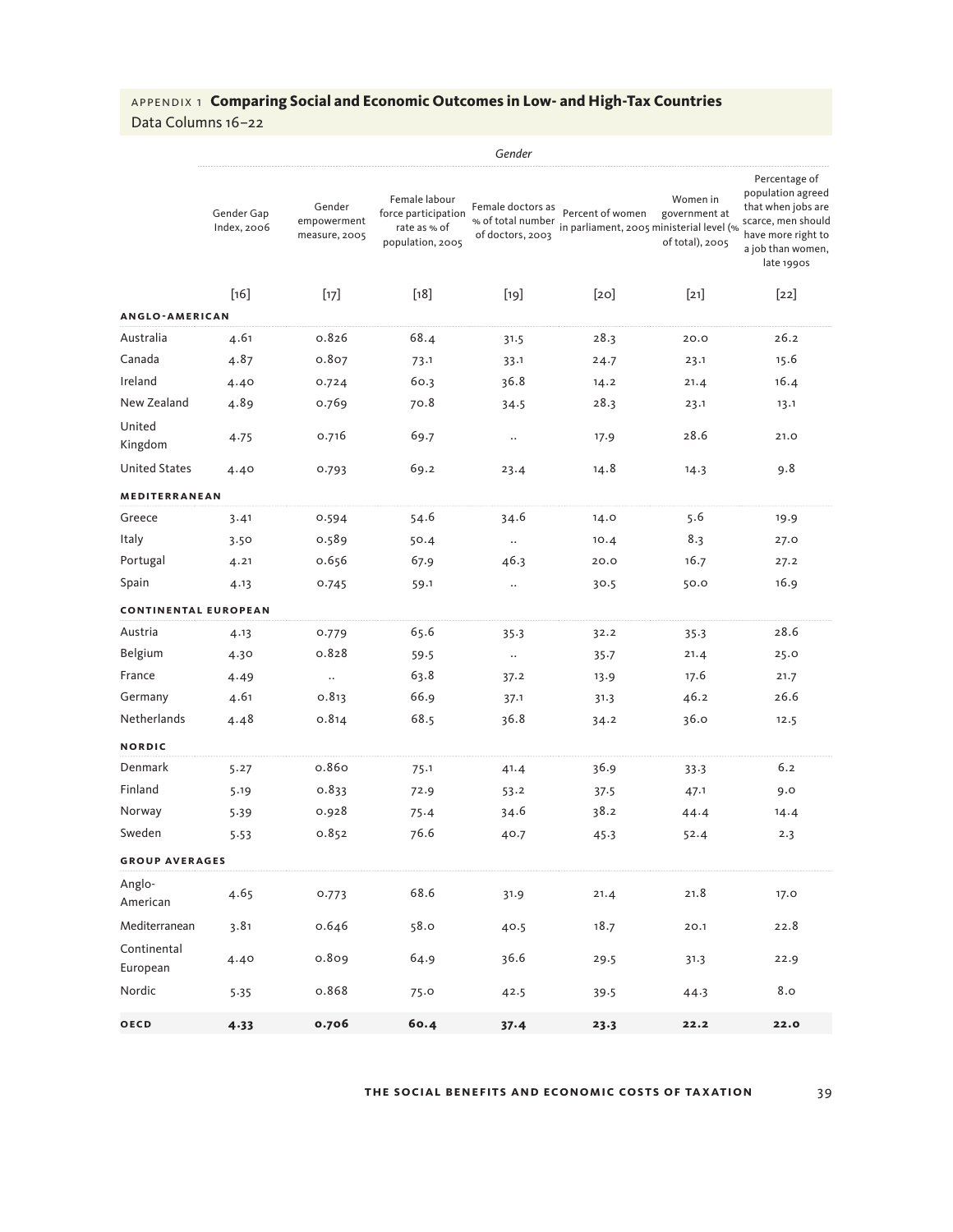## Data Columns 23–29

|                         | Economic security           | Health                                                     |                                         |      |                                        |                                     |                                          |  |
|-------------------------|-----------------------------|------------------------------------------------------------|-----------------------------------------|------|----------------------------------------|-------------------------------------|------------------------------------------|--|
|                         | Economic<br>Security Index  | Total public and<br>private expen-<br>ditures on health as | Public expenditure<br>on health as % of |      | Life expectancy at birth, 2003 (years) | Infant mortality,<br>per 1,000 live | Low birth weight<br>as % of live births, |  |
|                         |                             | % of GDP, 2003                                             | GDP, 2003                               | Male | Female                                 | births, 2003                        | 2004                                     |  |
|                         | $[23]$                      | $[24]$                                                     | $[25]$                                  | [26] | $[27]$                                 | $\lceil 28 \rceil$                  | $[29]$                                   |  |
| ANGLO-AMERICAN          |                             |                                                            |                                         |      |                                        |                                     |                                          |  |
| Australia               | 0.72                        | 9.30                                                       | 6.28                                    | 77.8 | 82.8                                   | 4.8                                 | 6.4                                      |  |
| Canada                  | 0.79                        | 9.90                                                       | 6.92                                    | 77.2 | 82.1                                   | 5.4                                 | 5.8                                      |  |
| Ireland                 | 0.74                        | 7.30                                                       | 5.49                                    | 75.2 | 80.3                                   | 5.1                                 | 4.9                                      |  |
| New Zealand             | 0.61                        | 8.10                                                       | 6.37                                    | 76.3 | 81.1                                   | 5.6                                 | 6.1                                      |  |
| United<br>Kingdom       | 0.74                        | 7.70                                                       | 6.42                                    | 76.2 | 80.7                                   | 5.3                                 | 7.6                                      |  |
| <b>United States</b>    | 0.61                        | 15.00                                                      | 6.66                                    | 74.5 | 79.9                                   | 6.9                                 | 7.9                                      |  |
| MEDITERRANEAN           |                             |                                                            |                                         |      |                                        |                                     |                                          |  |
| Greece                  | 0.78                        | 9.90                                                       | 5.08                                    | 75.4 | 80.7                                   | 4.8                                 | 8.3                                      |  |
| Italy                   | 0.68                        | 8.40                                                       | 6.31                                    | 76.9 | 82.9                                   | 4.3                                 | 6.5                                      |  |
| Portugal                | 0.74                        | 9.60                                                       | 6.69                                    | 74.0 | 80.6                                   | 4.1                                 | 7.4                                      |  |
| Spain                   | 0.76                        | 7.70                                                       | 5.48                                    | 77.2 | 83.7                                   | 4.1                                 | 6.8                                      |  |
|                         | <b>CONTINENTAL EUROPEAN</b> |                                                            |                                         |      |                                        |                                     |                                          |  |
| Austria                 | 0.78                        | 7.60                                                       | 5.31                                    | 75.6 | 81.6                                   | 4.5                                 | 7.1                                      |  |
| Belgium                 | 0.83                        | 9.60                                                       | 6.43                                    | 75.1 | 81.1                                   | 4.3                                 | $\ddots$                                 |  |
| France                  | 0.83                        | 10.10                                                      | 7.71                                    | 75.8 | 82.9                                   | 3.9                                 | 6.6                                      |  |
| Germany                 | 0.79                        | 11.10                                                      | 8.68                                    | 75.5 | 81.3                                   | 4.2                                 | 6.8                                      |  |
| Netherlands             | 0.87                        | 9.80                                                       | 6.12                                    | 76.2 | 80.9                                   | 4.8                                 | 5.4                                      |  |
| <b>NORDIC</b>           |                             |                                                            |                                         |      |                                        |                                     |                                          |  |
| Denmark                 | 0.91                        | 9.00                                                       | 7.47                                    | 74.9 | 79.5                                   | 4.4                                 | 5.5                                      |  |
| Finland                 | 0.95                        | 7.40                                                       | 5.66                                    | 75.1 | 81.8                                   | 3.1                                 | 4.1                                      |  |
| Norway                  | 0.93                        | 10.30                                                      | 8.62                                    | 77.0 | 81.9                                   | 3.4                                 | 4.9                                      |  |
| Sweden                  | 0.98                        | 9.20                                                       | 7.85                                    | 77.9 | 82.4                                   | 3.1                                 | 4.5                                      |  |
| <b>GROUP AVERAGES</b>   |                             |                                                            |                                         |      |                                        |                                     |                                          |  |
| Anglo-<br>American      | 0.70                        | 9.55                                                       | 6.36                                    | 76.2 | 81.1                                   | 5.5                                 | 6.5                                      |  |
| Mediterranean           | 0.74                        | 8.90                                                       | 5.89                                    | 75.9 | 82.0                                   | 4.3                                 | 7.3                                      |  |
| Continental<br>European | 0.82                        | 9.64                                                       | 6.85                                    | 75.6 | 81.6                                   | 4.3                                 | 6.5                                      |  |
| Nordic                  | 0.94                        | 8.98                                                       | 7.40                                    | 76.2 | 81.4                                   | 3.5                                 | 4.8                                      |  |
| OECD                    | 0.76                        | 8.62                                                       | 6.13                                    | 74.9 | 80.7                                   | 6.1                                 | 6.5                                      |  |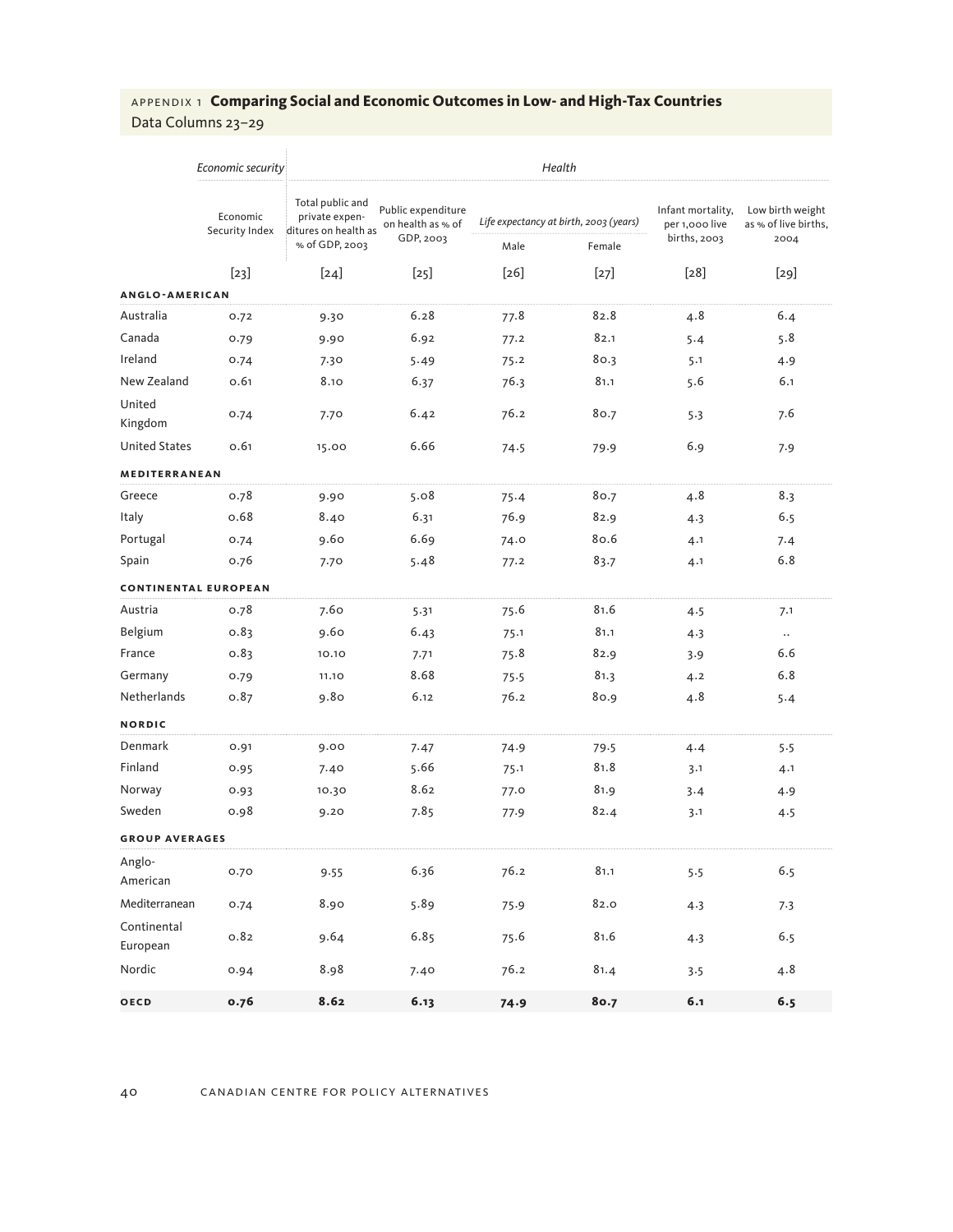Data Columns 30–39

*Education* Total public and private Public expenexpenditures on education as % of GDP, as % of GDP, 2001 diture on education 2001 Expenditure on pre-primary education for children 3 and older as % of GDP, 2002 *Percentage of population in the 25–64 age group who had completed PISA 2003 score of 15-year-old students* Difference of PISA 2003 math scores attributed to occupational status of either parent upper secondary education, 2003 university or college education, 2003 university education, 2003 Reading Science Math [30] [31] [32] [33] [34] [35] [36] [37] [38] [39] **anglo -a meric an** Australia 6.0 4.5 0.1 62.5 31.0 20.5 525 525 524 77 Canada 6.1 4.9 .. 83.6 44.0 22.0 528 519 532 63 Ireland 4.5 4.1 .. 61.6 26.0 16.3 515 505 503 70 New Zealand .. 5.5 0.3 77.5 31.0 16.1 522 521 523 80 United Kingdom 5.5 4.7 0.5 65.1 28.0 19.3 .. .. .. .. United States 7.3 5.1 0.5 87.5 38.0 29.4 495 491 483 82 **mediterr anean** Greece 4.1 3.8 .. 51.1 18.0 12.6 472 481 445 84 Italy 5.3 4.9 0.4 44.4 10.0 10.4 476 486 466 72 Portugal 5.9 5.8 0.3 22.6 11.0 8.4 478 468 466 80 Spain 4.9 4.3 0.5 42.8 25.0 17.9 481 487 485 65 **continental european** Austria 5.8 5.6 0.5 78.6 15.0 7.3 491 491 506 81 Belgium 6.4 6.0 0.6 62.0 29.0 13.0 507 509 529 108 France 6.0 5.6 0.7 64.9 23.0 14.2 496 511 511 87 Germany 5.3 4.3 0.5 83.4 24.0 14.1 491 502 503 102 Netherlands 4.9 4.5 0.4 66.5 24.0 21.9 513 524 538 83 **nordic** Denmark 7.1 6.8 0.8 80.5 32.0 25.0 492 475 514 73 Finland 5.8 5.7 0.4 75.9 33.0 16.4 543 548 544 61 Norway 6.4 6.1 1.0 87.4 31.0 28.5 500 484 495 72 Sweden 6.5 6.3 0.5 82.2 33.0 18.5 514 506 509 74 **group aver ages** Anglo-....<sub>...</sub>...<br>American 5.9 4.8 0.3 73.0 33.0 20.6 517 512 513 74 Mediterranean 5.0 4.7 0.4 40.2 16.0 12.3 477 481 466 7 Continental European 5.7 5.2 0.5 71.1 23.0 14.1 <sup>500</sup> <sup>508</sup> <sup>517</sup> <sup>92</sup> Nordic 6.4 6.2 0.7 81.5 32.3 22.1 512 503 516 70 **oecd 5.6 5.0 0.5 65.6 23.0 15.4 494 500 500 77**

**the social benefits and economic costs of ta x ation** 41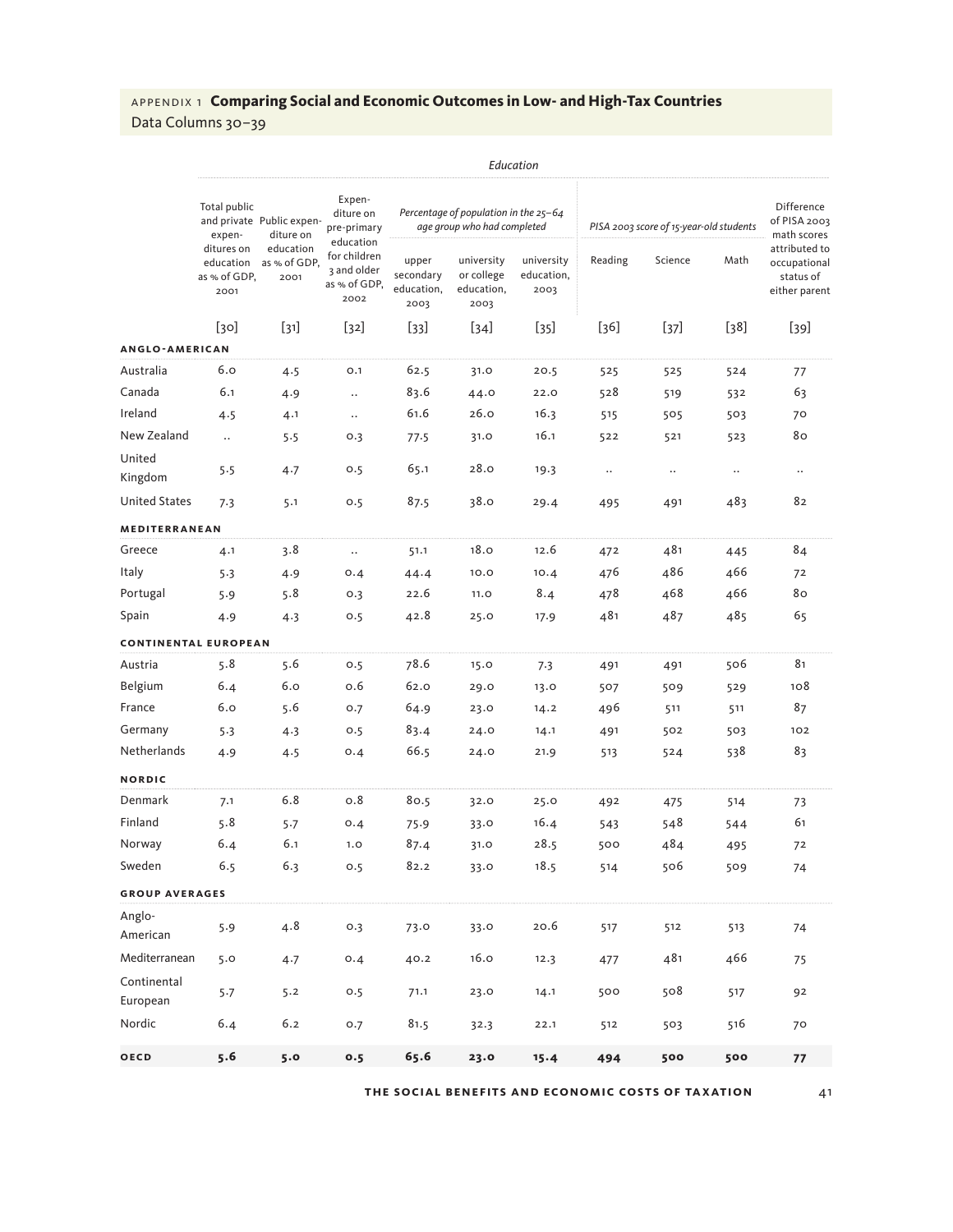|                             | Personal<br>security                     |                                                    | Community and social solidarity |                                                                            |                   |                           |                              | Self-realization goals |                                       |                                                                     |  |
|-----------------------------|------------------------------------------|----------------------------------------------------|---------------------------------|----------------------------------------------------------------------------|-------------------|---------------------------|------------------------------|------------------------|---------------------------------------|---------------------------------------------------------------------|--|
|                             | Homicides,                               | Percent of<br>population                           |                                 | Percentage of population having confidence<br>in social institutions, 2001 |                   |                           | Index of                     | Sense of               | Average<br>annual                     | Drug use                                                            |  |
|                             | per<br>population<br>of 100,000,<br>2002 | agreeing that<br>people can<br>be trusted,<br>2001 | Parliament                      | Major<br>companies                                                         | Justice<br>system | Union<br>density,<br>2000 | Economic<br>Freedom,<br>2006 | freedom,<br>2001       | number<br>of hours<br>worked,<br>2004 | Percent of<br>15-64 pop-<br>ulation used<br>cannabis, late<br>1990S |  |
|                             | [40]                                     | $[41]$                                             | $[42]$                          | $[43]$                                                                     | $[44]$            | $[45]$                    | $[46]$                       | $[47]$                 | $[48]$                                | [49]                                                                |  |
| <b>ANGLO-AMERICAN</b>       |                                          |                                                    |                                 |                                                                            |                   |                           |                              |                        |                                       |                                                                     |  |
| Australia                   | 1.5                                      | 40.0                                               | 30.5                            | 58.5                                                                       | 34.7              | 24.5                      | 1.84                         | 84.3                   | 1816                                  | 15.0                                                                |  |
| Canada                      | 1.5                                      | 37.0                                               | 39.6                            | 55.5                                                                       | 54.0              | 28.1                      | 1.85                         | 86.4                   | 1736                                  | 10.8                                                                |  |
| Ireland                     | 1.0                                      | 36.0                                               | 33.0                            | 52.4                                                                       | 55.6              | $\ddots$                  | 1.58                         | 80.0                   | 1642                                  | 9.0                                                                 |  |
| New Zealand                 | 1.4                                      | 49.1                                               | 15.1                            | 45.6                                                                       | 46.7              | 22.7                      | 1.84                         | 86.8                   | 1826                                  | 13.4                                                                |  |
| United<br>Kingdom           | 0.9                                      | 28.9                                               | 36.2                            | 40.2                                                                       | 47.1              | 31.2                      | 1.74                         | 79.7                   | 1668                                  | 10.6                                                                |  |
| <b>United States</b>        | 7.1                                      | 36.3                                               | 38.0                            | 53.7                                                                       | 36.7              | 12.8                      | 1.84                         | 89.0                   | 1824                                  | 11.0                                                                |  |
| <b>MEDITERRANEAN</b>        |                                          |                                                    |                                 |                                                                            |                   |                           |                              |                        |                                       |                                                                     |  |
| Greece                      | 0.7                                      | 23.7                                               | 24.3                            | 19.9                                                                       | 43.7              |                           | 2.80                         | 78.6                   | 1925                                  | 4.4                                                                 |  |
| Italy                       | 0.9                                      | 32.6                                               | 34.1                            | 49.6                                                                       | 31.5              | 34.9                      | 2.50                         | 64.8                   | 1585                                  | 6.2                                                                 |  |
| Portugal                    | 1.6                                      | 12.3                                               | 50.5                            | 55.1                                                                       | 42.3              | 24.3                      | 2.29                         | 76.3                   | 1983                                  | 3.3                                                                 |  |
| Spain                       | 1.0                                      | 34.0                                               | 49.6                            | 44.2                                                                       | 42.3              | 14.9                      | 2.33                         | 73.9                   | 1744                                  | 9.7                                                                 |  |
| <b>CONTINENTAL EUROPEAN</b> |                                          |                                                    |                                 |                                                                            |                   |                           |                              |                        |                                       |                                                                     |  |
| Austria                     | 0.9                                      | 33.4                                               | 40.2                            | 39.2                                                                       | 68.1              | 36.5                      | 1.95                         | 79.8                   | 1550                                  | 5.6                                                                 |  |
| Belgium                     | $\ldots$                                 | 29.2                                               | 39.1                            | 50.3                                                                       | 36.7              | 55.6                      | 2.11                         | 69.3                   | 1522                                  | 6.1                                                                 |  |
| France                      | 0.8                                      | 21.3                                               | 40.4                            | 47.9                                                                       | 46.3              | 9.7                       | 2.51                         | 64.9                   | 1520                                  | 9.8                                                                 |  |
| Germany                     | 0.7                                      | 37.5                                               | 37.2                            | 39.8                                                                       | 57.3              | 25.0                      | 1.96                         | 83.9                   | 1443                                  | 6.0                                                                 |  |
| Netherlands                 | 1.2                                      | 60.1                                               | 54.3                            | 47.8                                                                       | 47.5              | 23.2                      | 1.90                         | 79.0                   | 1357                                  | 6.1                                                                 |  |
| <b>NORDIC</b>               |                                          |                                                    |                                 |                                                                            |                   |                           |                              |                        |                                       |                                                                     |  |
| Denmark                     | 1.2                                      | 66.5                                               | 48.6                            | 38.0                                                                       | 78.4              | 74.4                      | 1.78                         | 81.1                   | 1517                                  | 6.9                                                                 |  |
| Finland                     | 2.5                                      | 57.4                                               | 42.3                            | 42.9                                                                       | 66.7              | 76.2                      | 1.85                         | 86.7                   | 1737                                  | 2.9                                                                 |  |
| Norway                      | 0.9                                      | 65.3                                               | 69.4                            | 60.3                                                                       | 69.5              | 54.3                      | 2.29                         | 80.1                   | 1364                                  | 4.5                                                                 |  |
| Sweden                      | 0.9                                      | 66.3                                               | 50.6                            | 64.9                                                                       | 60.8              | 81.1                      | 1.96                         | 83.0                   | 1585                                  | 1.0                                                                 |  |
| <b>GROUP AVERAGES</b>       |                                          |                                                    |                                 |                                                                            |                   |                           |                              |                        |                                       |                                                                     |  |
| Anglo-<br>American          | 2.2                                      | 37.9                                               | 32.1                            | 51.0                                                                       | 45.8              | 23.9                      | 1.8                          | 84.4                   | 1752                                  | 11.6                                                                |  |
| Mediterranean               | 1.1                                      | 25.6                                               | 39.6                            | 42.2                                                                       | 40.0              | 24.7                      | 2.5                          | 73.4                   | 1809                                  | 5.9                                                                 |  |
| Continental<br>European     | 0.9                                      | 36.3                                               | 42.2                            | 45.0                                                                       | 51.2              | 30.0                      | 2.1                          | 75.4                   | 1478                                  | 6.7                                                                 |  |
| Nordic                      | 1.4                                      | 63.9                                               | 52.7                            | 51.5                                                                       | 68.9              | 71.5                      | 2.0                          | 82.7                   | 1550                                  | 3.8                                                                 |  |
| <b>OECD</b>                 | 1.5                                      | $35 - 3$                                           | 39.1                            | 44.4                                                                       | 51.7              | 32.4                      | 2.2                          | 75.9                   | 1715                                  | 6.0                                                                 |  |

42 canadian centre for policy alternatives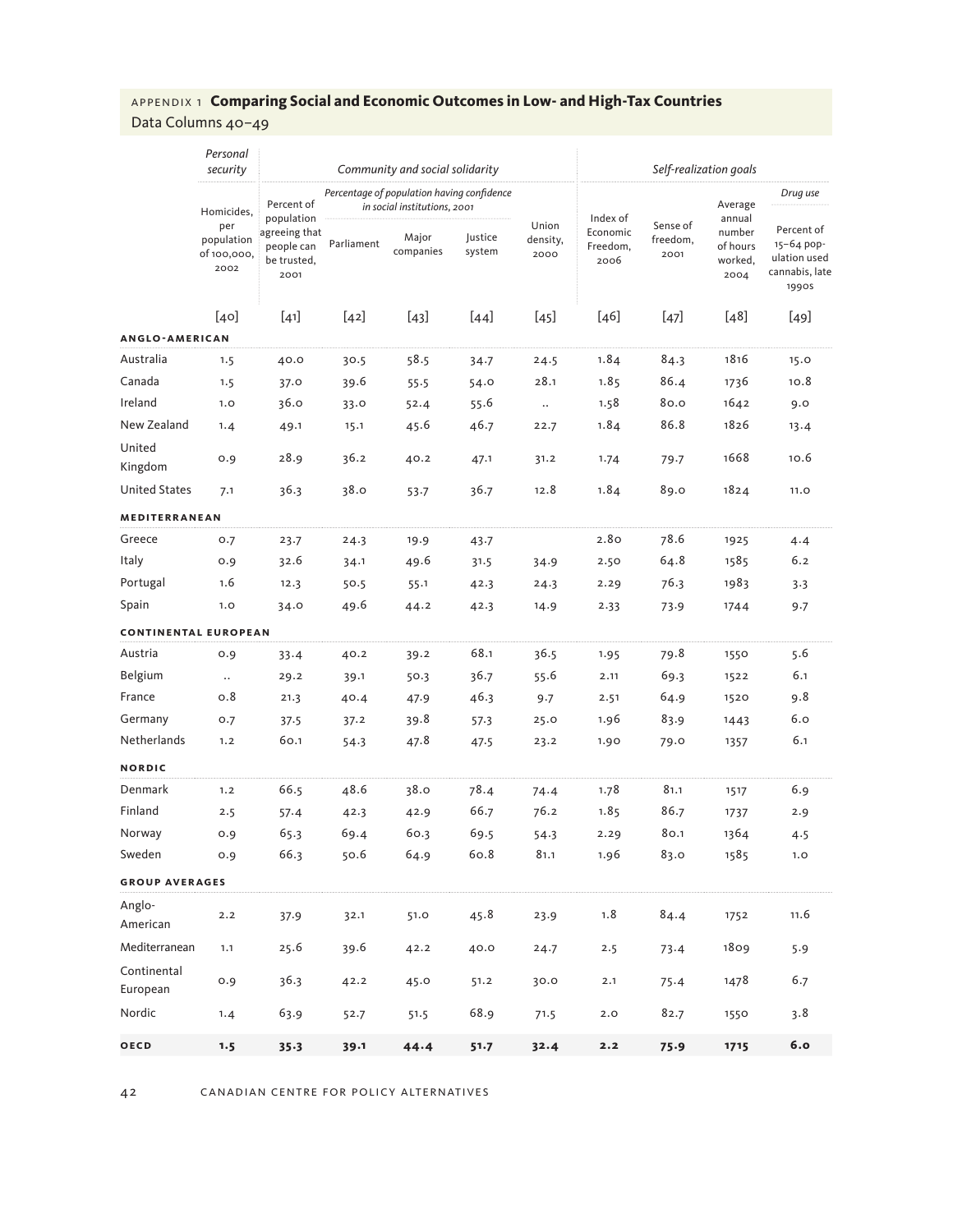Data Columns 50–57

|                             |                                         | Self-realization goals (contd)      |                            |                                         | Democratic rights                                                                  | Quality of<br>environmental<br>governance                                |                                                            | Inter-nation equity                         |  |  |
|-----------------------------|-----------------------------------------|-------------------------------------|----------------------------|-----------------------------------------|------------------------------------------------------------------------------------|--------------------------------------------------------------------------|------------------------------------------------------------|---------------------------------------------|--|--|
|                             |                                         | Subjective well-being and happiness |                            | Percent of                              |                                                                                    |                                                                          |                                                            |                                             |  |  |
|                             | Suicides per<br>100,000<br>people, 2003 | Happiness,<br>2001                  | Life satisfaction,<br>2001 | Corruption<br>perceptions<br>index 2005 | population<br>having frequent<br>political<br>discussions<br>with friends,<br>2001 | Ranking of<br>environmental<br>performance<br>of OECD<br>countries, 2005 | Official<br>development<br>assistance as %<br>of GNI, 2004 | Commitment to<br>Development<br>Index, 2005 |  |  |
|                             | [50]                                    | $[51]$                              | $[52]$                     | $[53]$                                  | $[54]$                                                                             | $[55]$                                                                   | $[56]$                                                     | $[57]$                                      |  |  |
| ANGLO-AMERICAN              |                                         |                                     |                            |                                         |                                                                                    |                                                                          |                                                            |                                             |  |  |
| Australia                   | 12.7                                    | 43.3                                | 84.6                       | 8.8                                     | 16.0                                                                               | 25                                                                       | 0.25                                                       | 6.00                                        |  |  |
| Canada                      | 11.7                                    | 45.2                                | 87.9                       | 8.4                                     | 11.0                                                                               | 28                                                                       | 0.27                                                       | 5.30                                        |  |  |
| Ireland                     | 12.2                                    | 42.4                                | 92.1                       | 7.4                                     | 13.5                                                                               | 27                                                                       | 0.39                                                       | 4.50                                        |  |  |
| New Zealand                 | 11.9                                    | 33.1                                | 84.4                       | 9.6                                     | 14.1                                                                               | 14                                                                       | 0.23                                                       | 5.80                                        |  |  |
| United<br>Kingdom           | 7.5                                     | 33.2                                | 84.0                       | 8.6                                     | 9.1                                                                                | 18                                                                       | 0.36                                                       | 5.30                                        |  |  |
| <b>United States</b>        | 10.4                                    | 39.5                                | 87.2                       | 7.6                                     | 16.3                                                                               | 30                                                                       | 0.17                                                       | 5.00                                        |  |  |
| MEDITERRANEAN               |                                         |                                     |                            |                                         |                                                                                    |                                                                          |                                                            |                                             |  |  |
| Greece                      | 3.6                                     | 18.9                                | 73.0                       | 4.3                                     | 21.3                                                                               | 20                                                                       | 0.23                                                       | 4.20                                        |  |  |
| Italy                       | 7.1                                     | 18.4                                | 81.5                       | 5.0                                     | 12.9                                                                               | 9                                                                        | 0.15                                                       | 4.50                                        |  |  |
| Portugal                    | 5.1                                     | 17.1                                | 79.3                       | 6.5                                     | 14.4                                                                               | 11                                                                       | 0.63                                                       | 4.90                                        |  |  |
| Spain                       | 8.4                                     | 20.1                                | 78.9                       | 7.0                                     | 12.1                                                                               | 21                                                                       | 0.24                                                       | 4.70                                        |  |  |
| <b>CONTINENTAL EUROPEAN</b> |                                         |                                     |                            |                                         |                                                                                    |                                                                          |                                                            |                                             |  |  |
| Austria                     | 19.3                                    | 36.6                                | 88.8                       | 8.7                                     | 20.2                                                                               | 7                                                                        | 0.23                                                       | 5.40                                        |  |  |
| Belgium                     | 21.1                                    | 41.2                                | 83.2                       | 7.4                                     | 14.7                                                                               | 29                                                                       | 0.41                                                       | 4.80                                        |  |  |
| France                      | 17.5                                    | 33.0                                | 77.9                       | 7.5                                     | 11.4                                                                               | 18                                                                       | 0.41                                                       | 4.80                                        |  |  |
| Germany                     | 13.5                                    | 18.5                                | 84.2                       | 8.2                                     | 24.0                                                                               | 6                                                                        | 0.28                                                       | 5.40                                        |  |  |
| Netherlands                 | 9.4                                     | 45.8                                | 94.9                       | 8.6                                     | 16.0                                                                               | 10                                                                       | 0.73                                                       | 6.60                                        |  |  |
| <b>NORDIC</b>               |                                         |                                     |                            |                                         |                                                                                    |                                                                          |                                                            |                                             |  |  |
| Denmark                     | 14.3                                    | 45.1                                | 90.1                       | 9.5                                     | 24.9                                                                               | 3                                                                        | 0.85                                                       | 6.70                                        |  |  |
| Finland                     | 21.0                                    | 24.7                                | 89.9                       | 9.6                                     | 6.6                                                                                | 17                                                                       | 0.35                                                       | 5.40                                        |  |  |
| Norway                      | 12.1                                    | 30.0                                | 85.8                       | 8.9                                     | 21.0                                                                               | 25                                                                       | 0.87                                                       | 5.80                                        |  |  |
| Sweden                      | 13.4                                    | 36.6                                | 86.0                       | 9.2                                     | 20.2                                                                               | 8                                                                        | 0.78                                                       | 6.40                                        |  |  |
| <b>GROUP AVERAGES</b>       |                                         |                                     |                            |                                         |                                                                                    |                                                                          |                                                            |                                             |  |  |
| Anglo-<br>American          | 11.1                                    | 39.4                                | 86.7                       | 8.4                                     | 13.3                                                                               | 23.7                                                                     | 0.28                                                       | 5.32                                        |  |  |
| Mediterranean               | 6.1                                     | 18.6                                | 78.2                       | 5.7                                     | 15.2                                                                               | 15.3                                                                     | 0.31                                                       | 4.58                                        |  |  |
| Continental<br>European     | 16.2                                    | 35.0                                | 85.8                       | 8.1                                     | 17.3                                                                               | 14.0                                                                     | 0.41                                                       | 5.40                                        |  |  |
| Nordic                      | 15.2                                    | 34.1                                | 88.0                       | 9.3                                     | 18.2                                                                               | 13.3                                                                     | 0.71                                                       | 6.08                                        |  |  |
| <b>OECD</b>                 | 13.9                                    | 30.7                                | 79.8                       | 7.2                                     | 15.5                                                                               | n/a                                                                      | 0.42                                                       | 5.20                                        |  |  |

**the social benefits and economic costs of ta x ation** 43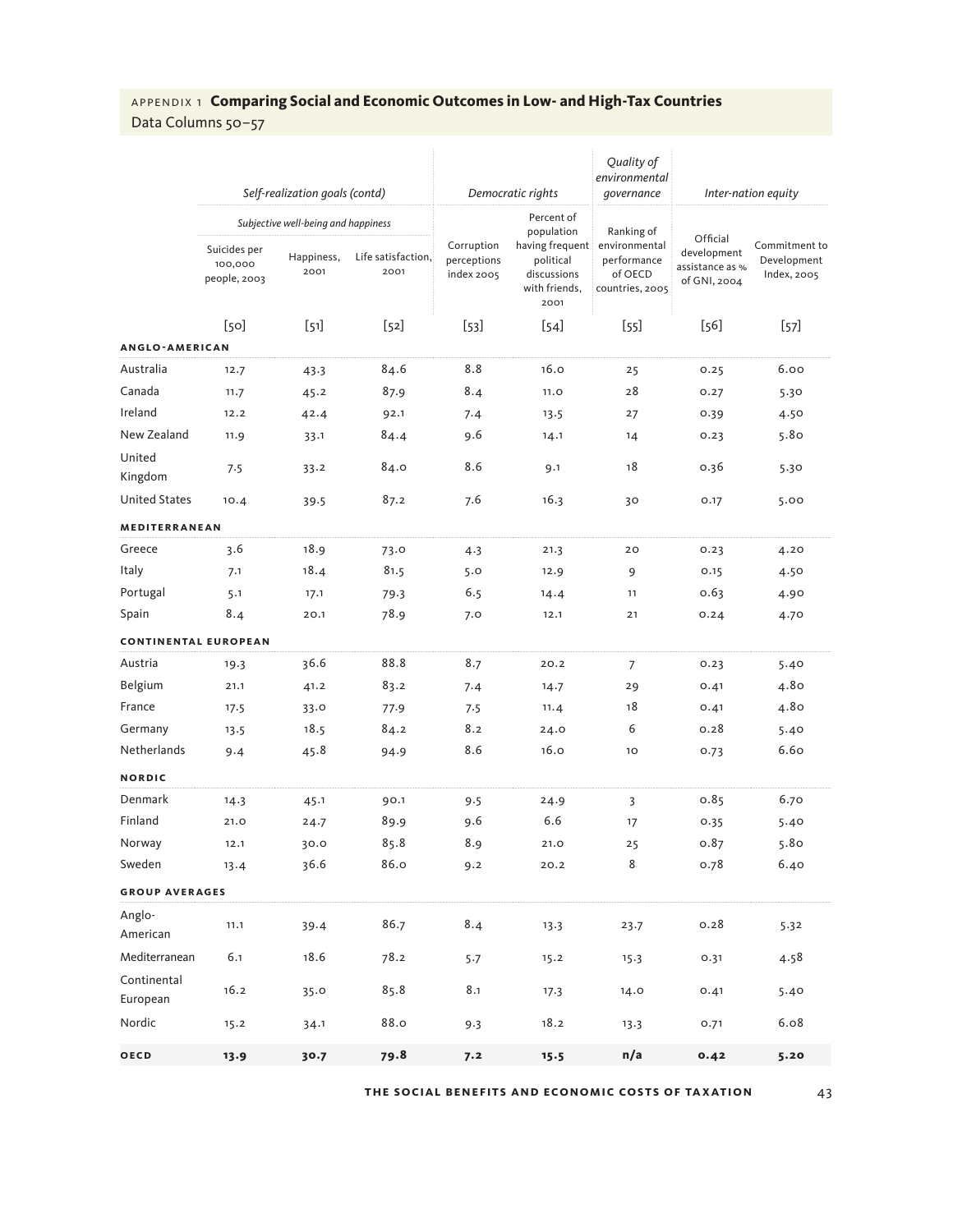|                         |                                           |           | Material standard of living and economic growth | Productivity |                                 |                                                       |                                           |
|-------------------------|-------------------------------------------|-----------|-------------------------------------------------|--------------|---------------------------------|-------------------------------------------------------|-------------------------------------------|
|                         | GDP per capita in<br><b>USD PPP, 2004</b> |           | Annual average growth rate of GDP per capita    |              | GDP per hour<br>worked in US\$, | Annual average<br>growth in GDP per<br>hour worked in | Multi-factor<br>productivity<br>growth in |
|                         |                                           | 1990-1995 | 1995-2004                                       | 1990-2004    | 2004                            | 1995-2004 (%)                                         | 1995-2002 (%)                             |
|                         | $[58]$                                    | $[59]$    | [60]                                            | $[61]$       | [62]                            | $[63]$                                                | $[64]$                                    |
| ANGLO-AMERICAN          |                                           |           |                                                 |              |                                 |                                                       |                                           |
| Australia               | 30200                                     | 3.3       | 3.7                                             | 3.5          | 34.7                            | 2.4                                                   | 1.5                                       |
| Canada                  | 31500                                     | 1.7       | 3.4                                             | 2.8          | 35.2                            | 1.7                                                   | 1.2                                       |
| Ireland                 | 35800                                     | 4.7       | 7.7                                             | 6.6          | 47.1                            | 4.5                                                   | 4.4                                       |
| New Zealand             | 23900                                     | 3.1       | 3.2                                             | 3.2          | 26.4                            | 1.4                                                   | 0.8                                       |
| United<br>Kingdom       | 31400                                     | 1.7       | 2.8                                             | 2.4          | 39.6                            | 2.2                                                   | 1.2                                       |
| <b>United States</b>    | 39700                                     | 2.5       | 3.4                                             | 3.1          | 46.3                            | 2.5                                                   | 1.4                                       |
| MEDITERRANEAN           |                                           |           |                                                 |              |                                 |                                                       |                                           |
| Greece                  | 21500                                     | 1.3       | 3.8                                             | 2.9          | 28.6                            | 3.0                                                   | 2.0                                       |
| Italy                   | 27700                                     | 1.3       | 1.5                                             | 1.4          | 36.3                            | 0.5                                                   | $-0.2$                                    |
| Portugal                | 19400                                     | 1.7       | 2.4                                             | 2.1          | 23.9                            | 1.7                                                   | 1.2                                       |
| Spain                   | 25600                                     | 1.5       | 3.5                                             | 2.8          | 36.5                            | 0.9                                                   | O.1                                       |
|                         | <b>CONTINENTAL EUROPEAN</b>               |           |                                                 |              |                                 |                                                       |                                           |
| Austria                 | 31700                                     | 2.2       | 2.2                                             | 2.2          | 38.4                            | 1.7                                                   | 0.6                                       |
| Belgium                 | 30900                                     | 1.6       | 2.2                                             | 2.0          | 50.8                            | 1.4                                                   | 0.5                                       |
| France                  | 29600                                     | 1.3       | 2.3                                             | 2.0          | 47.7                            | 2.0                                                   | 1.5                                       |
| Germany                 | 28500                                     | 2.2       | 1.4                                             | 1.7          | 42.1                            | 1.7                                                   | 0.9                                       |
| Netherlands             | 31100                                     | 2.1       | 2.4                                             | 2.3          | 44.2                            | 0.7                                                   | 0.4                                       |
| <b>NORDIC</b>           |                                           |           |                                                 |              |                                 |                                                       |                                           |
| Denmark                 | 31600                                     | 2.0       | 2.0                                             | 2.0          | 40.9                            | 1.3                                                   | $-0.0$                                    |
| Finland                 | 30600                                     | $-0.8$    | 3.7                                             | 2.1          | 39.2                            | 2.3                                                   | 2.2                                       |
| Norway                  | 38700                                     | 3.9       | 2.8                                             | 3.2          | 56.6                            | 2.2                                                   | $\ldots$                                  |
| Sweden                  | 30400                                     | 0.8       | 2.7                                             | 2.0          | 39.9                            | 2.4                                                   | 1.3                                       |
| <b>GROUP AVERAGES</b>   |                                           |           |                                                 |              |                                 |                                                       |                                           |
| Anglo-<br>American      | 32083                                     | 2.8       | 4.1                                             | 3.6          | 38.2                            | 2.5                                                   | 1.7                                       |
| Mediterranean           | 23550                                     | 1.4       | 2.8                                             | 2.3          | 31.3                            | 1.5                                                   | 0.8                                       |
| Continental<br>European | 30360                                     | 1.9       | 2.1                                             | 2.0          | 44.7                            | 1.5                                                   | 0.8                                       |
| Nordic                  | 32825                                     | 1.5       | 2.8                                             | 2.3          | 44.1                            | 2.1                                                   | 1.2                                       |
| OECD                    | 27437                                     | 2.1       | 3.2                                             | 2.8          | $34 - 7$                        | 2.2                                                   | 1.1                                       |

#### 44 canadian centre for policy alternatives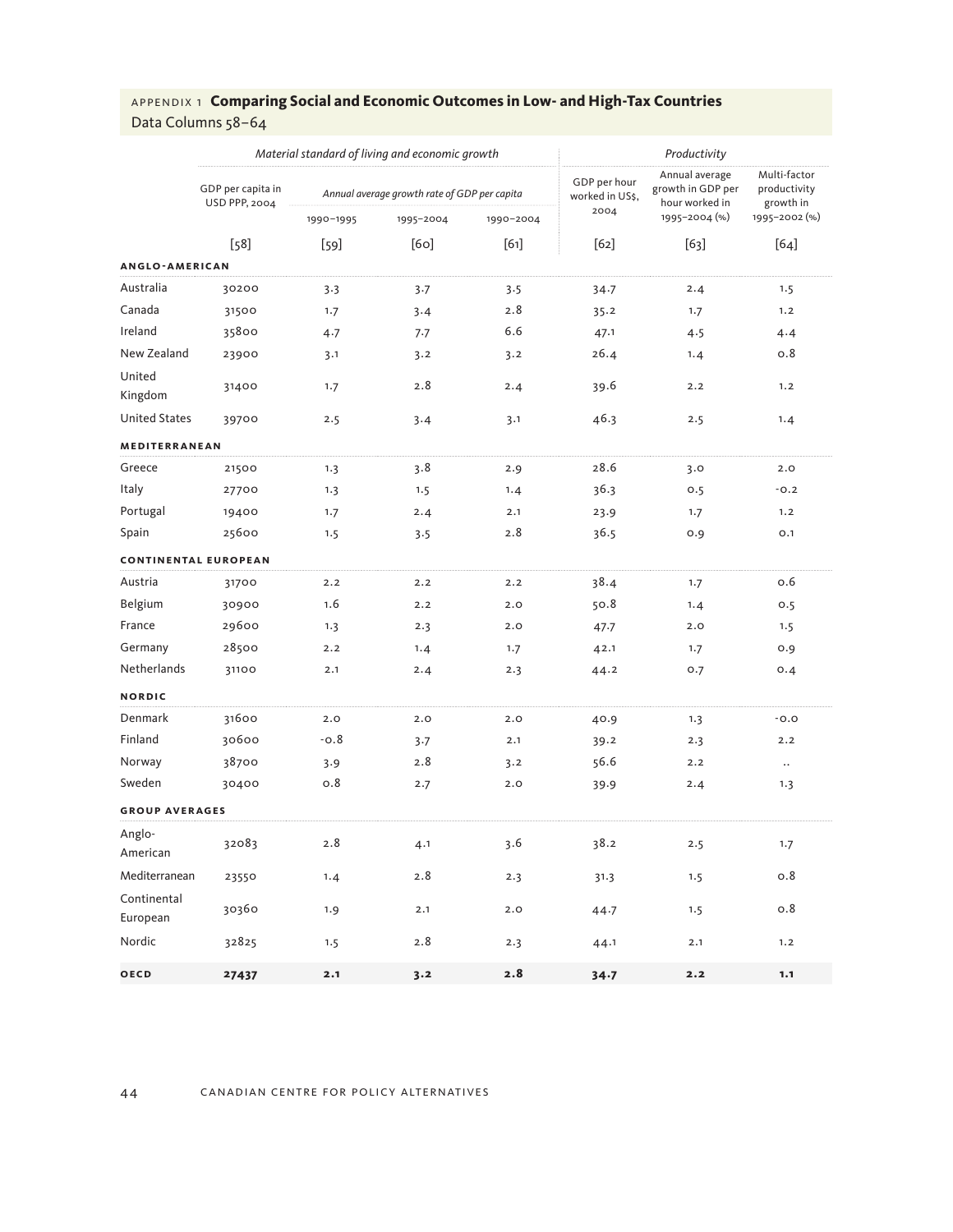Data Columns 65–75

|                             | Unit<br>labour cost                  | Inflation                                                   | Government                                  |                              | Jobs                         |                                                        |                                   | Labour force participation rate<br>as % of population, 2005 |        |        |        |
|-----------------------------|--------------------------------------|-------------------------------------------------------------|---------------------------------------------|------------------------------|------------------------------|--------------------------------------------------------|-----------------------------------|-------------------------------------------------------------|--------|--------|--------|
|                             | Percentage<br>change in<br>2003-2004 | Change in<br>consumer<br>prices<br>in 2003-<br>$2004$ $(*)$ | Surplus/<br>deficit as<br>% of GDP,<br>2004 | Debt as %<br>of GDP,<br>2004 | Current<br>% of GDP,<br>2004 | Annual<br>account as employment<br>growth,<br>2005 (%) | Stand-<br>ardized<br>rate $(\% )$ | Unemployment, 2005<br>Long-term<br>rate $(\% )$             | Total  | Male   | Female |
|                             | [65]                                 | [66]                                                        | $[67]$                                      | $[68]$                       | $[69]$                       | [70]                                                   | $[71]$                            | $[72]$                                                      | $[73]$ | $[74]$ | $[75]$ |
| <b>ANGLO-AMERICAN</b>       |                                      |                                                             |                                             |                              |                              |                                                        |                                   |                                                             |        |        |        |
| Australia                   | 3.0                                  | 2.6                                                         | 1.0                                         | 17.8                         | $-6.2$                       | 3.5                                                    | 5.2                               | 17.7                                                        | 75.5   | 82.7   | 68.4   |
| Canada                      | 1.3                                  | 2.1                                                         | 0.7                                         | 72.2                         | 2.3                          | 1.4                                                    | 6.8                               | 9.6                                                         | 77.8   | 82.5   | 73.1   |
| Ireland                     | 2.3                                  | 2.6                                                         | 1.4                                         | 29.4                         | $-0.8$                       | 4.7                                                    | 4.3                               | 34.3                                                        | 70.2   | 79.9   | 60.3   |
| New Zealand                 | 2.7                                  | 2.7                                                         | 5.5                                         | 29.0                         | -6.5                         | 2.8                                                    | 3.8                               | 9.4                                                         | 77.5   | 84.4   | 70.8   |
| United<br>Kingdom           | 1.9                                  | 3.5                                                         | $-3.2$                                      | 44.2                         | $-2.0$                       | 1.0                                                    | 4.6                               | 22.4                                                        | 76.1   | 82.8   | 69.7   |
| <b>United States</b>        | 1.5                                  | 3.3                                                         | $-4.7$                                      | 64.0                         | $-5.7$                       | 1.8                                                    | 5.1                               | 11.8                                                        | 75.4   | 81.8   | 69.2   |
| <b>MEDITERRANEAN</b>        |                                      |                                                             |                                             |                              |                              |                                                        |                                   |                                                             |        |        |        |
| Greece                      | 7.8                                  | 3.1                                                         | -6.5                                        | 109.3                        | $-6.4$                       | 1.3                                                    | 9.8                               | 53.7                                                        | 66.8   | 79.2   | 54.6   |
| Italy                       | 2.5                                  | 2.0                                                         | $-3.3$                                      | 123.0                        | $-0.9$                       | 0.7                                                    | 7.8                               | 52.2                                                        | 62.4   | 74.4   | 50.4   |
| Portugal                    | 3.8                                  | 2.5                                                         | $-3.0$                                      | 69.5                         | $-7.8$                       | O.1                                                    | 8.1                               | 48.6                                                        | 73.4   | 79.0   | 67.9   |
| Spain                       | 2.9                                  | 3.2                                                         | $-0.2$                                      | 52.0                         | $-5.3$                       | 4.8                                                    | 9.2                               | 32.6                                                        | 70.8   | 82.2   | 59.1   |
| <b>CONTINENTAL EUROPEAN</b> |                                      |                                                             |                                             |                              |                              |                                                        |                                   |                                                             |        |        |        |
| Austria                     | $-0.1$                               | 2.9                                                         | $-1.1$                                      | 69.0                         | 0.2                          | 0.3                                                    | 5.2                               | 25.3                                                        | 72.4   | 79.3   | 65.6   |
| Belgium                     | 0.5                                  | 2.3                                                         | $-0.0$                                      | 98.7                         | 3.4                          | 0.9                                                    | 8.1                               | 51.6                                                        | 66.4   | 73.1   | 59.5   |
| France                      | 0.8                                  | 2.1                                                         | $-3.7$                                      | 74.7                         | $-0.4$                       | O.4                                                    | 9.9                               | 42.5                                                        | 69.1   | 74.5   | 63.8   |
| Germany                     | $-0.8$                               | 2.1                                                         | $-3.7$                                      | 67.9                         | 3.8                          | $-0.2$                                                 | 11.3                              | 54.0                                                        | 73.8   | 80.6   | 66.9   |
| Netherlands                 | $-0.2$                               | 1.2                                                         | $-2.1$                                      | 62.3                         | 9.4                          | -0.6                                                   | 5.0                               | 40.1                                                        | 75.8   | 83.0   | 68.5   |
| <b>NORDIC</b>               |                                      |                                                             |                                             |                              |                              |                                                        |                                   |                                                             |        |        |        |
| Denmark                     | 1.5                                  | 1.2                                                         | 1.7                                         | 52.8                         | 2.3                          | 0.6                                                    | 4.9                               | 25.9                                                        | 79.4   | 83.6   | 75.1   |
| Finland                     | 1.0                                  | 0.4                                                         | 1.9                                         | 52.5                         | 5.1                          | 1.5                                                    | 8.5                               | 24.9                                                        | 74.3   | 75.7   | 72.9   |
| Norway                      | 1.6                                  | 1.1                                                         | 11.4                                        | 51.2                         | 13.7                         | 0.6                                                    | 4.7                               | 9.5                                                         | 78.9   | 82.3   | 75.4   |
| Sweden                      | $-0.2$                               | 0.3                                                         | 1.4                                         | 62.5                         | 8.3                          | 1.0                                                    | 6.6                               | 18.9                                                        | 78.7   | 80.7   | 76.6   |
| <b>GROUP AVERAGES</b>       |                                      |                                                             |                                             |                              |                              |                                                        |                                   |                                                             |        |        |        |
| Anglo-<br>American          | 2.1                                  | 2.8                                                         | 0.1                                         | 42.8                         | $-3.2$                       | 2.5                                                    | 5.0                               | 17.5                                                        | 75.4   | 82.4   | 68.6   |
| Mediterranean               | 4.3                                  | 2.7                                                         | $-3.3$                                      | 88.5                         | $-5.1$                       | 1.8                                                    | 8.7                               | 46.8                                                        | 68.3   | 78.7   | 58.0   |
| Continental<br>European     | 0.0                                  | 2.1                                                         | $-2.1$                                      | 74.5                         | 3.3                          | 0.2                                                    | 7.9                               | 42.7                                                        | 71.5   | 78.1   | 64.9   |
| Nordic                      | 1.0                                  | 0.8                                                         | 4.1                                         | 54.8                         | 7.4                          | 0.9                                                    | 6.2                               | 19.8                                                        | 77.8   | 80.6   | 75.0   |
| OECD                        | 1.8                                  | 2.8                                                         | $-1.1$                                      | 60.3                         | 0.1                          | 1.3                                                    | 7.2                               | 31.2                                                        | 71.1   | 79.5   | 62.8   |

#### **the social benefits and economic costs of ta x ation** 45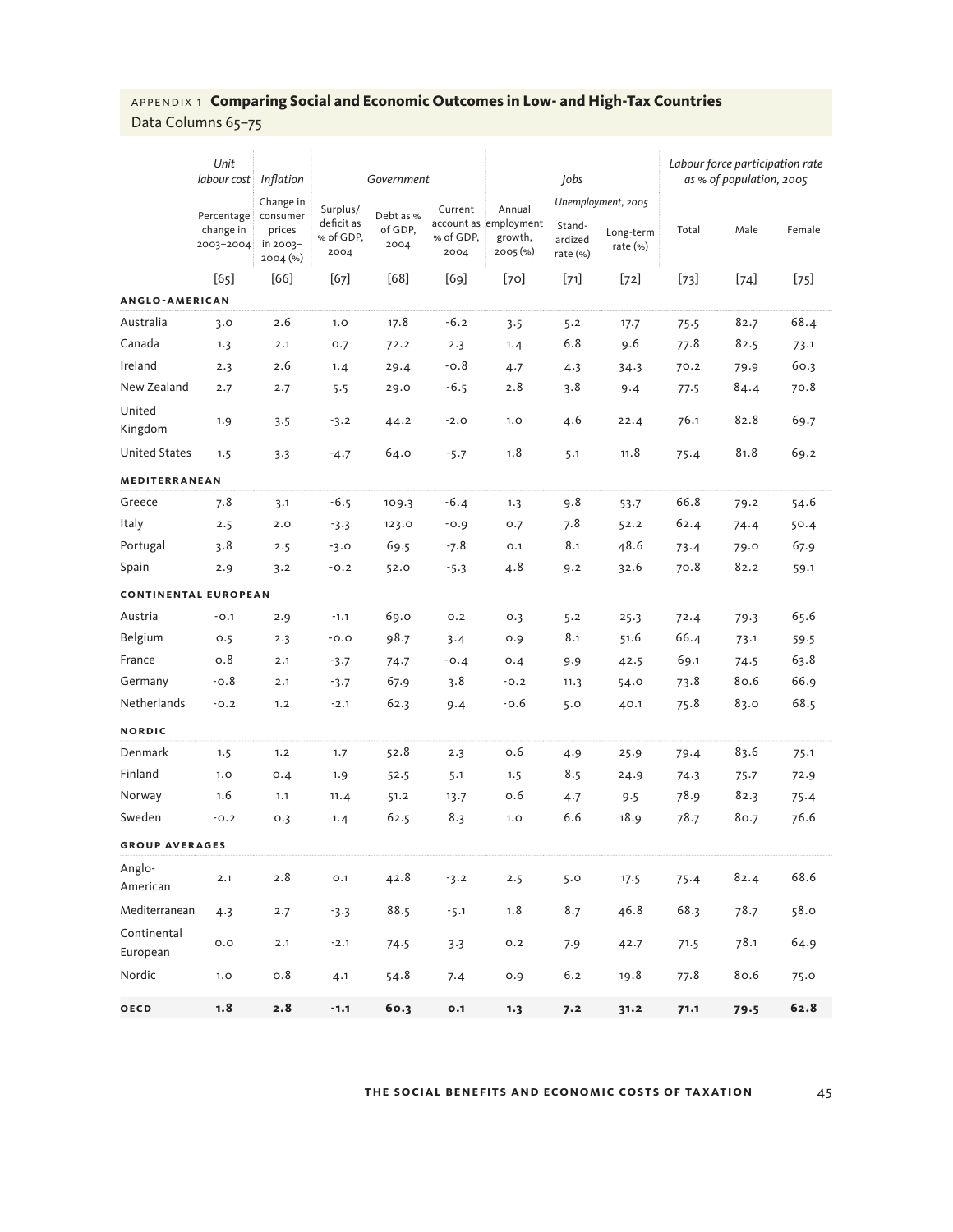Data Columns 76–80

|                         | Rates of saving                                                       |                                          | Investment                                                                       | Foreign direct investment                                |                                           |  |
|-------------------------|-----------------------------------------------------------------------|------------------------------------------|----------------------------------------------------------------------------------|----------------------------------------------------------|-------------------------------------------|--|
|                         | Household saving rate as<br>% of household disposable<br>income, 2004 | Net national saving<br>as % of GDP, 2004 | Percentage change in real<br>total gross fixed capital<br>formation in 2003-2004 | Inward foreign<br>direct investment as<br>% of GDP, 2004 | Inward FDI performance<br>index 2002-2004 |  |
|                         | $[76]$                                                                | $[77]$                                   | $[78]$                                                                           | $[79]$                                                   | [80]                                      |  |
| ANGLO-AMERICAN          |                                                                       |                                          |                                                                                  |                                                          |                                           |  |
| Australia               | $-3.0$                                                                | 4.1                                      | 7.8                                                                              | 6.6                                                      | 2.3                                       |  |
| Canada                  | 1.4                                                                   | 8.7                                      | 6.6                                                                              | 0.6                                                      | 0.7                                       |  |
| Ireland                 | 9.9                                                                   | 11.1                                     | 8.0                                                                              | 7.7                                                      | 7.9                                       |  |
| New Zealand             | $\ddotsc$                                                             | 5.6                                      | 13.2                                                                             | 2.6                                                      | 1.4                                       |  |
| United<br>Kingdom       | 4.4                                                                   | 4.3                                      | 5.1                                                                              | 3.7                                                      | 1.2                                       |  |
| <b>United States</b>    | 1.8                                                                   | 1.3                                      | 8.4                                                                              | 0.9                                                      | 0.4                                       |  |
| MEDITERRANEAN           |                                                                       |                                          |                                                                                  |                                                          |                                           |  |
| Greece                  | $\ldots$                                                              | 9.0                                      | 5.7                                                                              | 0.7                                                      | 0.2                                       |  |
| Italy                   | 11.5                                                                  | 5.6                                      | 1.9                                                                              | 1.0                                                      | 0.6                                       |  |
| Portugal                | 11.8                                                                  | $-2.6$                                   | 0.9                                                                              | 0.7                                                      | 1.2                                       |  |
| Spain                   | 7.2                                                                   | 8.8                                      | 4.9                                                                              | 0.9                                                      | 2.0                                       |  |
|                         | <b>CONTINENTAL EUROPEAN</b>                                           |                                          |                                                                                  |                                                          |                                           |  |
| Austria                 | 8.3                                                                   | 9.6                                      | 1.9                                                                              | 1.7                                                      | 0.9                                       |  |
| Belgium                 | 10.7                                                                  | 7.7                                      | 4.4                                                                              | 22.2                                                     | 19.7                                      |  |
| France                  | 11.8                                                                  | 6.4                                      | 2.1                                                                              | 1.2                                                      | 1.2                                       |  |
| Germany                 | 10.5                                                                  | 5.7                                      | $-1.5$                                                                           | $\ddot{\phantom{0}}$                                     | 0.3                                       |  |
| Netherlands             | 7.3                                                                   | 7.5                                      | 2.9                                                                              | $\ddot{\phantom{0}}$                                     | 1.5                                       |  |
| <b>NORDIC</b>           |                                                                       |                                          |                                                                                  |                                                          |                                           |  |
| Denmark                 | 2.9                                                                   | 7.3                                      | 4.5                                                                              | $\ddotsc$                                                | $-0.1$                                    |  |
| Finland                 | 2.7                                                                   | 8.4                                      | 4.8                                                                              | 2.5                                                      | 1.8                                       |  |
| Norway                  | 10.2                                                                  | 19.0                                     | 8.1                                                                              | 0.9                                                      | 0.6                                       |  |
| Sweden                  | 8.6                                                                   | 11.7                                     | 5.1                                                                              | $-0.5$                                                   | 0.8                                       |  |
| <b>GROUP AVERAGES</b>   |                                                                       |                                          |                                                                                  |                                                          |                                           |  |
| Anglo-<br>American      | 2.9                                                                   | 5.8                                      | 8.2                                                                              | 3.7                                                      | 2.3                                       |  |
| Mediterranean           | 10.2                                                                  | 5.2                                      | 3.3                                                                              | 0.8                                                      | 1.0                                       |  |
| Continental<br>European | 9.7                                                                   | 7.4                                      | 2.0                                                                              | 8.3                                                      | 4.7                                       |  |
| Nordic                  | 6.1                                                                   | 11.6                                     | 5.6                                                                              | 0.9                                                      | 0.8                                       |  |
| OECD                    | 7.0                                                                   | 7.5                                      | 6.5                                                                              | 2.9                                                      | 2.0                                       |  |

#### 46 canadian centre for policy alternatives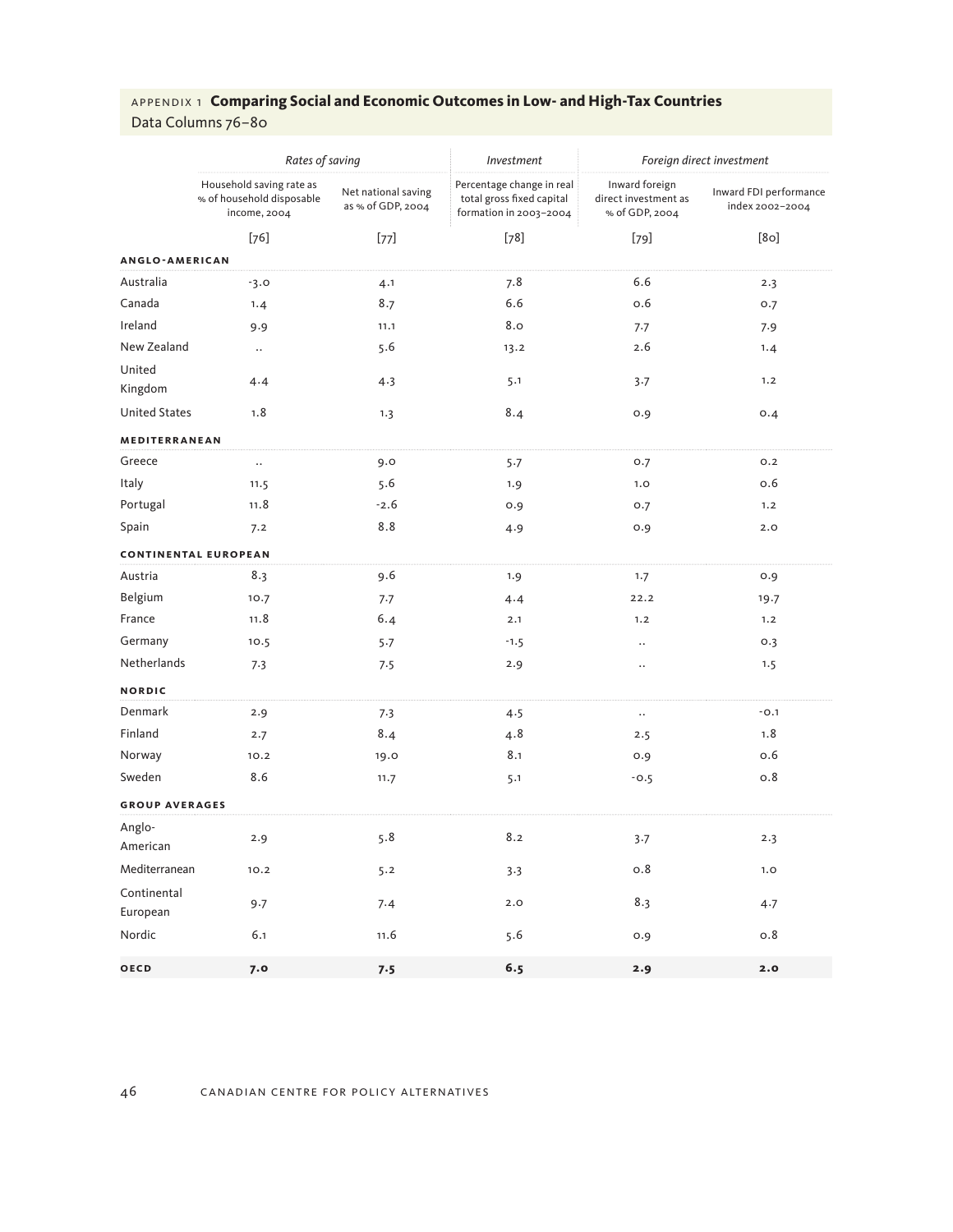|                         |                             | Innovation                                                |                          | Research and Development           | Information technology     |                                                              |  |
|-------------------------|-----------------------------|-----------------------------------------------------------|--------------------------|------------------------------------|----------------------------|--------------------------------------------------------------|--|
|                         | Capacity Index, 2001        | UNCTAD Innovation Australian Innovative<br>Capacity, 2000 | R&D as % of GDP,<br>2002 | R&D researchers per<br>10,000,2002 | Network<br>Readiness Index | <b>Broadband</b><br>subscribers per 100<br>inhabitants, 2004 |  |
|                         | [81]                        | [82]                                                      | $[83]$                   | $[84]$                             | $[85]$                     | $[86]$                                                       |  |
| <b>ANGLO-AMERICAN</b>   |                             |                                                           |                          |                                    |                            |                                                              |  |
| Australia               | 0.920                       | 50.9                                                      | 1.6                      | 7.6                                | 1.28                       | 7.7                                                          |  |
| Canada                  | 0.907                       | 81.4                                                      | 2.0                      | 7.2                                | 1.54                       | 17.8                                                         |  |
| Ireland                 | 0.814                       | 62.3                                                      | 1.1                      | 5.3                                | 1.15                       | 3.4                                                          |  |
| New Zealand             | 0.879                       | 14.9                                                      | 1.2                      | 9.1                                | 1.14                       | 4.8                                                          |  |
| United<br>Kingdom       | 0.906                       | 79.4                                                      | 1.9                      | 5.5                                | 1.44                       | 10.5                                                         |  |
| <b>United States</b>    | 0.927                       | 214.4                                                     | 2.7                      | 9.3                                | 2.02                       | 13.0                                                         |  |
| MEDITERRANEAN           |                             |                                                           |                          |                                    |                            |                                                              |  |
| Greece                  | 0.737                       | 12.0                                                      | 0.6                      | 3.7                                | 0.08                       | 0.4                                                          |  |
| Italy                   | 0.746                       | 19.7                                                      | 1.1                      | 3.0                                | 0.16                       | 8.1                                                          |  |
| Portugal                | 0.746                       | 11.1                                                      | 0.9                      | 3.5                                | 0.56                       | 8.2                                                          |  |
| Spain                   | 0.819                       | 17.3                                                      | 1.0                      | 5.6                                | 0.47                       | 8.4                                                          |  |
|                         | <b>CONTINENTAL EUROPEAN</b> |                                                           |                          |                                    |                            |                                                              |  |
| Austria                 | 0.852                       | 52.4                                                      | 2.1                      | 5.8                                | 1.18                       | 10.2                                                         |  |
| Belgium                 | 0.894                       | 75.1                                                      | 2.2                      | 8.4                                | 0.87                       | 15.6                                                         |  |
| France                  | 0.863                       | 77.6                                                      | 2.3                      | 7.5                                | 1.11                       | 10.6                                                         |  |
| Germany                 | 0.850                       | 109.5                                                     | 2.5                      | 6.9                                | 1.18                       | 8.4                                                          |  |
| Netherlands             | 0.888                       | 68.7                                                      | 1.8                      | 5.2                                | 1.39                       | 19.0                                                         |  |
| <b>NORDIC</b>           |                             |                                                           |                          |                                    |                            |                                                              |  |
| Denmark                 | 0.926                       | 116.3                                                     | 2.5                      | 9.2                                | 1.89                       | 18.8                                                         |  |
| Finland                 | 0.977                       | 173.1                                                     | 3.4                      | 17.7                               | 1.72                       | 15.0                                                         |  |
| Norway                  | 0.923                       | 75.1                                                      | $\ldots$                 | 9.1                                | 1.33                       | 14.9                                                         |  |
| Sweden                  | 0.979                       | 184.9                                                     | 4.1                      | 10.6                               | 1.49                       | 14.5                                                         |  |
| <b>GROUP AVERAGES</b>   |                             |                                                           |                          |                                    |                            |                                                              |  |
| Anglo-<br>American      | 0.892                       | 83.9                                                      | 1.7                      | 7.3                                | 1.43                       | 9.5                                                          |  |
| Mediterranean           | 0.762                       | 15.0                                                      | 0.9                      | 3.9                                | 0.32                       | 6.3                                                          |  |
| Continental<br>European | 0.869                       | 76.7                                                      | 2.2                      | 6.8                                | 1.15                       | 12.8                                                         |  |
| Nordic                  | 0.951                       | 137.3                                                     | 3.4                      | 11.6                               | 1.61                       | 15.8                                                         |  |
| <b>OECD</b>             | 0.817                       | 69.7                                                      | 2.1                      | $6.8$                              | 0.97                       | 10.2                                                         |  |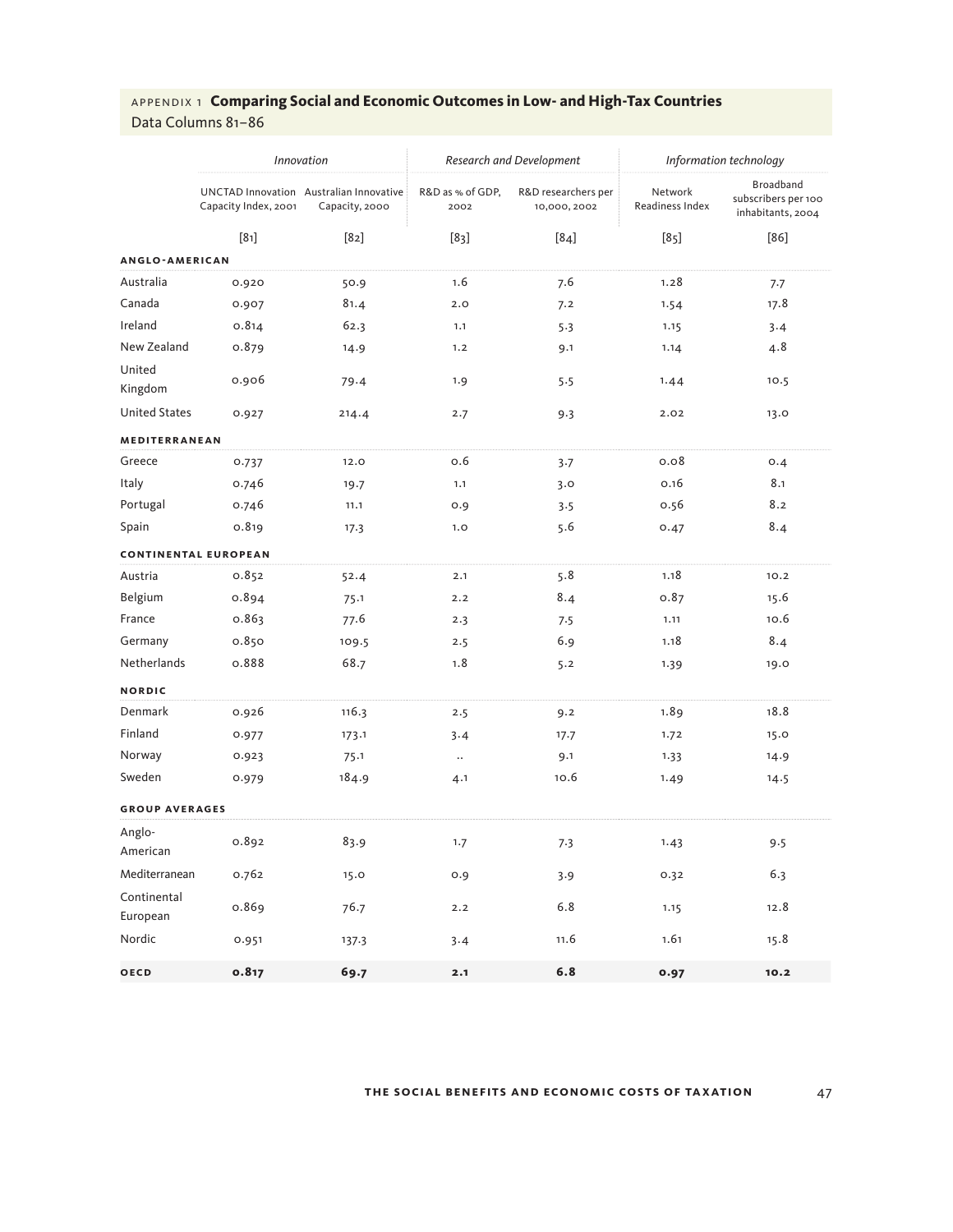Data Columns 87–90

|                             | Competitiveness                      |                                           | Global Creativity<br><b>Index 2002</b> | Comprehensive measures<br>of well-being |
|-----------------------------|--------------------------------------|-------------------------------------------|----------------------------------------|-----------------------------------------|
|                             | Growth Competitiveness<br>Index 2006 | World Competitiveness<br>Scoreboard, 2005 |                                        | Human Development<br>Index for 2004     |
|                             | $[87]$                               | [88]                                      | $[89]$                                 | [90]                                    |
| ANGLO-AMERICAN              |                                      |                                           |                                        |                                         |
| Australia                   | 5.21                                 | 91.975                                    | 0.528                                  | 0.957                                   |
| Canada                      | 5.37                                 | 82.628                                    | 0.548                                  | 0.950                                   |
| Ireland                     | 5.21                                 | 77.846                                    | $\cdot$ .                              | 0.956                                   |
| New Zealand                 | 5.15                                 | 75.459                                    |                                        | 0.936                                   |
| United<br>Kingdom           | 5.54                                 | 68.518                                    | 0.517                                  | 0.940                                   |
| <b>United States</b>        | 5.61                                 | 100.000                                   | 0.666                                  | 0.948                                   |
| MEDITERRANEAN               |                                      |                                           |                                        |                                         |
| Greece                      | 4.33                                 | 50.332                                    | $\ddot{\phantom{0}}$                   | 0.921                                   |
| Italy                       | 4.46                                 | 45.819                                    | $\ddot{\phantom{0}}$                   | 0.940                                   |
| Portugal                    | 4.60                                 | 52.426                                    | $\ddotsc$                              | 0.904                                   |
| Spain                       | 4.77                                 | 59.430                                    | $\ddotsc$                              | 0.938                                   |
| <b>CONTINENTAL EUROPEAN</b> |                                      |                                           |                                        |                                         |
| Austria                     | 5.32                                 | 74.328                                    | 0.526                                  | 0.944                                   |
| Belgium                     | 5.27                                 | 67.456                                    | $\ddot{\phantom{0}}$                   | 0.945                                   |
| France                      | 5.31                                 | 64.203                                    | $\ldots$                               | 0.942                                   |
| Germany                     | 5.58                                 | 67.842                                    | 0.577                                  | 0.932                                   |
| Netherlands                 | 5.56                                 | 77.400                                    | 0.611                                  | 0.947                                   |
| <b>NORDIC</b>               |                                      |                                           |                                        |                                         |
| Denmark                     | 5.70                                 | 82.545                                    | 0.613                                  | 0.943                                   |
| Finland                     | 5.76                                 | 82.627                                    | 0.684                                  | 0.947                                   |
| Norway                      | 5.42                                 | 76.157                                    | 0.595                                  | 0.965                                   |
| Sweden                      | 5.74                                 | 76.261                                    | 0.808                                  | 0.951                                   |
| <b>GROUP AVERAGES</b>       |                                      |                                           |                                        |                                         |
| Anglo-<br>American          | 5.35                                 | 82.738                                    | 0.565                                  | 0.948                                   |
| Mediterranean               | 4.54                                 | 52.002                                    | $\ldots$                               | 0.926                                   |
| Continental<br>European     | 5.41                                 | 70.246                                    | 0.571                                  | 0.942                                   |
| Nordic                      | 5.66                                 | 79.398                                    | 0.675                                  | 0.952                                   |
| <b>OECD</b>                 | 5.12                                 | n/a                                       | 0.610                                  | 0.922                                   |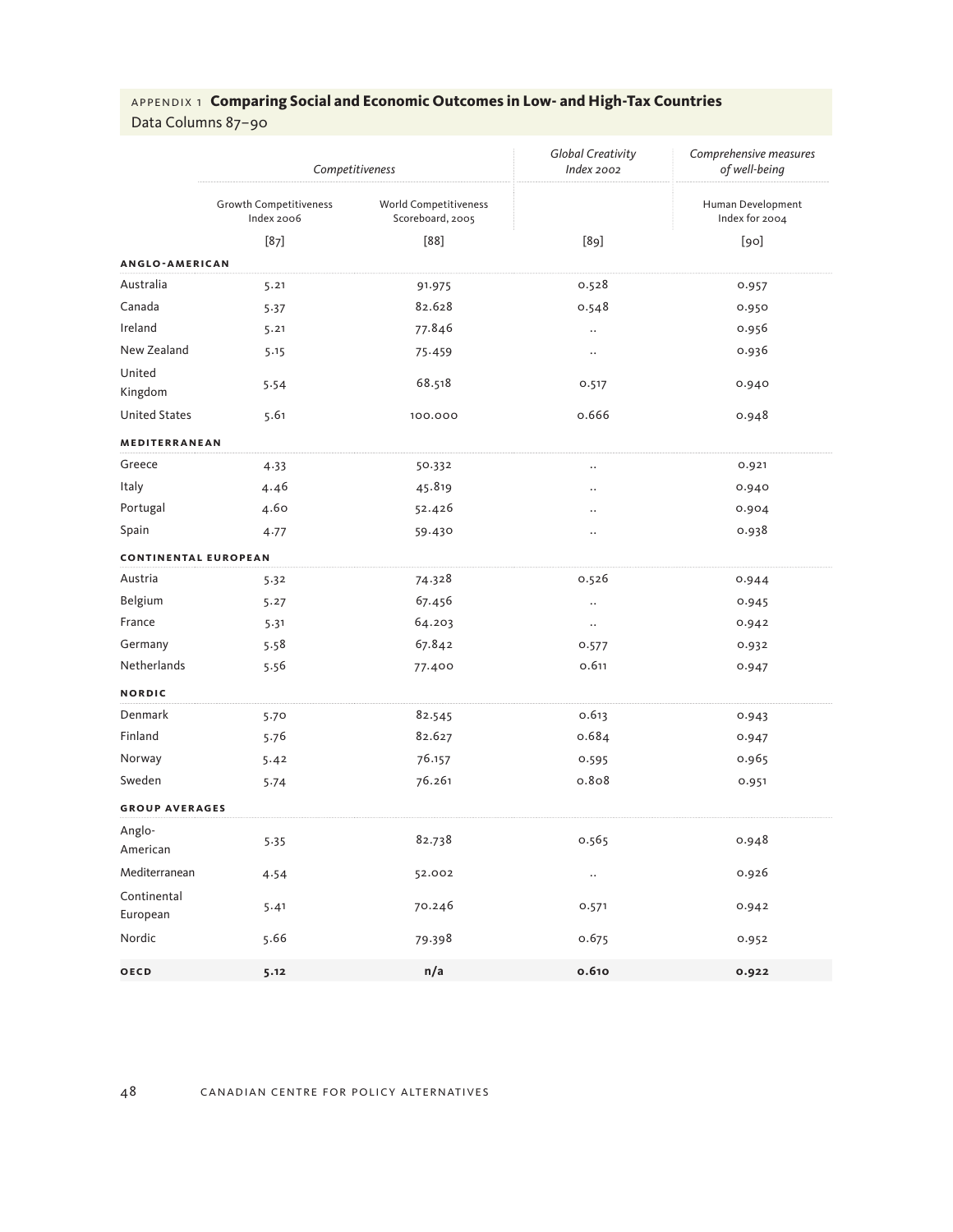#### **Notes for Columns 1–90**

[1] *OECD Revenue Statistics 1965–2005*, p.19.

[2] Calculation based on data on *OECD Revenue Statistics 1965–2005*, p.68.

[3] *OECD in Figures, 2005*, p.36–37.

- [4] *OECD in Figures, 2005*, p.36–37.
- [5] *OECD Economic Outlook 78, 2005*, annex table 27.
- [6] *OECD Factbook 2006.*

[7] Percentage of population with income below 50% of the country's median income. Data refer to the year 2000 in all countries except 1999 for Australia, Austria and Greece; 2001 for Germany and New Zealand. *Society at a Glance: OECD Social Indicators, 2005*, p.53. On average, the Nordic countries have lower levels of poverty as shown in the social indicators in the table, and such differences between the Nordic countries and the Anglo-American countries are statistically significant. The one-sided t-test results between the Anglo-American countries and the Nordic countries of each of the four indicators in columns 7, 8, 9 and 10 respectively are significant at a 5% level. In addition, the associations between low poverty rate and high tax level are very strong. As the sample size of 10 countries (6 Anglo-American and 4 Nordic) is very small, OLS is used throughout this paper only as a tool to index the strength of the relationship between an indicator and tax level. The associations are classified as very strong based on an R-squared of about 0.80 in two-variable OLS regressions with the average of tax as percent as GDP in 1990–2002 as the independent variable and each of the indicators in turn as the dependent variable. The tax variable is statistically significant at a 5% level in one-sided test in each case.

[8] Data refer to the year 2000 in all countries except 1999 for Australia, Austria and Greece; 2001 for Germany and New Zealand. Share of children 17 years and under living in households with equivalized disposable income less than 50% of median income; *Society at a Glance: OECD Social Indicators, 2005*, p.57.

[9] Data refer to the year 2000 in all countries except 1999 for Australia, Austria and Greece; 2001 for Germany and New Zealand. *Society at a Glance: OECD Social Indicators, 2005*, p.57.

[10] Data refer to the year 2000 in all countries except 1999 for Australia, Austria and Greece; 2001 for Germany and New Zealand. *Society at a Glance: OECD Social Indicators, 2005*, p.59.

[11] Of pre-retirement earnings at 100% APW, men. *Pensions at a Glance: Public Policies across OECD Countries, 2005*, p.52. On average, the Nordic countries provide higher income replacement for the elderly, and such differences between the Nordic countries and the Anglo-American countries are statistically significant. The one-sided t-test results between the Anglo-American countries and the Nordic countries of the indicator is significant at a 5% level. In addition, the associations between low income replacement rate and high tax level is classified as moderate based on an R-squared of about 0.42 in a two-variable OLS regression, with the average of tax as percent as GDP in 1990–2002 as the independent variable and elderly poverty rate as the dependent variable. The tax variable is statistically significant at a 5% level in a one-sided test.

[12] Personal income of disabled persons age 20–64 relative to that of non-disabled persons in most recent surveyed year in late 1990s. *Society at a Glance: OECD Social Indicators, 2002*, p.47. Disabled people had higher relative income in Nordic countries than those in Anglo-American countries, and such difference is statistically significant at a 5% level in one-sided test. Regressing the indicator as dependent variable against average tax level in 1990–2002 as independent variable in OLS finds very strong association, with a R-squared of about 0.69 and the tax variable significant at a 5% level.

[13] Data refer to the year 2000 in all countries except 1999 for Australia, Austria and Greece; 2001 for Germany and New Zealand. *Society at a Glance: OECD Social Indicators, 2005*, p.55. In general, income in the Nordic countries is more equally distributed than that in the Anglo-American countries and such difference is statistically significant. The onesided t-test results between the Anglo-American countries and the Nordic countries of each of the three indicators in columns 13, 14 and 15, respectively, are significant at a 5% level. In addition, the associations between higher level of economic equality and higher tax level vary from strong to very strong. The R-squared in an OLS regression with Gini coefficient as the dependent variable and the average of tax as percent of GDP in 1990–2002 as independent variable is 0.81. The R-squared in an OLS regression, with income share ratio as the dependent variable and the average of tax as percent of GDP in 1990–2002 as the independent variable, is 0.70. The R-squared in an OLS regression, with income-level ratio as the dependent variable and the average of tax as percent of GDP in 1990–2002 as the independent variable, is 0.81. Tax level is statistically significant at a 5% level in one-sided test in each case.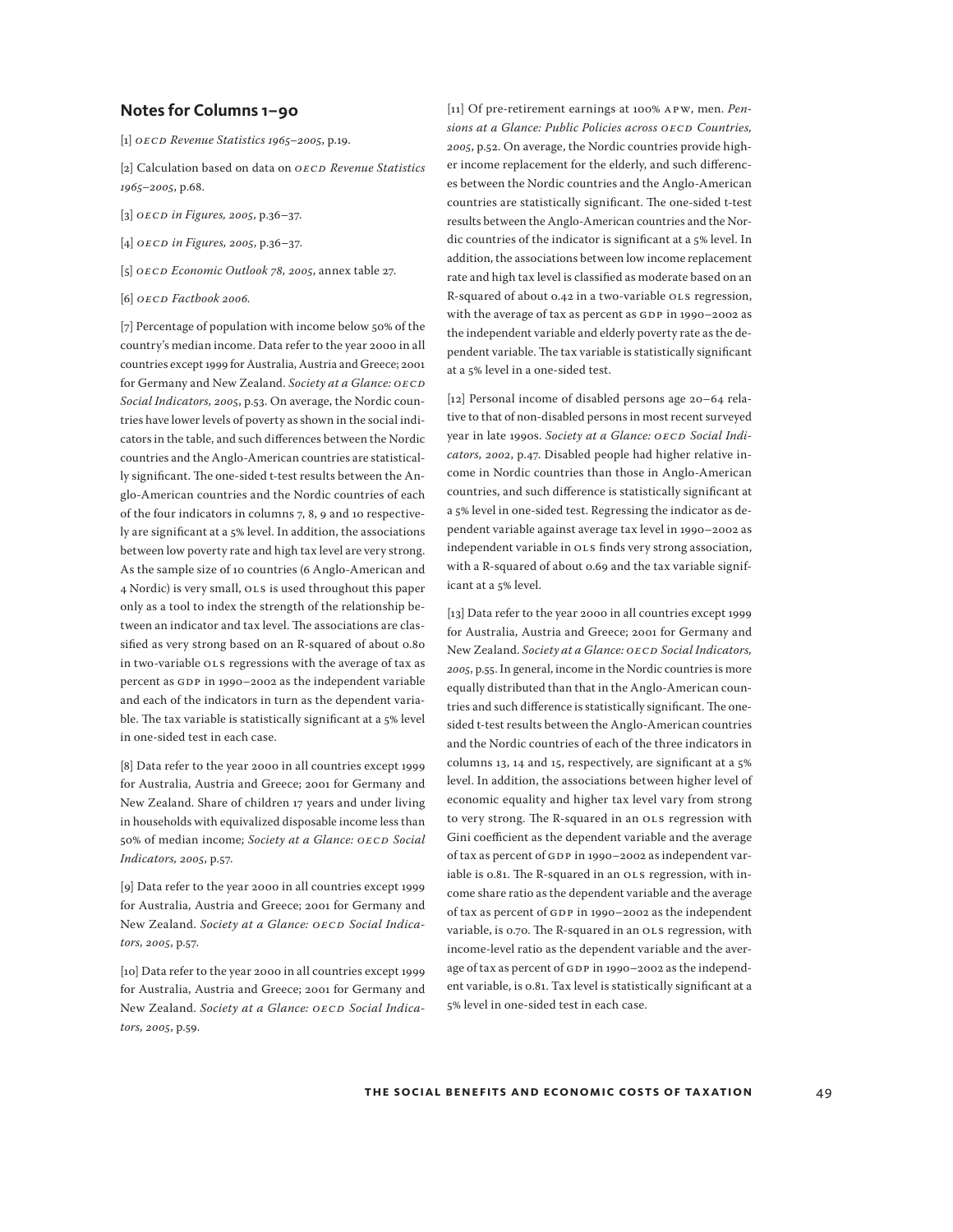[14] Data from the year survey was done in 1990-2002. United Nations Development Program, *Human Development Report 2005*, p.270–273.

[15] In most recent surveyed year in 1994–2000. Luxembourg Income Study, Income Inequality Measures at http://www. lisproject.org/keyfigures/ineqtable.htm.

[16] *Women's Empowerment: Measuring the Global Gender Gap*, World Economic Forum, p.8–9. In general, Nordic countries had more gender equity than Anglo-American countries, with the one-sided t-test results between the Anglo-American countries and the Nordic countries of each of the seven indicators in columns 16, 17, 18, 19, 20, 21 and 22, respectively, significant at a 5% level. In addition, the association between narrower gender gap and higher tax level is very strong, while the associations between more women in Parliament and ministerial level and higher tax level are strong, respectively. The R-squared of OLS regression, with the Gender Gap Index as the dependent variable and the average of tax as percent of GDP in 1990– 2002 as the independent variable, is 0.82, while that of OLS regressions, with each of percent of women in Parliament and ministerial level as the dependent variable in turn and tax level as the independent variable, is 0.74 and 0.79. Tax level is statistically significant at a 5% level in one-sided test in each case.

[17] United Nations Development Program, *Human Development Report 2005*, p.303–304.

[18] 2004 data for Netherlands and Sweden. Women aged 15–64. *OECD Employment Outlook 2006*, p.250.

[19] *Health at a Glance: OECD Indicators, 2005*, p.39.

[20] United Nations Development Program, *Human Development Report 2005*, p.303–304.

[21] United Nations Development Program, *Human Development Report 2005*, p.316–319.

[22] In most recent surveyed year in 1995–2001. World Values Survey at http://www.worldvaluessurvey.org/. The survey says it covers 80% of the world's population. Data from all four waves of the Values Surveys, carried out in 1981, 1990–1991, 1995–1996 and 1999–2001, can be obtained from the ICPSR survey data archive at the University of Michigan at http://www.icpsr.umich.edu/.

[23] ILO, *Economic Security for a better world*, p.425–427. People in Nordic countries enjoyed more economic security that those in Anglo-American countries, with the one-sided t-test result between the Anglo-American countries and the Nordic countries of the index significant at a 5% level. In addition, the association between more economic security and a higher tax level is quite strong. The R-squared of an OLS regression, with the index as the dependent variable and the average of tax as percent of GDP in 1990–2002 as the independent variable, is 0.79. The tax variable is statistically significant at 5% level in a one-sided test.

[24] *OECD in Figures, 2005*, p.8–9. All data are either actual or estimates for 2002 or 2003.

[25] *OECD in Figures, 2005*, p.10–11. All data are either actual or estimates for 2002 or 2003.

[26] Data in either 2002 or 2003. *Health at a Glance: OECD Indicators, 2005*, p.19.

[27] Data in either 2002 or 2003. *Health at a Glance: OECD Indicators, 2005*, p.19.

[28] In most recent surveyed year in 1999–2003. *Health at a Glance: OECD Indicators, 2005*, p.31. Nordic countries had lower average infant mortality rate than that of Anglo-American countries, with the one-sided t-test result between the Anglo-American countries and the Nordic countries of the indicator significant at a 5% level. In addition, the association between lower infant mortality and higher tax level is strong. The R-squared of an OLS regression, with infant mortality as the dependent variable and the average of tax as percent of GDP in 1990–2002 as the independent variable, is 0.67. Tax level is statistically significant at 5% level in one-sided test.

[29] Percentage of newborns weighing less than 2,500 g. *Health at a Glance: OECD Indicators, 2005*, p.33. Nordic countries on average had fewer low-weight births than Anglo-American countries, with the one-sided t-test result between the Anglo-American countries and the Nordic countries of the indicator significant at a 5% level.

[30] *OECD in Figures, 2005*, p.66–67.

[31] *OECD in Figures, 2005*, p.66–67.

[32] *Education at a Glance: OECD Indicators, 2005*, p.186.

[33] *Education at a Glance: OECD Indicators, 2005*, p.36.

[34] *Education at a Glance: OECD Indicators, 2005*, p.35.

[35] *Education at a Glance: OECD Indicators, 2005*, p.37.

[36] *Learning from Tomorrow's World: First Results from PISA 2003*, p.444. The PISA reading literacy scale is anchored on a mean of 500 and a standard deviation of 100. But, as the Slovak Republic and Turkey joined the PISA survey in 2003, the mean is actually 494.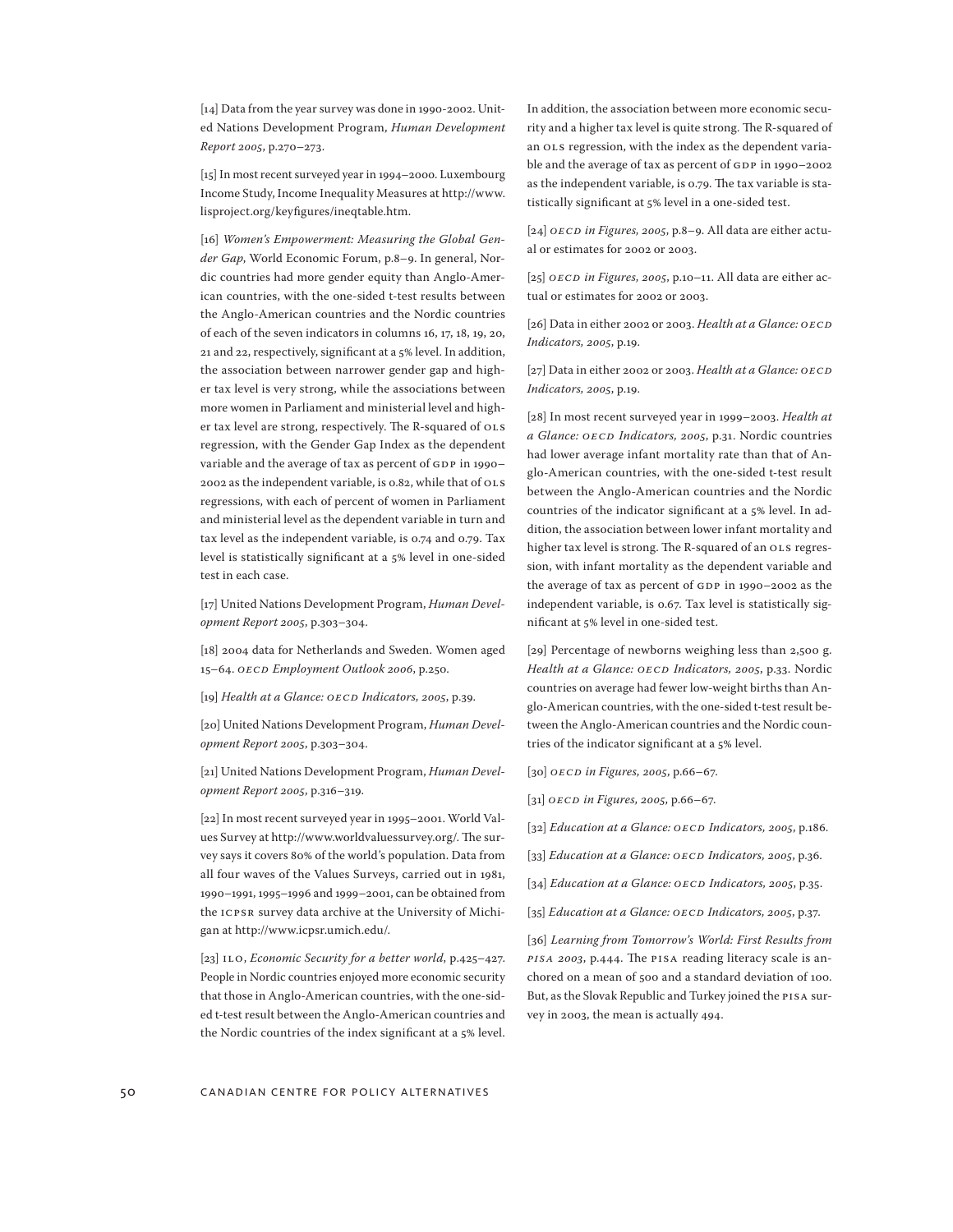[37] *Learning from Tomorrow's World: First Results from PISA 2003*, p.448. The PISA science scores have a mean of 500 and a standard deviation of 100.

[38] *Learning from Tomorrow's World: First Results from PISA 2003*, p.356. The PISA mathematics scale is anchored on a mean of 500 and a standard deviation of 100. The anchoring is done on a combination of four scales: space and shape scale, change and relationship scale, quantity scale, and uncertainty scale. That means a mean of 500 reflects a mean of all OECD countries' contributions to the four scales as a combination.

[39] Difference between PISA 2003 mathematics scores of 15-year-old students in the first and fourth socio-economic quantile based on higher occupational status of either parent. *Learning from Tomorrow's World: First Results from PISA 2003*, p.386.

[40] Age-standardized death rates per 100,000 population in most recent surveyed year in 2000–2002. *Health at a Glance: OECD Indicators 2005*, p.117.

[41] In most recent surveyed year in 1995–2001. World Values Survey at http://www.worldvaluessurvey.org/. The differences between the Nordic countries and Anglo-American countries in indicators on whether they trust others and have confidence in legislative bodies and the justice system in columns 41, 42 and 44, respectively, are significant at a 5% level in one-sided t-tests.

[42] In most recent surveyed year in 1990–2001. World Values Survey at http://www.worldvaluessurvey.org/.

[43] In most recent surveyed year in 1990–2001. World Values Survey at http://www.worldvaluessurvey.org/.

[44] In most recent surveyed year in 1990–2001. World Values Survey at http://www.worldvaluessurvey.org/.

[45] Union density data in 2000. See *OECD Employment Outlook, 2004*, p.146. For data, see www.oecd.org/document/9/ 0,2340,en\_2649\_34495\_31781132\_1\_1\_1\_1,00.html. Nordic countries had higher average union density than Anglo-American countries, with the one-sided t-test result between the Anglo-American countries and the Nordic countries of the indicator significant at a 5% level. In addition, the association between higher union density and higher tax level is very strong. The R-squared of an OLS regression, with union density as the dependent variable and the average of tax as percent of GDP in 1990–2002 as the independent variable, is 0.94. Tax level is statistically significant at 5% level in one-sided test.

[46] The lower the score, the higher the level of economic freedom. The Heritage Foundation/*Wall Street Journal*, 2006.

[47] Percentage of population having some sense of freedom. The population percentage represents those who reported 6 points or above on a 10-point scale. In terms of freedom feeling, 1 is "Not at all," while 10 is "Great deal." Data from most recent surveyed year in 1995–2001. World Values Survey at http://www.worldvaluessurvey.org/.

[48] OECD Productivity Database, 2005. People in Nordic countries worked less on average than those in Anglo-American countries, with the one-sided t-test result between the Anglo-American countries and the Nordic countries of the indicator significant at a 5% level.

[49] Data from most surveyed year since late 1990s. *Society at a Glance: OECD Social Indicators, 2005*, p.89. People in Nordic countries on average had higher level of drug use, with the one-sided t-test result between the Anglo-American countries and the Nordic countries of the indicator significant at a 5% level. In addition, the association between lower cannabis use and higher tax level is strong. The R-squared of an OLS regression, with cannabis use as the dependent variable and the average of tax as percent of GDP in 1990– 2002 as the independent variable, is 0.71. Tax level is statistically significant at 5% level in one-sided test.

[50] In most recent surveyed year in 1997–2003. *Society at a Glance: OECD Social Indicators, 2005*, p.91. OECD attributed suicides to an array of factors, ranging from stress to lack of daylight. It reported that men are four times more likely to commit suicide than women, that countries are working on finding a solution, but no simple solution exists. See "Suicide Battle," *OECD Observer* No. 252/253, November 2005 at http://www.oecdobserver.org/news/fullstory.php/aid/1791/Suicide\_battle.html.

[51] Percentage of population being "Very happy" among five choices: "Very happy," "Quite happy," "Not very happy," "Not at all happy," and "Don't know." Data from most recent surveyed year in 1995–2001. Data from most recent surveyed year in 1995–2001. World Values Survey at http:// www.worldvaluessurvey.org/.

[52] Percentage of population rated own life satisfaction 6 and higher out of a 10-point scale, with 10 being satisfied. Data from most recent surveyed year in 1995–2001. World Values Survey at http://www.worldvaluessurvey.org/.

[53] Scored out of 10, the top clean score. Visit the web site of Transparency International at http://www.transparency.org/publications/gcr. Nordic countries scored higher on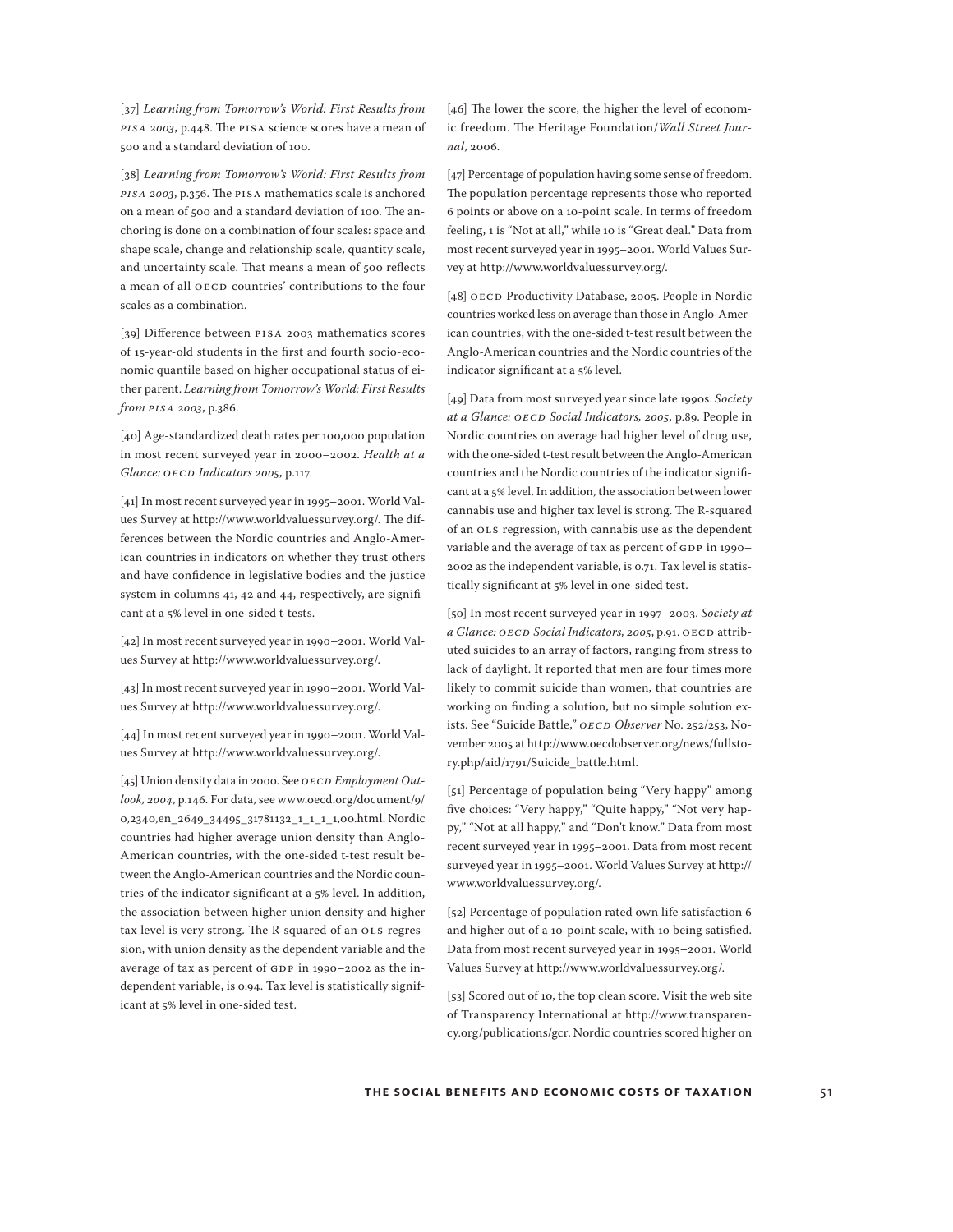corruption perception, with the one-sided t-test result between the Anglo-American countries and the Nordic countries of the indicator significant at a 5% level.

[54] Data from most recent surveyed year in 1995–2001. World Values Survey at http://www.worldvaluessurvey.org/.

[55] Sustainable Planning Research Group, School Of Research And Environmental Management, Simon Fraser University, "The Maple Leaf In The OECD: Comparing Progress Toward Sustainability," 2005, p.5. Nordic countries ranked higher than Anglo-American countries, with the one-sided t-test result between the Anglo-American countries and the Nordic countries of the indicator significant at a 5% level. In addition, there is a statistically significant positive relationship between a country's tax level and its ranking on the environmental performance scale: the higher the tax levels, the higher the ranking. The R-squared of an OLS regression, with environmental ranking as the dependent variable and the average of tax as percent of GDP in 1990–2002 as the independent variable, is 0.63. Tax level is statistically significant at 5% level in one-sided test.

[56] OECD, *Statistical Annex of the 2005 Development Cooperation Report*, Table 1 at http://www.oecd.org/document/ 9/0,2340,en\_2649\_34485\_1893129\_1\_1\_1\_1,00.html. Nordic countries provided more foreign aid and had more commitment to development than Anglo-American countries, with the one-sided t-test results between the Anglo-American countries and the Nordic countries of the indicator in columns 56 and 57, respectively, significant at a 5% level. In addition, the association between more foreign aid and higher tax level is strong. The R-squared of an OLS regression, with foreign aid as the dependent variable and the average of tax as percent of GDP in 1990–2002 as the independent variable, is 0.62. Tax level is statistically significant at 5% level in one-sided test.

[57] Center for Global Development at http://www.cgdev. org/section/initiatives/\_active/cdi. The one-sided t-test result between the Anglo-American countries and the Nordic countries of the indicator is significant at a 5% level.

[58] *OECD in Figures, 2005*, p. 12–13.

[59] OECD Productivity Database, 2005.

[60] OECD Productivity Database, 2005. The R-squared of an OLS regression, with annual average GDP per capita growth in 1995–2004 as the dependent variable and the average of tax as percent of GDP in 1990–2002 as the independent variable, is 0.19. Tax level is not statistically significant at 5% level in one-sided test.

[61] OECD Productivity Database, 2005.

[62] OECD Productivity Database, 2005.

[63] OECD Productivity Database, 2005.

[64] Based on "harmonized" price indices for ICT capital goods. OECD Productivity Database, 2005.

[65] *OECD Economic Outlook 2006*, p.186. Nordic countries had lower average labor cost than Anglo-American countries, with the one-sided test result significant at a 5% level. The association is strong, as indicated in an R-squared of about 0.50 in an OLS with the indicator as the dependent variable and the average tax level 1990–2002 as the independent variable. The tax variable is significant at a 5% level.

[66] *OECD in Figures, 2005*, p.52–53. On average Nordic countries had lower inflation than Anglo-American countries, with the one-sided t-test result between the Anglo-American countries and the Nordic countries of the indicator is significant at a 5% level. The R-squared of an OLS regression, with inflation as the dependent variable and the average of tax as percent of GDP in 1990–2002 as the independent variable, is 0.78. Tax level is statistically significant at 5% level in one-sided test.

[67] Data for 2004. *OECD Factbook 2006.*

[68] Data for 2004. *OECD Factbook 2006.*

[69] The current account includes all the transactions (other than those in financial items) that involve economic values and occur between resident and non-resident entities. Data for 2004. *OECD Factbook 2006.* The one-sided t-test result between the Anglo-American countries and the Nordic countries of current account balance is significant at a 5% level. The R-squared of an OLS regression, with inflation as the dependent variable and the average of tax as percent of GDP in 1990–2002 as the independent variable, is 0.53. Tax level is statistically significant at 5% level in one-sided test.

[70] *OECD Employment Outlook 2006*, p.19. On average Anglo-American countries had higher employment growth than Nordic countries, with the one-sided t-test result between the Anglo-American countries and the Nordic countries of employment growth is significant at a 5% level. The association between higher employment growth and lower tax level is modest. The R-squared of an OLS regression, with employment growth as the dependent variable and the average of tax as percent of GDP in 1990–2002 as the independent variable, is 0.38. Tax level is statistically significant at 5% level in one-sided test.

[71] 2004 data for Netherlands and Sweden. *OECD Employment Outlook 2006*, p.248.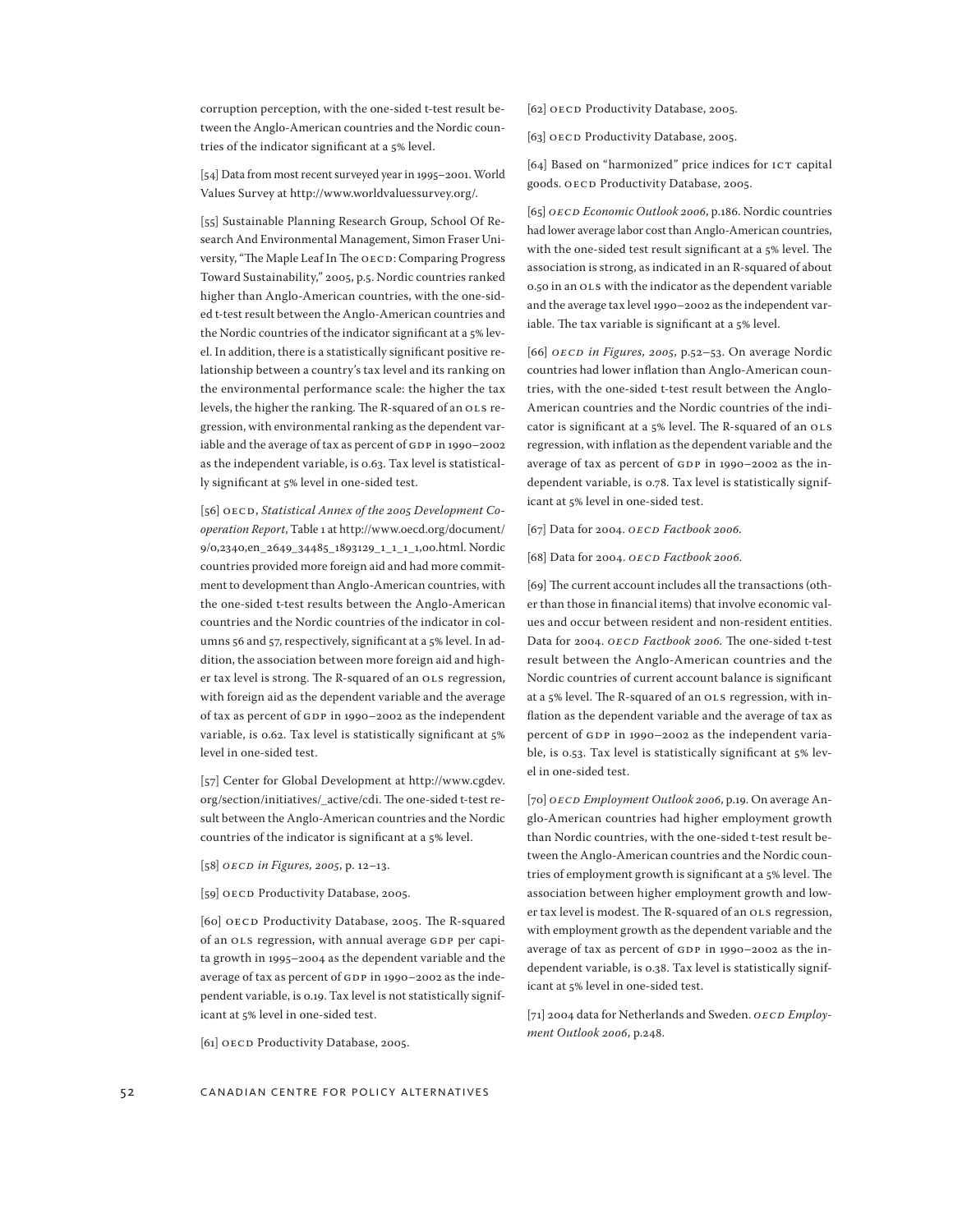[72] 2004 data for Sweden. *OECD Employment Outlook 2006*, p.267.

[73] 2004 data for Netherlands and Sweden. Persons aged 15–64. *OECD Employment Outlook 2006*, p.248.

[74] 2004 data for Netherlands and Sweden. Men aged 15– 64. *OECD Employment Outlook 2006*, p.249.

[75] 2004 data for Netherlands and Sweden. Women aged 15–64. *OECD Employment Outlook 2006*, p.249. On average Nordic countries had higher female participation rate than Anglo-American countries, with the one-sided t-test result between the Anglo-American countries and the Nordic countries of female labour participation rate significant at a 5% level. The association between higher female labour participation rate and higher tax level is moderate. The Rsquared of an OLS regression, with female labour participation rate as the dependent variable and the average of tax as percent of GDP in 1990–2002 as the independent variable, is 0.51. Tax level is statistically significant at 5% level in one-sided test.

[76] The household saving rates for Belgium, Denmark, Portugal, Spain, and United Kingdom are gross rather than net rates. *OECD Economic Outlook 2005*, Annex Table 23.

[77] Data from the most recent surveyed year in 2002–2004. *OECD in Figures 2005*, p.14–15. On average Nordic countries saved more than Anglo-American countries, with the one-sided t-test result between the Anglo-American countries and the Nordic countries of the indicator significant at a 5% level.

[78] *OECD Economic Outlook 2006*, Annex Table 5. The one-sided t-test result between the Anglo-American countries and the Nordic countries of the indicator is not significant at a 5% level.

[79] Belgium/Luxembourg is one entity in terms of foreign direct investment. *OECD in Figures 2005*, p.56–57.

[80] Belgium/Luxembourg is one entity in terms of foreign direct investment. A higher index means the country is ranked higher in terms of attracting foreign direct investment. The index covers the three-year period 2002 through 2004. The Inward FDI Performance Index ranks countries by the FDI they receive relative to their economic size. It is the ratio of a country's share in global FDI inflows to its share in global GDP. A value greater than one indicates that the country receives more FDI than its relative economic size, a value below one that it receives less (a negative value means that foreign investors disinvest in

that period). United Nations Conference on Trade and Development at www.unctad.org.

[81] For 2001. United Nations Conference on Trade and Development, *World Investment Report 2005*, p.114. On average Nordic countries scored higher on the innovation index, with the one-sided t-test result between the Anglo-American countries and the Nordic countries of the indicator significant at a 5% level. The R-squared of an OLS regression, with UNCTAD Innovation Index as the dependent variable and the average of tax as percent of GDP in 1990–2002 as the independent variable, is 0.34. Tax level is statistically significant at 5% level in one-sided test.

[82] For 2000. Joshua Gans and Scott Stern. June 2003. *Assessing Australia's Innovative Capacity in the 21st Century*, p.31.

[83] *OECD Science, Technology and Industry Scoreboard 2005*, p.15. On average Nordic countries invested more on R & D than Anglo-American countries, with the one-sided t-test result between the Anglo-American countries and the Nordic countries of each of the two indicators significant at a 5% level.

[84] Data from most recent surveyed year in 1998–2002. *OECD Science, Technology and Industry Scoreboard 2005*, p.21; *Main Science and Technology Indicators 2005*, p.21.

[85] Network Readiness Index 2005, World Economic Forum, *Global Technology Report 2005–2006*.

[86] OECD Broadband Statistics, December 2004. *OECD Broadband Statistics*, December 2004. On average Nordic countries had more broadband subscribers than Angl0-American countries, with the one-sided t-test result between the Anglo-American countries and the Nordic countries of the broadband subscription significant at a 5% level.

[87] 2006 index. Scored from 1 to 7, where 7 represents the highest level of global competitiveness. World Economic Forum. On average Nordic countries scored higher on growth competitiveness, with the one-sided t-test result between the Anglo-American countries and the Nordic countries of growth competitiveness index significant at a 5% level.

[88] 2005 scores. USA is 100, and other countries are scored in comparison to the U.S. See IMD at http://www01.imd. ch/wcc/ranking/.

[89] Richard Florida, *The Flight of the Creative Class* (New York: HarperBusiness, 2005), p.275.

[90] United Nations Development Program, *Human Development Report 2006*, p.219–225.